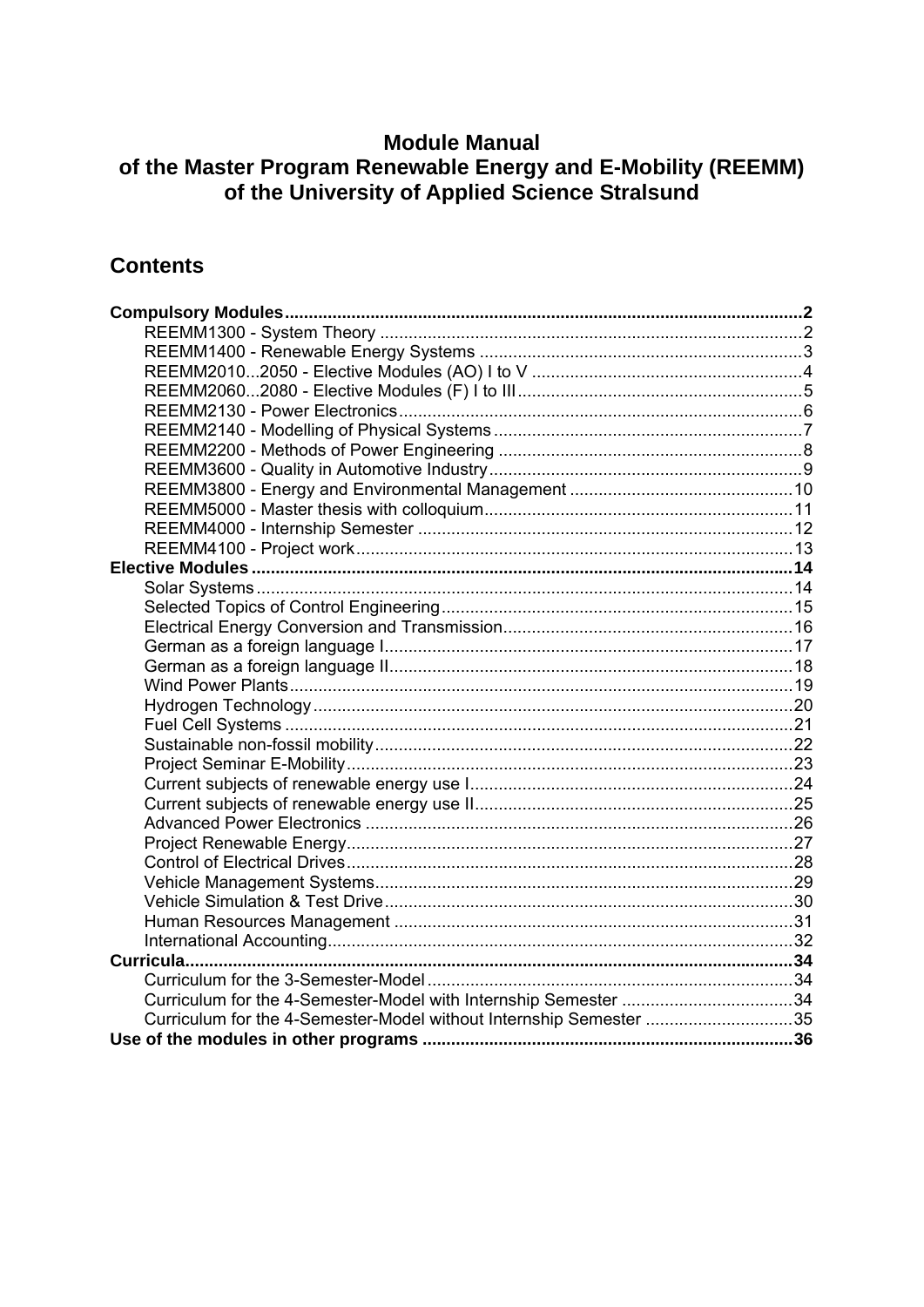## **Compulsory Modules**

<span id="page-1-0"></span>The following table entries in the line "Regular Semester" refer to the Master with a standard period of study of three semesters In the case of the Master with a standard study period of four semesters, the term "Regular Semester" in the Master's thesis increases by one semester.

<span id="page-1-1"></span>

| Course                                      | <b>REEMM1300 - System Theory</b> |                                                                                                                                                                                                                                                                                                                                                                     |                          | Quality/Degree:<br>Master Sc. |                |
|---------------------------------------------|----------------------------------|---------------------------------------------------------------------------------------------------------------------------------------------------------------------------------------------------------------------------------------------------------------------------------------------------------------------------------------------------------------------|--------------------------|-------------------------------|----------------|
|                                             | Course, symbol,<br>title         | <b>REEMM1300 - System Theory</b>                                                                                                                                                                                                                                                                                                                                    |                          |                               |                |
|                                             | Language                         | English, optional German possible                                                                                                                                                                                                                                                                                                                                   |                          |                               |                |
| Assignment to                               | Programme                        | Renewable Energy and E-Mobility                                                                                                                                                                                                                                                                                                                                     |                          |                               |                |
| the curriculum                              | Semester                         | $2nd$ semester                                                                                                                                                                                                                                                                                                                                                      | Regular<br>semester      | $2nd$ semester                |                |
|                                             | Duration                         | 1 semester                                                                                                                                                                                                                                                                                                                                                          | frequency                | Annual                        |                |
|                                             |                                  |                                                                                                                                                                                                                                                                                                                                                                     | compulsory /<br>elective | Compulsory                    |                |
| Educational                                 | Methods                          | Lecture and follow-up course work, exercise                                                                                                                                                                                                                                                                                                                         |                          |                               |                |
| methods/SWH                                 | Number SWH                       | 0 lectures + 2 seminar-style tuition + 2 exercise + 0 laboratory +<br>0 seminar                                                                                                                                                                                                                                                                                     |                          |                               |                |
| Work load                                   | Presence study                   | 64 h contact time                                                                                                                                                                                                                                                                                                                                                   |                          |                               |                |
|                                             | Self-study                       | 116 h preparative and follow-up course work,<br>individual studies, examination preparation                                                                                                                                                                                                                                                                         |                          |                               | $\Sigma$ 180 h |
| <b>ECTS-points</b>                          |                                  | 6                                                                                                                                                                                                                                                                                                                                                                   |                          |                               |                |
| Prerequisite according study<br>regulations |                                  |                                                                                                                                                                                                                                                                                                                                                                     |                          |                               |                |
| Additional recommended<br>requirements      |                                  | Basic knowledge in control engineering and physics, Laplace<br>transformation, differential and integral calculus                                                                                                                                                                                                                                                   |                          |                               |                |
| <b>Examination procedure</b>                |                                  | Written exam 2 h (Klausur 2 h)                                                                                                                                                                                                                                                                                                                                      |                          |                               |                |
| Learning outcomes                           |                                  | Students should acquire well founded system theoretical<br>knowledge, i.e. describe and analyze dynamic systems as<br>well as apply the methods to SISO and MIMO-systems and to<br>be able to apply their system theory knowledge to problems of<br>communications engineering and control technology                                                               |                          |                               |                |
| Content                                     |                                  | Description of linear time-invariant systems in the time and<br>frequency domain; Analysis of analogue and time-discrete<br>SISO and MIMO systems in the state space (controllability,<br>observability and stability), state controller and observer<br>design, method for system analysis                                                                         |                          |                               |                |
| Literature /references                      |                                  | Franklin, G.F.; Powell, J. D.; Emami-Naeini, A.: Feedback<br>Control of Dynamic Systems, Pearson; 7 edition, 2017.<br>Goodwin, G. C.; Graebe F. S.; Salgado, M. E.: Control System<br>Design, , Pearson, 2001.<br>Steffenhagen, B. : Kleine Formelsammlung Regelungstechnik,<br>Carl Hanser Verlag 2010.<br>Further literature will be announced during the course. |                          |                               |                |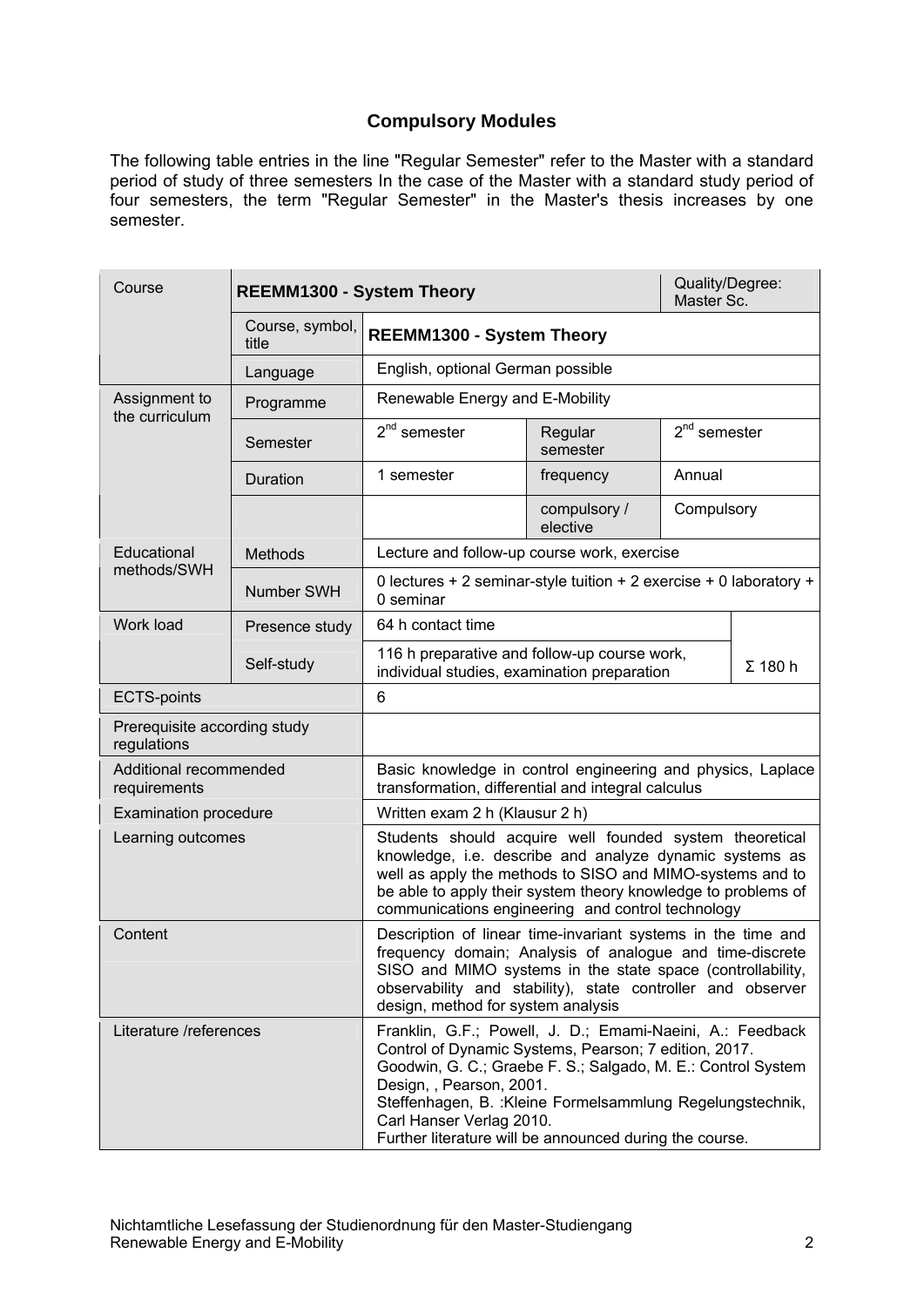<span id="page-2-0"></span>

| Course                                      |                          | <b>REEMM1400 - Renewable Energy Systems</b>                                                                                                                                                                                                                                                                                                                                                                                                                                                  |                          | Quality/Degree:<br>Master Sc. |                |
|---------------------------------------------|--------------------------|----------------------------------------------------------------------------------------------------------------------------------------------------------------------------------------------------------------------------------------------------------------------------------------------------------------------------------------------------------------------------------------------------------------------------------------------------------------------------------------------|--------------------------|-------------------------------|----------------|
|                                             | Course, symbol,<br>title | <b>REEMM1400 - Renewable Energy Systems</b>                                                                                                                                                                                                                                                                                                                                                                                                                                                  |                          |                               |                |
|                                             | Language                 | English, optional German possible                                                                                                                                                                                                                                                                                                                                                                                                                                                            |                          |                               |                |
| Assignment to<br>the curriculum             | Programme                | Renewable Energy and E-Mobility                                                                                                                                                                                                                                                                                                                                                                                                                                                              |                          |                               |                |
|                                             | Semester                 | 1 <sup>st</sup> semester                                                                                                                                                                                                                                                                                                                                                                                                                                                                     | Regular<br>semester      | $2nd$ semester                |                |
|                                             | Duration                 | 1 semester                                                                                                                                                                                                                                                                                                                                                                                                                                                                                   | frequency                | Annual                        |                |
|                                             |                          |                                                                                                                                                                                                                                                                                                                                                                                                                                                                                              | compulsory /<br>elective | compulsory                    |                |
| Educational                                 | <b>Methods</b>           | Lecture, exercise and follow-up course work, seminar                                                                                                                                                                                                                                                                                                                                                                                                                                         |                          |                               |                |
| methods/SWH                                 | Number SWH               | 0 lectures + 2 seminar-style tuition + 2 exercise + 0 laboratory +<br>0 seminar                                                                                                                                                                                                                                                                                                                                                                                                              |                          |                               |                |
| Work load                                   | Presence study           | 64 h contact time                                                                                                                                                                                                                                                                                                                                                                                                                                                                            |                          |                               |                |
|                                             | Self-study               | 116 h preparative and follow-up course work,<br>individual studies, examination preparation                                                                                                                                                                                                                                                                                                                                                                                                  |                          |                               | $\Sigma$ 180 h |
| <b>ECTS-points</b>                          |                          | 6                                                                                                                                                                                                                                                                                                                                                                                                                                                                                            |                          |                               |                |
| Prerequisite according study<br>regulations |                          |                                                                                                                                                                                                                                                                                                                                                                                                                                                                                              |                          |                               |                |
| Additional recommended<br>requirements      |                          |                                                                                                                                                                                                                                                                                                                                                                                                                                                                                              |                          |                               |                |
| <b>Examination procedure</b>                |                          | Written exam 2 h and certificate of laboratory work<br>(Klausur 2 h und Übungsschein)                                                                                                                                                                                                                                                                                                                                                                                                        |                          |                               |                |
| Learning outcomes                           |                          | The students have acquired knowledge about the theoretical<br>possibilities<br>description,<br>technical<br>and<br>practical<br>implementation problems in the transition from conventional to<br>decentralized<br>regenerative<br>energy supply systems<br>by<br>intensifying their methodological knowledge. They are able to<br>systematically apply the acquired abilities and knowledge in<br>the profession.                                                                           |                          |                               |                |
| Content                                     |                          | Installation and planning of regenerative energy generators -<br>offshore and onshore technology - energy storage - power<br>grid integration - island grid configuration - intelligent grid<br>protection - grid control and monitoring - frequency stability in<br>distribution networks -- optimization process for decentralized<br>energy management                                                                                                                                    |                          |                               |                |
| Literature /references                      |                          | Quaschning, V.: Understanding Renewable Energy Systems;<br>Earthscan/Routledge London, 2nd edition 2016.<br>Quaschning, V.: Renewable Energy and Climate Change;<br>John Wiley & Sons, Ltd Chichester, 1st edition 2010.<br>Lund, H.: Renewable Energy Systems, Elsevier, 2nd Edition<br>2014.<br>Kaltschmitt, M.; Streicher, W.; Wiese, A.: Renewable Energy<br>Technology, Economics and Environment, Springer Verlag,<br>2007.<br>Further literature will be announced during the course. |                          |                               |                |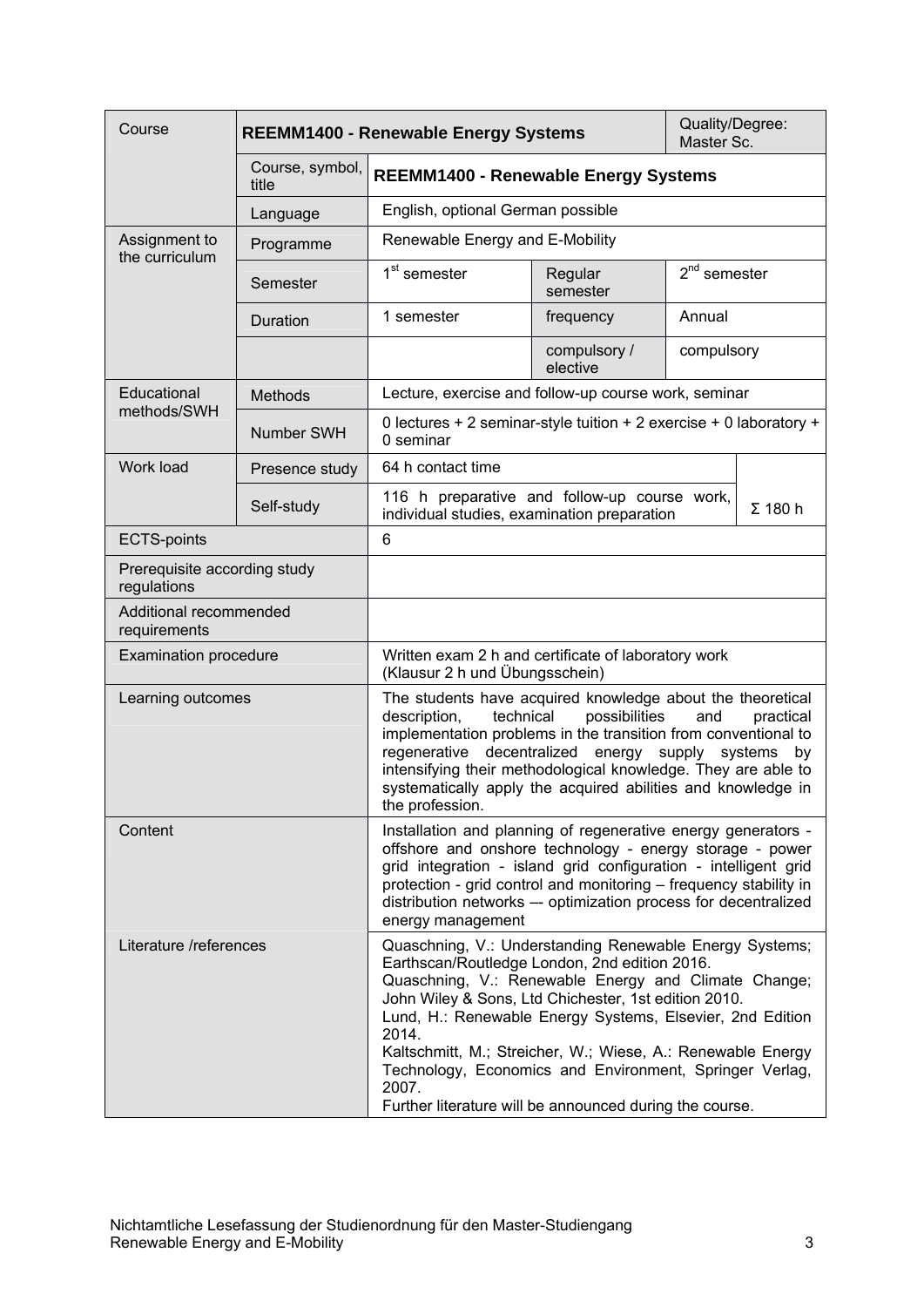<span id="page-3-0"></span>

| Course                                      |                          | Quality/Degree:<br>REEMM20102050 - Elective Modules (AO) I to V<br>Master Sc.                                                                                                                                                                                                                                                                                                                                                                                               |                          |                                                             |
|---------------------------------------------|--------------------------|-----------------------------------------------------------------------------------------------------------------------------------------------------------------------------------------------------------------------------------------------------------------------------------------------------------------------------------------------------------------------------------------------------------------------------------------------------------------------------|--------------------------|-------------------------------------------------------------|
|                                             | Course, symbol,<br>title | REEMM2010, REEMM2020, REEMM2030, REEMM2040,<br><b>REEMM2050</b>                                                                                                                                                                                                                                                                                                                                                                                                             |                          |                                                             |
|                                             |                          | <b>Elective Modules I to V</b>                                                                                                                                                                                                                                                                                                                                                                                                                                              |                          |                                                             |
|                                             | Language                 | English, optional German possible                                                                                                                                                                                                                                                                                                                                                                                                                                           |                          |                                                             |
| Assignment to                               | Programme                | Renewable Energy and E-Mobility                                                                                                                                                                                                                                                                                                                                                                                                                                             |                          |                                                             |
| the curriculum                              | Semester                 | 1 <sup>st</sup> or 2 <sup>nd</sup> or 3 <sup>rd</sup><br>semester                                                                                                                                                                                                                                                                                                                                                                                                           | Regular<br>semester      | $2nd$ semester<br>(3S, 4SwIS)<br>$3rd$ semester<br>(4SwoIS) |
|                                             | Duration                 | 1 semester                                                                                                                                                                                                                                                                                                                                                                                                                                                                  | frequency                | Annual                                                      |
|                                             |                          |                                                                                                                                                                                                                                                                                                                                                                                                                                                                             | compulsory /<br>elective | compulsory                                                  |
| Educational<br>methods/SWH                  | <b>Methods</b>           | Lecture and follow-up course work, exercise, seminar,<br>laboratory                                                                                                                                                                                                                                                                                                                                                                                                         |                          |                                                             |
|                                             | Number SWH               | 4                                                                                                                                                                                                                                                                                                                                                                                                                                                                           |                          |                                                             |
| Work load                                   | Presence study           | 64 h contact time                                                                                                                                                                                                                                                                                                                                                                                                                                                           |                          |                                                             |
|                                             | Self-study               | 116 h preparative and follow-up course work,<br>$\Sigma$ 180 h<br>individual studies, examination preparation                                                                                                                                                                                                                                                                                                                                                               |                          |                                                             |
| <b>ECTS-points</b>                          |                          | 6                                                                                                                                                                                                                                                                                                                                                                                                                                                                           |                          |                                                             |
| Prerequisite according study<br>regulations |                          |                                                                                                                                                                                                                                                                                                                                                                                                                                                                             |                          |                                                             |
| Additional recommended<br>requirements      |                          |                                                                                                                                                                                                                                                                                                                                                                                                                                                                             |                          |                                                             |
| <b>Examination procedure</b>                |                          | In accordance with the examination procedure defined for the<br>chosen module in the FPO                                                                                                                                                                                                                                                                                                                                                                                    |                          |                                                             |
| Learning outcomes                           |                          | The students acquire complementary skills as well as profound<br>knowledge in the selected fields:<br>current topics of renewable energies<br>wind power plants<br>hydrogen technology<br>solar systems<br>control of electrical drives<br>electro mobility<br>advanced power electronics<br>sustainable non-fossil mobility<br>vehicle simulation<br>vehicle management systems<br>depending on the current range of elective modules and the<br>interests of the students |                          |                                                             |
| Content                                     |                          | Courses are offered according to §6 of the regulations of<br>study programme or from the above-mentioned topic pool (list<br>of modules (AO) in the appendix). The theme pool is open,<br>which means that the offer can vary from semester to<br>semester.                                                                                                                                                                                                                 |                          |                                                             |
| Literature /references                      |                          | Depending on the offered course                                                                                                                                                                                                                                                                                                                                                                                                                                             |                          |                                                             |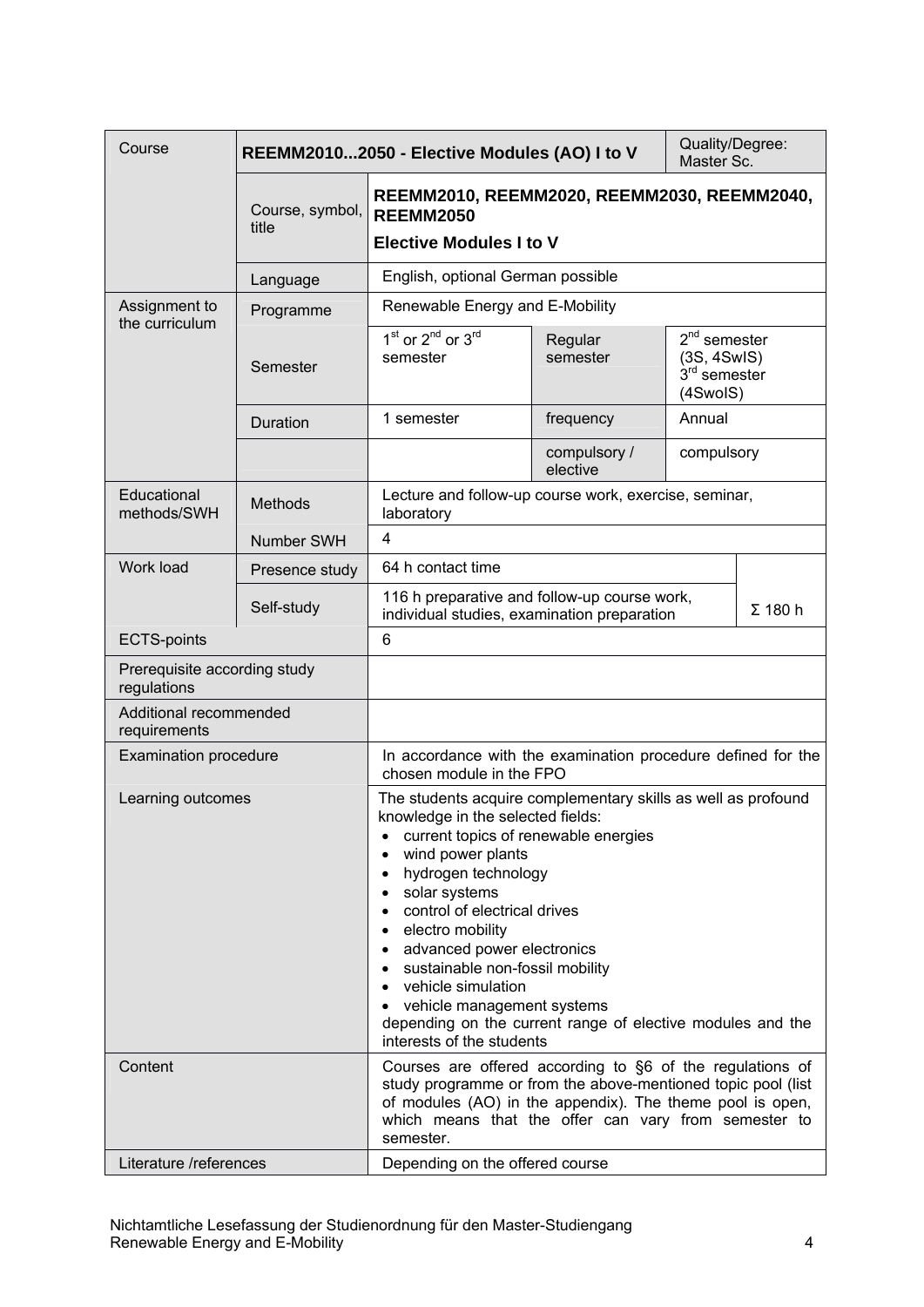<span id="page-4-0"></span>

| Course                                      |                          | REEMM20602080 - Elective Modules (F) I to III                                                                                                                                                                                                                                                                                                                                     |                          | Quality/Degree:<br>Master Sc.                               |                |
|---------------------------------------------|--------------------------|-----------------------------------------------------------------------------------------------------------------------------------------------------------------------------------------------------------------------------------------------------------------------------------------------------------------------------------------------------------------------------------|--------------------------|-------------------------------------------------------------|----------------|
|                                             | Course, symbol,<br>title | REEMM2060, REEMM2070, REEMM2080<br>Elective Modules (F) I to III                                                                                                                                                                                                                                                                                                                  |                          |                                                             |                |
|                                             | Language                 | English, optional German possible                                                                                                                                                                                                                                                                                                                                                 |                          |                                                             |                |
| Assignment to<br>the curriculum             | Programme                | Renewable Energy and E-Mobility                                                                                                                                                                                                                                                                                                                                                   |                          |                                                             |                |
|                                             | Semester                 | 1 <sup>st</sup> or 3 <sup>rd</sup> semester                                                                                                                                                                                                                                                                                                                                       | Regular<br>semester      | $2nd$ semester<br>(3S, 4SwIS)<br>$3rd$ semester<br>(4SwoIS) |                |
|                                             | Duration                 | 1 semester                                                                                                                                                                                                                                                                                                                                                                        | frequency                | Annual                                                      |                |
|                                             |                          |                                                                                                                                                                                                                                                                                                                                                                                   | compulsory /<br>elective | compulsory                                                  |                |
| Educational<br>methods/SWH                  | <b>Methods</b>           | Lecture and follow-up course work, exercise, seminar,<br>laboratory                                                                                                                                                                                                                                                                                                               |                          |                                                             |                |
|                                             | Number SWH               | $\overline{4}$                                                                                                                                                                                                                                                                                                                                                                    |                          |                                                             |                |
| Work load                                   | Presence study           | 64 h contact time                                                                                                                                                                                                                                                                                                                                                                 |                          |                                                             |                |
|                                             | Self-study               | 116 h preparative and follow-up course work,<br>individual studies, examination preparation                                                                                                                                                                                                                                                                                       |                          |                                                             | $\Sigma$ 180 h |
| <b>ECTS-points</b>                          |                          | 6                                                                                                                                                                                                                                                                                                                                                                                 |                          |                                                             |                |
| Prerequisite according study<br>regulations |                          |                                                                                                                                                                                                                                                                                                                                                                                   |                          |                                                             |                |
| Additional recommended<br>requirements      |                          |                                                                                                                                                                                                                                                                                                                                                                                   |                          |                                                             |                |
| <b>Examination procedure</b>                |                          | In accordance with the examination procedure defined for the<br>chosen module in the FPO.                                                                                                                                                                                                                                                                                         |                          |                                                             |                |
| Learning outcomes                           |                          | The students expand their practice-oriented interdisciplinary<br>knowledge in relation to related engineering or economics,<br>deepen their knowledge in the field of electrical engineering or<br>computer science based on their bachelor's degree or deepen<br>their language skills, depending on the current range of<br>elective modules and the interests of the students. |                          |                                                             |                |
| Content                                     |                          | Courses are offered according to §6 of the regulations of<br>study programme or from the above-mentioned topic pool (list<br>of modules (F) or (AO) in the appendix). The theme pool is<br>open, which means that the offer can vary from semester to<br>semester.                                                                                                                |                          |                                                             |                |
| Literature /references                      |                          | Depending on the offered course                                                                                                                                                                                                                                                                                                                                                   |                          |                                                             |                |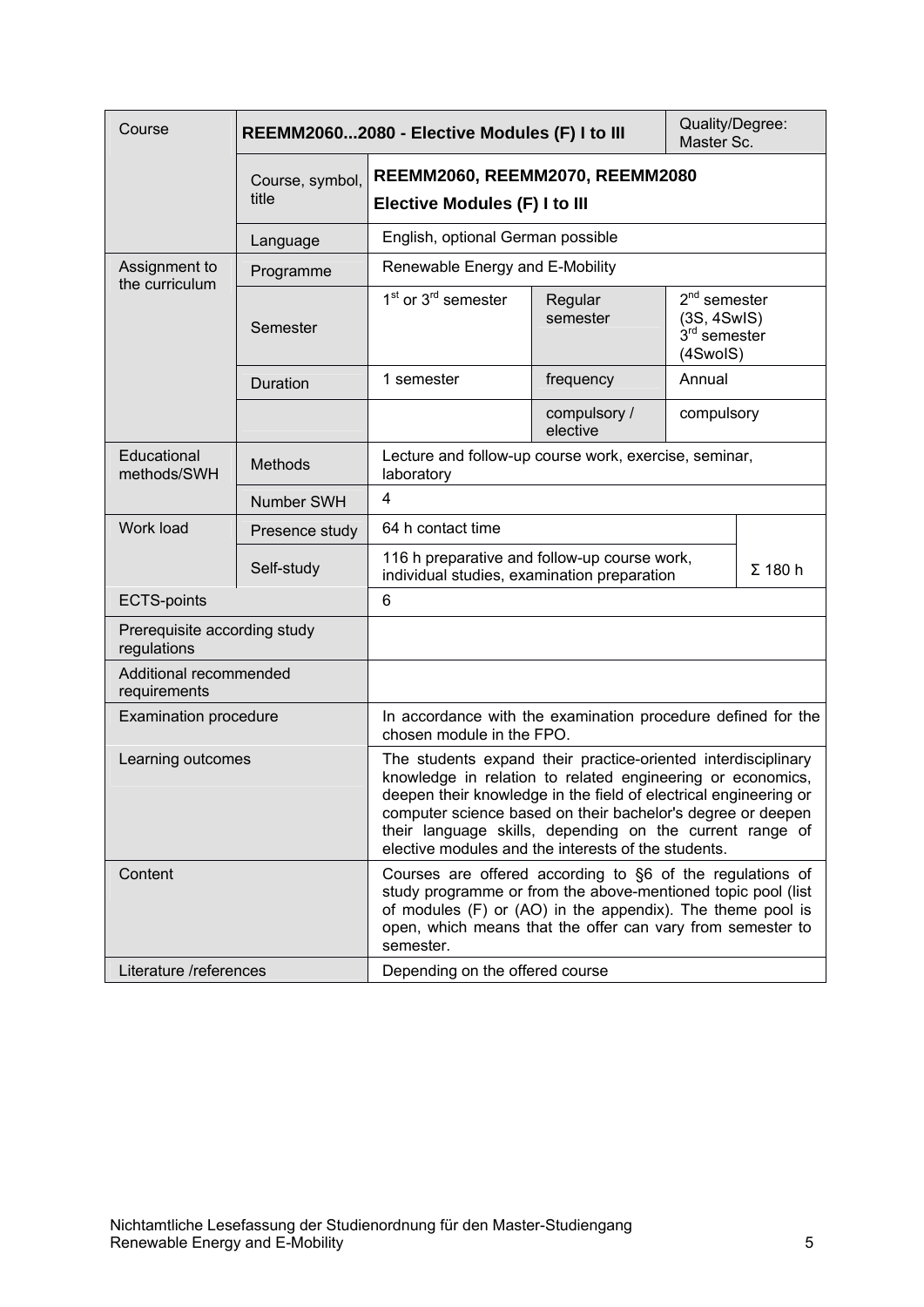<span id="page-5-0"></span>

| Course                                      |                          | <b>REEMM2130 - Power Electronics</b>                                                                                                                                                                                                                                                                                                                                                                                                                         |                          | Quality/Degree:<br>Master Sc.                                     |  |
|---------------------------------------------|--------------------------|--------------------------------------------------------------------------------------------------------------------------------------------------------------------------------------------------------------------------------------------------------------------------------------------------------------------------------------------------------------------------------------------------------------------------------------------------------------|--------------------------|-------------------------------------------------------------------|--|
|                                             | Course,<br>symbol, title | <b>REEMM2130 - Power Electronics</b>                                                                                                                                                                                                                                                                                                                                                                                                                         |                          |                                                                   |  |
|                                             | Language                 | English                                                                                                                                                                                                                                                                                                                                                                                                                                                      |                          |                                                                   |  |
| Assignment to<br>the curriculum             | Programme                | Renewable Energy and E-Mobility                                                                                                                                                                                                                                                                                                                                                                                                                              |                          |                                                                   |  |
|                                             | Semester                 | $1st$ or $3rd$ semester                                                                                                                                                                                                                                                                                                                                                                                                                                      | Regular<br>semester      | $2nd$ semester<br>(3S, 4SwIS)<br>$3rd$ semester<br>(4SwoIS)       |  |
|                                             | Duration                 | 1 semester                                                                                                                                                                                                                                                                                                                                                                                                                                                   | frequency                | Annual                                                            |  |
|                                             |                          |                                                                                                                                                                                                                                                                                                                                                                                                                                                              | compulsory /<br>elective | compulsory                                                        |  |
| Educational<br>methods/SWH                  | <b>Methods</b>           | Lecture and post-lecture work, exercise, laboratory work                                                                                                                                                                                                                                                                                                                                                                                                     |                          |                                                                   |  |
|                                             | <b>Number SWH</b>        | 0 seminar                                                                                                                                                                                                                                                                                                                                                                                                                                                    |                          | 0 lectures + 2 seminar-style tuition + 1 exercise+ 1 laboratory + |  |
| Work load                                   | Presence study           | 64 h contact time                                                                                                                                                                                                                                                                                                                                                                                                                                            |                          |                                                                   |  |
|                                             | Self-study               | 116 h preparative and post-lecture work, individual<br>studies, examination preparation                                                                                                                                                                                                                                                                                                                                                                      |                          | $\Sigma$ 180 h                                                    |  |
| <b>ECTS-points</b>                          |                          | 6                                                                                                                                                                                                                                                                                                                                                                                                                                                            |                          |                                                                   |  |
| Prerequisite according study<br>regulations |                          | If students have already taken the subject Power Electronics in their<br>bachelor studies according to §3 FPO, they must choose a module<br>from the list of elective modules (F) instead.                                                                                                                                                                                                                                                                   |                          |                                                                   |  |
| Additional recommended<br>requirements      |                          |                                                                                                                                                                                                                                                                                                                                                                                                                                                              |                          |                                                                   |  |
| <b>Examination procedure</b>                |                          | Written exam 2 h and certificate of laboratory work<br>(Klausur 2 h und Übungsschein)                                                                                                                                                                                                                                                                                                                                                                        |                          |                                                                   |  |
| Learning outcomes                           |                          | The students can apply the fundamental Fourier analysis and<br>corresponding complex calculus to determine the power flow<br>of periodic signals. They are able to analyse the power flow of<br>simple DC/DC converter topologies. The students can<br>different power semiconductor<br>distinguish<br>devices.<br>Furthermore, principles of current commutation are known.<br>Basic PWM methods of for three phase converter topologies<br>can be applied. |                          |                                                                   |  |
| Content                                     |                          | Mean values and Root mean square values of generally<br>periodic signals, Fourier transformation with focus on<br>fundamental extraction, power flow analysis, different power<br>semiconductors (Diode, MOSFET, IGBT, Thyristor), current<br>commutation process, grid commutated converters, basic<br>DC/DC converter topologies, basic self commutated three<br>phase converter topologies, Pulse Width Modulation for three<br>phase converters          |                          |                                                                   |  |
| Literature /references                      |                          | Trzynadlowski, A. M.: Introduction to Modern<br>Power<br>Electronics, John Wiley & Sons, 2016.<br>Mohan, N., Undeland, T.M., Robbins, W. P.: Power<br>Electronics: Converters, Applications, and Design, John Wiley<br>& Sons, 2002.                                                                                                                                                                                                                         |                          |                                                                   |  |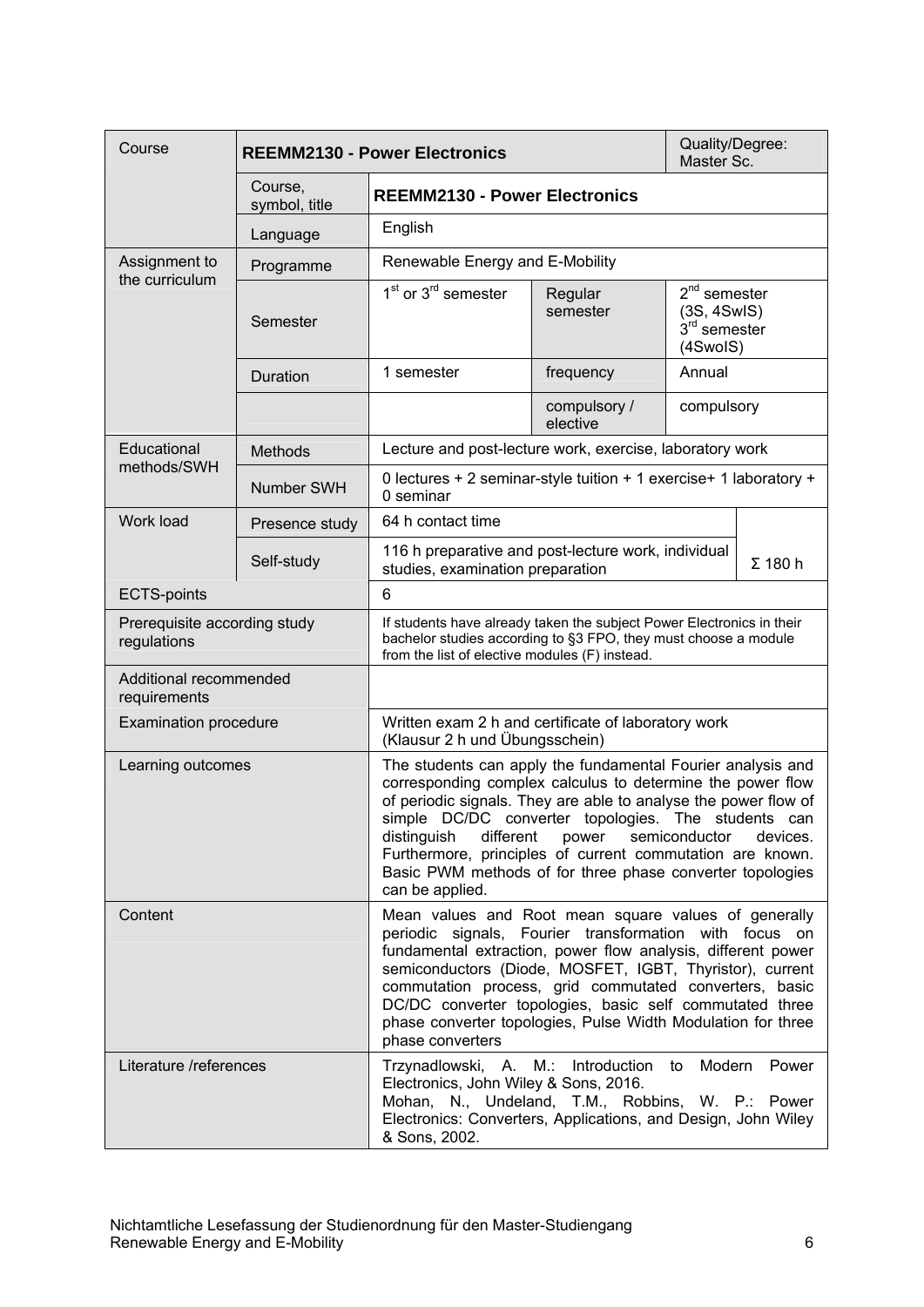<span id="page-6-0"></span>

| Course                                      | <b>REEMM2140 - Modelling of Physical Systems</b> |                                                                                                                                                                                                                                                                                                                                                                                                                                                                                                                                                  |                          | Quality/Degree:<br>Master Sc.                                         |     |
|---------------------------------------------|--------------------------------------------------|--------------------------------------------------------------------------------------------------------------------------------------------------------------------------------------------------------------------------------------------------------------------------------------------------------------------------------------------------------------------------------------------------------------------------------------------------------------------------------------------------------------------------------------------------|--------------------------|-----------------------------------------------------------------------|-----|
|                                             | Course,<br>symbol, title                         | <b>REEMM2140 - Modelling of Physical Systems</b>                                                                                                                                                                                                                                                                                                                                                                                                                                                                                                 |                          |                                                                       |     |
|                                             | Language                                         | English                                                                                                                                                                                                                                                                                                                                                                                                                                                                                                                                          |                          |                                                                       |     |
| Assignment to<br>the curriculum             | Programme                                        | Renewable Energy and E-Mobility                                                                                                                                                                                                                                                                                                                                                                                                                                                                                                                  |                          |                                                                       |     |
|                                             | Semester                                         | 1 <sup>st</sup> or 3 <sup>rd</sup> semester                                                                                                                                                                                                                                                                                                                                                                                                                                                                                                      | Regular<br>semester      | $2nd$ semester<br>(3S, 4SwIS)<br>3 <sup>rd</sup> semester<br>(4SwoIS) |     |
|                                             | Duration                                         | 1 semester                                                                                                                                                                                                                                                                                                                                                                                                                                                                                                                                       | frequency                | Annual                                                                |     |
|                                             |                                                  |                                                                                                                                                                                                                                                                                                                                                                                                                                                                                                                                                  | compulsory /<br>elective | compulsory                                                            |     |
| Educational<br>methods/SWH                  | <b>Methods</b>                                   | Lecture and post-lecture work, exercise, laboratory work                                                                                                                                                                                                                                                                                                                                                                                                                                                                                         |                          |                                                                       |     |
|                                             | Number SWH                                       | 0 lectures + 2 seminar-style tuition + 0 exercise + 2 laboratory +<br>0 seminar                                                                                                                                                                                                                                                                                                                                                                                                                                                                  |                          |                                                                       |     |
| Work load                                   | Presence study                                   | 64 h contact time                                                                                                                                                                                                                                                                                                                                                                                                                                                                                                                                |                          |                                                                       |     |
|                                             | Self-study                                       | 116 h preparative and post-lecture work, individual<br>studies, examination preparation                                                                                                                                                                                                                                                                                                                                                                                                                                                          |                          | $\Sigma$ 180 h                                                        |     |
| <b>ECTS-points</b>                          |                                                  | 6                                                                                                                                                                                                                                                                                                                                                                                                                                                                                                                                                |                          |                                                                       |     |
| Prerequisite according study<br>regulations |                                                  |                                                                                                                                                                                                                                                                                                                                                                                                                                                                                                                                                  |                          |                                                                       |     |
| Additional recommended<br>requirements      |                                                  |                                                                                                                                                                                                                                                                                                                                                                                                                                                                                                                                                  |                          |                                                                       |     |
| <b>Examination procedure</b>                |                                                  | Written exam 2 h and certificate of laboratory work<br>(Klausur 2 h und Übungsschein)                                                                                                                                                                                                                                                                                                                                                                                                                                                            |                          |                                                                       |     |
| Learning outcomes                           |                                                  | The students have deepened their technical knowledge,<br>developed analytical and creative skills for problem solving,<br>and acquired a broad knowledge of methods for system<br>analysis. They master the creative modeling process and are<br>able to abstract from technical problems and to form the<br>appropriate mathematical<br>programming system MATLAB / Simulink and can implement<br>the various mathematical description forms of technical<br>systems in simulation models, also verify them and check<br>them for plausibility. | models.                  | They<br>master                                                        | the |
| Content                                     |                                                  | Application of mathematical methods and numerical methods<br>for modeling and simulation of real systems using the<br>MATLAB / Simulink software system: introduction to Matlab /<br>Simulink, description of LTI systems, application of Laplace<br>transformation, consideration of technical systems in the<br>frequency domain, analytical modeling and simulation using<br>different example systems                                                                                                                                        |                          |                                                                       |     |
| Literature /references                      |                                                  | Franklin, G.F.; Powell, J. D.; Emami-Naeini, A.: Feedback<br>Control of Dynamic Systems, Pearson; 7 edition, 2017.<br>Goodwin, G. C.; Graebe F. S.; Salgado, M. E.: Control System<br>Design, , Pearson, 2001.<br>Steffenhagen, B. : Kleine Formelsammlung Regelungstechnik,<br>Carl Hanser Verlag 2010.<br>Further literature will be announced during the course.                                                                                                                                                                              |                          |                                                                       |     |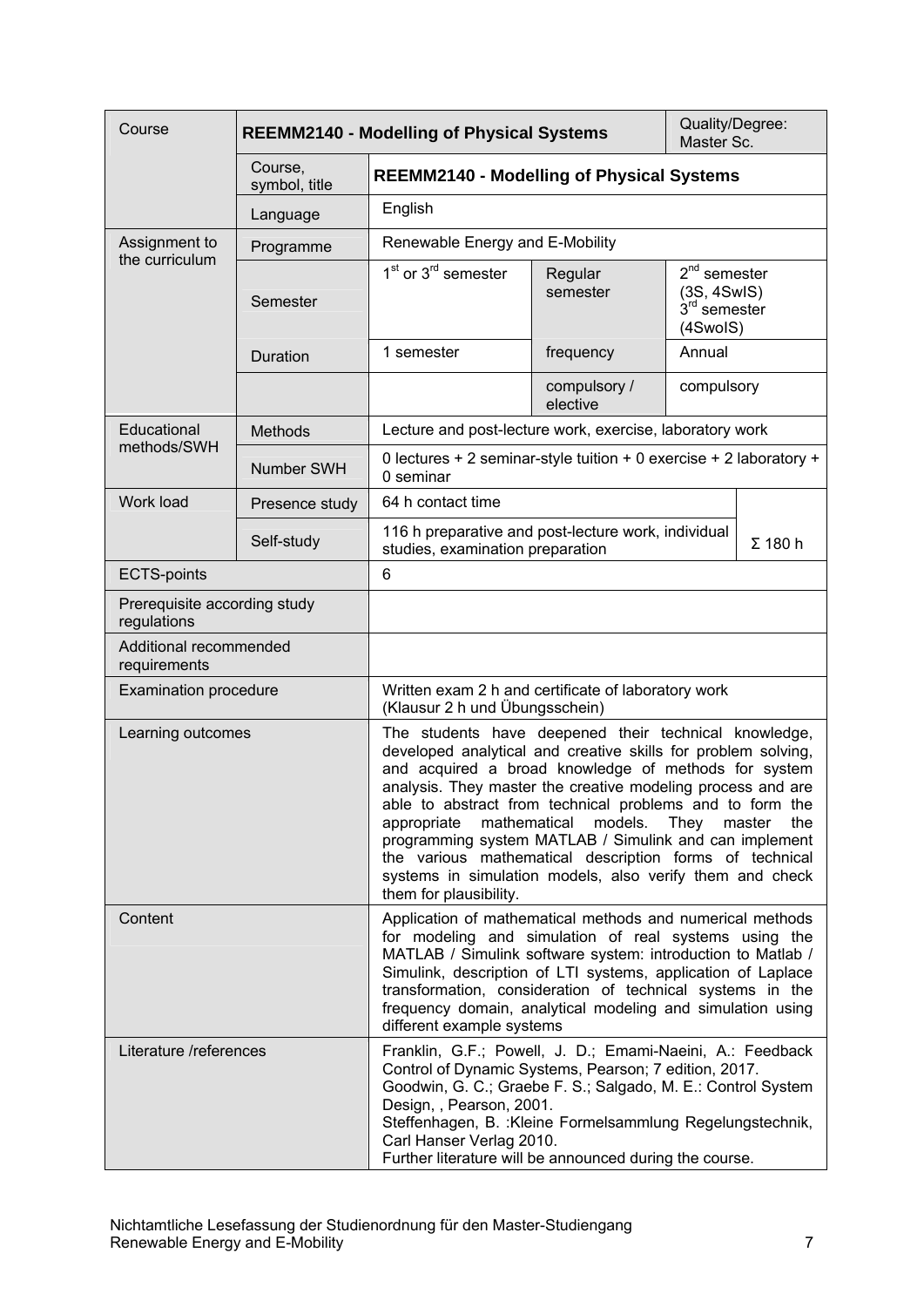<span id="page-7-0"></span>

| Course                                                                                                                                                                                                                                                                                                                                      |                          | <b>REEMM2200 - Methods of Power Engineering</b>                                                                                                                                                                                                                                                                                                                                                                                                                            |                          | Quality/Degree:<br>Master Sc. |                |
|---------------------------------------------------------------------------------------------------------------------------------------------------------------------------------------------------------------------------------------------------------------------------------------------------------------------------------------------|--------------------------|----------------------------------------------------------------------------------------------------------------------------------------------------------------------------------------------------------------------------------------------------------------------------------------------------------------------------------------------------------------------------------------------------------------------------------------------------------------------------|--------------------------|-------------------------------|----------------|
|                                                                                                                                                                                                                                                                                                                                             | Course, symbol,<br>title | <b>REEMM2200 - Methods of Power Engineering</b>                                                                                                                                                                                                                                                                                                                                                                                                                            |                          |                               |                |
|                                                                                                                                                                                                                                                                                                                                             | Language                 | English                                                                                                                                                                                                                                                                                                                                                                                                                                                                    |                          |                               |                |
| Assignment to<br>the curriculum                                                                                                                                                                                                                                                                                                             | Programme                | Renewable Energy and E-Mobility                                                                                                                                                                                                                                                                                                                                                                                                                                            |                          |                               |                |
|                                                                                                                                                                                                                                                                                                                                             | Semester                 | $2nd$ semester                                                                                                                                                                                                                                                                                                                                                                                                                                                             | Regular<br>semester      | $2^{nd}$ semester             |                |
|                                                                                                                                                                                                                                                                                                                                             | Duration                 | 1 semester                                                                                                                                                                                                                                                                                                                                                                                                                                                                 | frequency                | Annual                        |                |
|                                                                                                                                                                                                                                                                                                                                             |                          |                                                                                                                                                                                                                                                                                                                                                                                                                                                                            | compulsory /<br>elective | compulsory EE<br>elective AE  |                |
| Educational                                                                                                                                                                                                                                                                                                                                 | <b>Methods</b>           | Lecture and follow-up course work, exercise, laboratory                                                                                                                                                                                                                                                                                                                                                                                                                    |                          |                               |                |
| methods/SWH                                                                                                                                                                                                                                                                                                                                 | Number SWH               | 0 lectures + 2 seminar-style tuition + 1 exercise+ 1 laboratory +<br>0 seminar                                                                                                                                                                                                                                                                                                                                                                                             |                          |                               |                |
| Work load                                                                                                                                                                                                                                                                                                                                   | Presence study           | 64 h contact time                                                                                                                                                                                                                                                                                                                                                                                                                                                          |                          |                               |                |
|                                                                                                                                                                                                                                                                                                                                             | Self-study               | 116 h preparative and follow-up course work,<br>individual studies, examination preparation                                                                                                                                                                                                                                                                                                                                                                                |                          |                               | $\Sigma$ 180 h |
| <b>ECTS-points</b>                                                                                                                                                                                                                                                                                                                          |                          | 6                                                                                                                                                                                                                                                                                                                                                                                                                                                                          |                          |                               |                |
| Prerequisite according study<br>regulations                                                                                                                                                                                                                                                                                                 |                          |                                                                                                                                                                                                                                                                                                                                                                                                                                                                            |                          |                               |                |
| Additional recommended<br>requirements                                                                                                                                                                                                                                                                                                      |                          |                                                                                                                                                                                                                                                                                                                                                                                                                                                                            |                          |                               |                |
| <b>Examination procedure</b>                                                                                                                                                                                                                                                                                                                |                          | Written exam 2 h and certificate of laboratory work<br>(Klausur 2 h und Übungsschein)                                                                                                                                                                                                                                                                                                                                                                                      |                          |                               |                |
| Learning outcomes                                                                                                                                                                                                                                                                                                                           |                          | The students are able to explain and to implement practically<br>oriented procedures to stabilize, secure and optimize electrical<br>supply and consumer installations.                                                                                                                                                                                                                                                                                                    |                          |                               |                |
| Content<br>Flexible AC Transmission Systems - passive and active<br>power filters - space vector model of electrical three phase<br>systems - control of active power filters - high voltage DC<br>transmission - lightning protection methods - switching<br>operation and travelling waves - supply reliability in public<br>mains supply |                          |                                                                                                                                                                                                                                                                                                                                                                                                                                                                            |                          |                               |                |
| Literature /references                                                                                                                                                                                                                                                                                                                      |                          | Leonhard, W.: Control of Electrical Drives, Springer.<br>Akagi, A., Watanabe, E.H., Aredes, M.: Instantaneous Power<br>Theory and Applications to Power Conditioning.<br>Trzynadlowski, A.M.: Modern Power Electronics.<br>Constantinescu-Simon, L.: Handbuch Elektrische<br>Energietechnik, Vieweg Verlag, Braunschweig, 1997.<br>Phillipow, E.: Theoretische Elektrotechnik, Verlag Technik,<br>Berlin, 1986.<br>Further literature will be announced during the course. |                          |                               |                |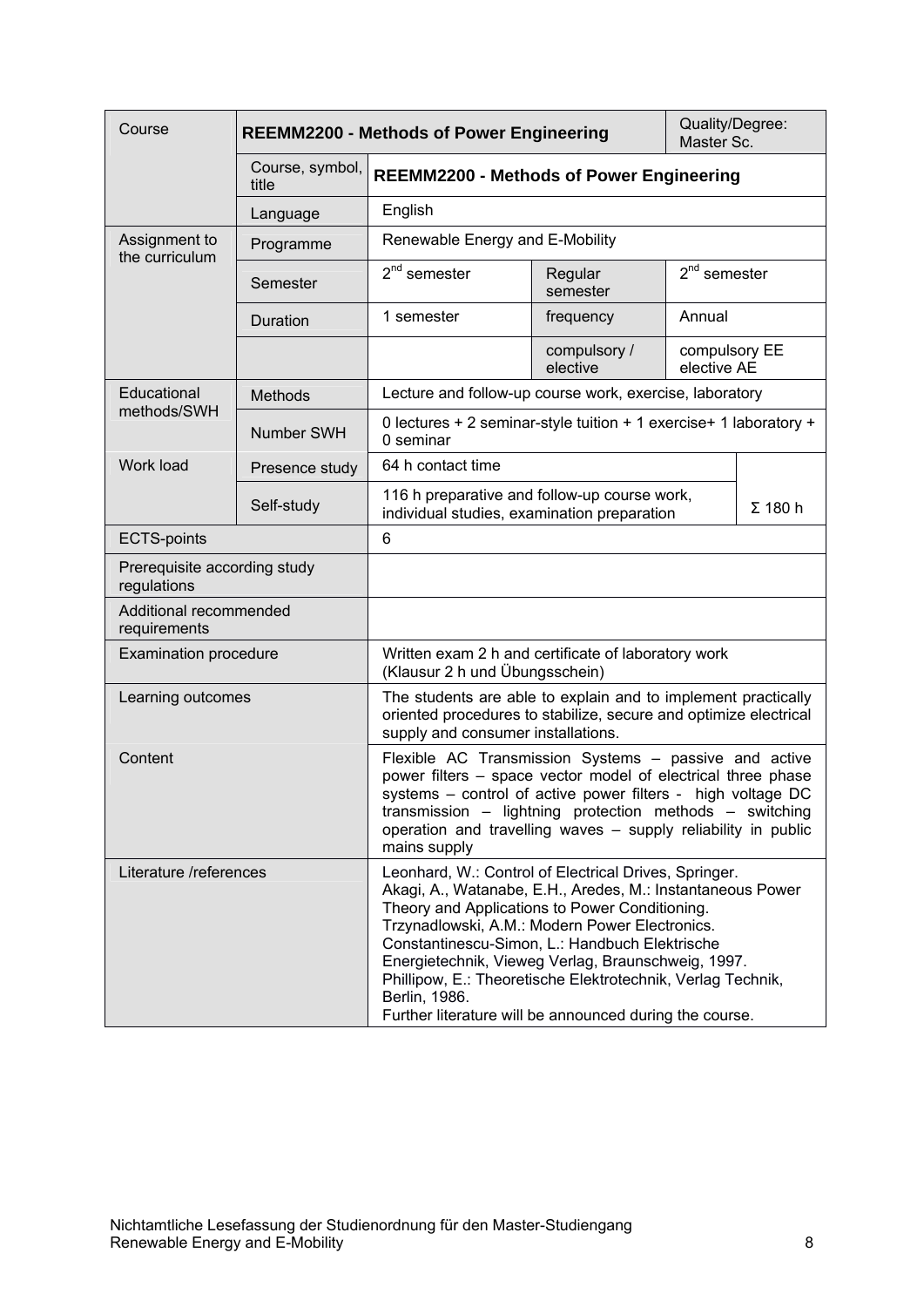<span id="page-8-0"></span>

| Course                                      |                          | <b>REEMM3600 - Quality in Automotive Industry</b>                                                                                                                                                                                                                                                                                                                                                                                                                                                                                                                                           |                          | Quality/Degree:<br>Master Sc. |                |
|---------------------------------------------|--------------------------|---------------------------------------------------------------------------------------------------------------------------------------------------------------------------------------------------------------------------------------------------------------------------------------------------------------------------------------------------------------------------------------------------------------------------------------------------------------------------------------------------------------------------------------------------------------------------------------------|--------------------------|-------------------------------|----------------|
|                                             | Course, symbol,<br>title | <b>REEMM3600 - Quality in Automotive Industry</b>                                                                                                                                                                                                                                                                                                                                                                                                                                                                                                                                           |                          |                               |                |
|                                             | Language                 | English, optional German possible                                                                                                                                                                                                                                                                                                                                                                                                                                                                                                                                                           |                          |                               |                |
| Assignment to<br>the curriculum             | Programme                | Renewable Energy and E-Mobility                                                                                                                                                                                                                                                                                                                                                                                                                                                                                                                                                             |                          |                               |                |
|                                             | Semester                 | $2nd$ semester                                                                                                                                                                                                                                                                                                                                                                                                                                                                                                                                                                              | Regular<br>semester      | $2nd$ semester                |                |
|                                             | Duration                 | 1 semester                                                                                                                                                                                                                                                                                                                                                                                                                                                                                                                                                                                  | frequency                | Annual                        |                |
|                                             |                          |                                                                                                                                                                                                                                                                                                                                                                                                                                                                                                                                                                                             | compulsory /<br>elective | compulsory                    |                |
| Educational                                 | <b>Methods</b>           | Seminar and post-seminar work, laboratory                                                                                                                                                                                                                                                                                                                                                                                                                                                                                                                                                   |                          |                               |                |
| methods/SWH                                 | Number SWH               | 0 lectures + 3 seminar-style tuition + 0 exercise+ 1 laboratory +<br>0 seminar                                                                                                                                                                                                                                                                                                                                                                                                                                                                                                              |                          |                               |                |
| Work load                                   | Presence study           | 64 h seminars, laboratory, consultation                                                                                                                                                                                                                                                                                                                                                                                                                                                                                                                                                     |                          |                               |                |
|                                             | Self-study               | 116 h preparative and post-seminar work,<br>individual studies, examination preparation                                                                                                                                                                                                                                                                                                                                                                                                                                                                                                     |                          |                               | $\Sigma$ 180 h |
| <b>ECTS-points</b>                          |                          | 6                                                                                                                                                                                                                                                                                                                                                                                                                                                                                                                                                                                           |                          |                               |                |
| Prerequisite according study<br>regulations |                          |                                                                                                                                                                                                                                                                                                                                                                                                                                                                                                                                                                                             |                          |                               |                |
| Additional recommended<br>requirements      |                          |                                                                                                                                                                                                                                                                                                                                                                                                                                                                                                                                                                                             |                          |                               |                |
| <b>Examination procedure</b>                |                          | Written exam 2 h (Klausur 2 h)                                                                                                                                                                                                                                                                                                                                                                                                                                                                                                                                                              |                          |                               |                |
| Learning outcomes                           |                          | The students are well versed in organisational and statistical<br>methods to implement and maintain quality management<br>systems in organisations with reference to automotive industry.<br>Methods and concepts of quality management in automotive<br>industry can be applied. Especially the zero defects objective<br>will be focused.<br>The students have the ability, to implement the requirements<br>of the applicable quality standard in its current issue.                                                                                                                     |                          |                               |                |
| Content                                     |                          | Quality management systems and standards, used in<br>automotive industry. ISO 9001, ISO/TS 16949, International<br>Automotive Task Force IATF. Process approach: quality<br>management system; management responsibility; resource<br>management, product realization; measurement analysis and<br>improvement.<br>Customers focus, corrective and preventive actions, Total<br>Quality Management, Six Sigma, statistical<br>methods.<br>capability, statistical process control, measuring systems<br>analysis, production part approval process, production<br>process release procedure |                          |                               |                |
| Literature /references                      |                          | ISO/TS 16949 current revision<br>current state QM-literature, stated in the lecture                                                                                                                                                                                                                                                                                                                                                                                                                                                                                                         |                          |                               |                |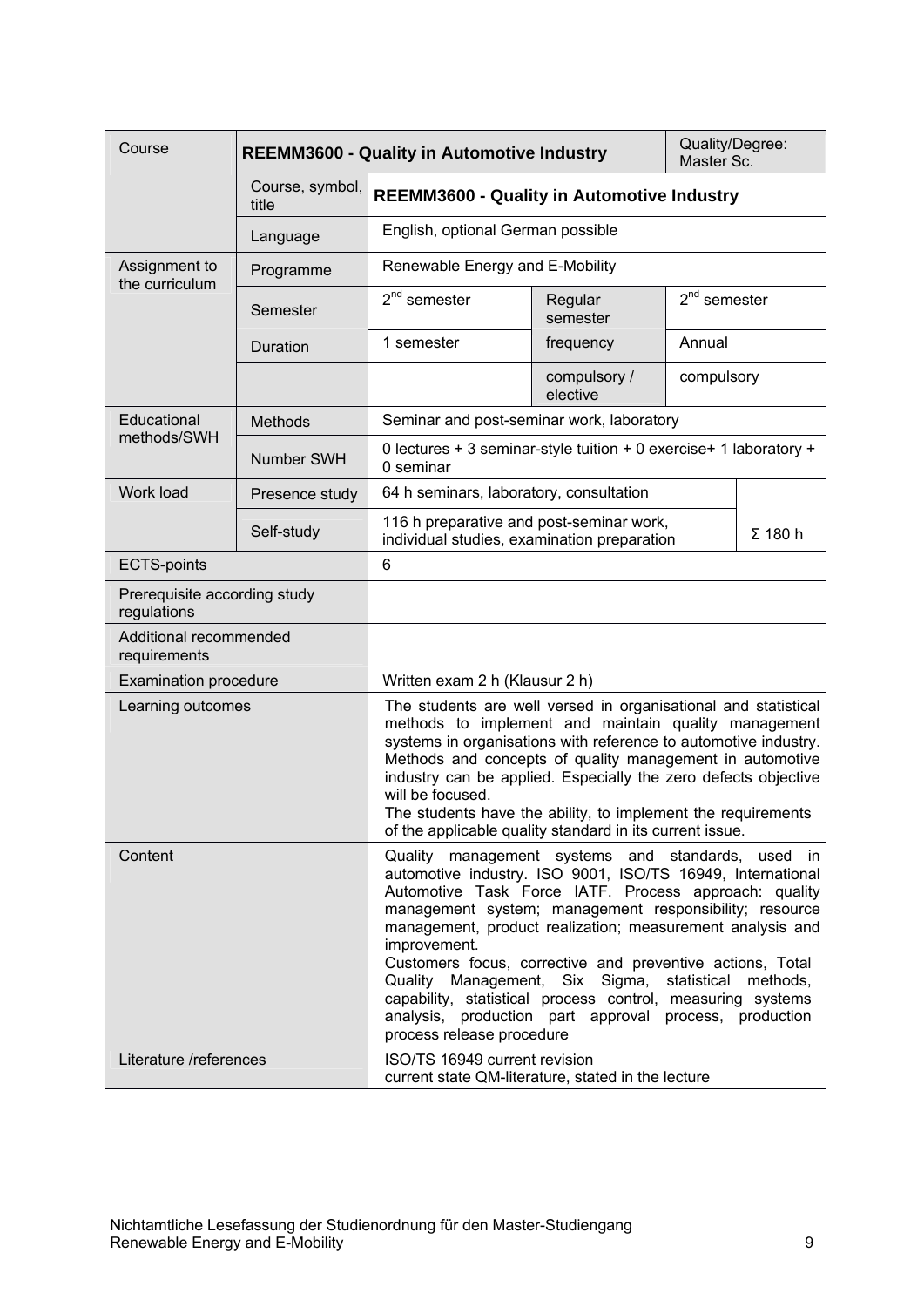<span id="page-9-0"></span>

| Course                                      | <b>Management</b>        | Quality/Degree:<br><b>REEMM3800 - Energy and Environmental</b><br>Master Sc.                                                                                                                                                                                                                                                                                                                                                                                                                                                                                                                                                                                                            |                          |                |                |
|---------------------------------------------|--------------------------|-----------------------------------------------------------------------------------------------------------------------------------------------------------------------------------------------------------------------------------------------------------------------------------------------------------------------------------------------------------------------------------------------------------------------------------------------------------------------------------------------------------------------------------------------------------------------------------------------------------------------------------------------------------------------------------------|--------------------------|----------------|----------------|
|                                             | Course, symbol,<br>title | <b>REEMM3800 - Energy and Environmental Management</b>                                                                                                                                                                                                                                                                                                                                                                                                                                                                                                                                                                                                                                  |                          |                |                |
|                                             | Language                 | English                                                                                                                                                                                                                                                                                                                                                                                                                                                                                                                                                                                                                                                                                 |                          |                |                |
| Assignment to<br>the curriculum             | Programme                | Renewable Energy and E-Mobility                                                                                                                                                                                                                                                                                                                                                                                                                                                                                                                                                                                                                                                         |                          |                |                |
|                                             | Semester                 | 2 <sup>nd</sup> semester                                                                                                                                                                                                                                                                                                                                                                                                                                                                                                                                                                                                                                                                | Regular<br>semester      | $2nd$ semester |                |
|                                             | Duration                 | 1 semester                                                                                                                                                                                                                                                                                                                                                                                                                                                                                                                                                                                                                                                                              | frequency                | Annual         |                |
|                                             |                          |                                                                                                                                                                                                                                                                                                                                                                                                                                                                                                                                                                                                                                                                                         | compulsory /<br>elective | Compulsory     |                |
| Educational                                 | <b>Methods</b>           | Lecture and follow-up course work, seminar                                                                                                                                                                                                                                                                                                                                                                                                                                                                                                                                                                                                                                              |                          |                |                |
| methods/SWH                                 | Number SWH               | 0 lectures + 3 seminar-style tuition + 0 exercise+ 0 laboratory +<br>1 seminar                                                                                                                                                                                                                                                                                                                                                                                                                                                                                                                                                                                                          |                          |                |                |
| Work load                                   | Presence study           | 64 h contact time                                                                                                                                                                                                                                                                                                                                                                                                                                                                                                                                                                                                                                                                       |                          |                |                |
|                                             | Self-study               | 116 h preparative and follow-up course work,<br>individual studies, examination preparation                                                                                                                                                                                                                                                                                                                                                                                                                                                                                                                                                                                             |                          |                | $\Sigma$ 180 h |
| <b>ECTS-points</b>                          |                          | 6                                                                                                                                                                                                                                                                                                                                                                                                                                                                                                                                                                                                                                                                                       |                          |                |                |
| Prerequisite according study<br>regulations |                          |                                                                                                                                                                                                                                                                                                                                                                                                                                                                                                                                                                                                                                                                                         |                          |                |                |
| Additional recommended<br>requirements      |                          |                                                                                                                                                                                                                                                                                                                                                                                                                                                                                                                                                                                                                                                                                         |                          |                |                |
| <b>Examination procedure</b>                |                          | Oral examination 30 min (Mündliche Prüfung 30 min)                                                                                                                                                                                                                                                                                                                                                                                                                                                                                                                                                                                                                                      |                          |                |                |
| Learning outcomes                           |                          | students have established understanding for the<br>The<br>necessity of sustainable development from global<br>to<br>microeconomic level. They appreciate the relationships<br>between the greenhouse effect, climate change and resulting<br>international conventions and agreements.<br>They are well-informed about the state and problems of the<br>energy transition process,<br>German<br>emissions<br>trade,<br>environmental management systems and ways to increase<br>the efficiency of energy conversions, energy saving and<br>integration of all types of renewable energy.                                                                                                |                          |                |                |
| Content                                     |                          | Sustainability, UN Conferences for Environment<br>and<br>Development, implementation in the EU and Germany; global<br>environmental problems (stratospheric ozone depletion,<br>greenhouse effect); United Nations Framework Convention on<br>Climate Change, Conferences of the Parties, EU climate<br>policy, emission trade, JI and CDM; IPCC Assessment<br>Reports, increase in efficiency during energy conversion,<br>assessment of nuclear energy, energy management (ISO<br>electricity stock exchange, contracting,<br>50000),<br>CCS:<br>environmental management systems, licensing procedures<br>and Environmental Impact Assessment procedures (e.g. wind<br>power plants) |                          |                |                |
| Literature /references                      |                          | Current free publications and documents, e.g. the last IPCC<br>Assessment Report, the EMAS III regulation or the Federal<br>Environmental Agency Guideline for the Implementation of<br>Energy Management Systems, are available on the ILIAS<br>Database (e-learning system). In-depth publications will be                                                                                                                                                                                                                                                                                                                                                                            |                          |                |                |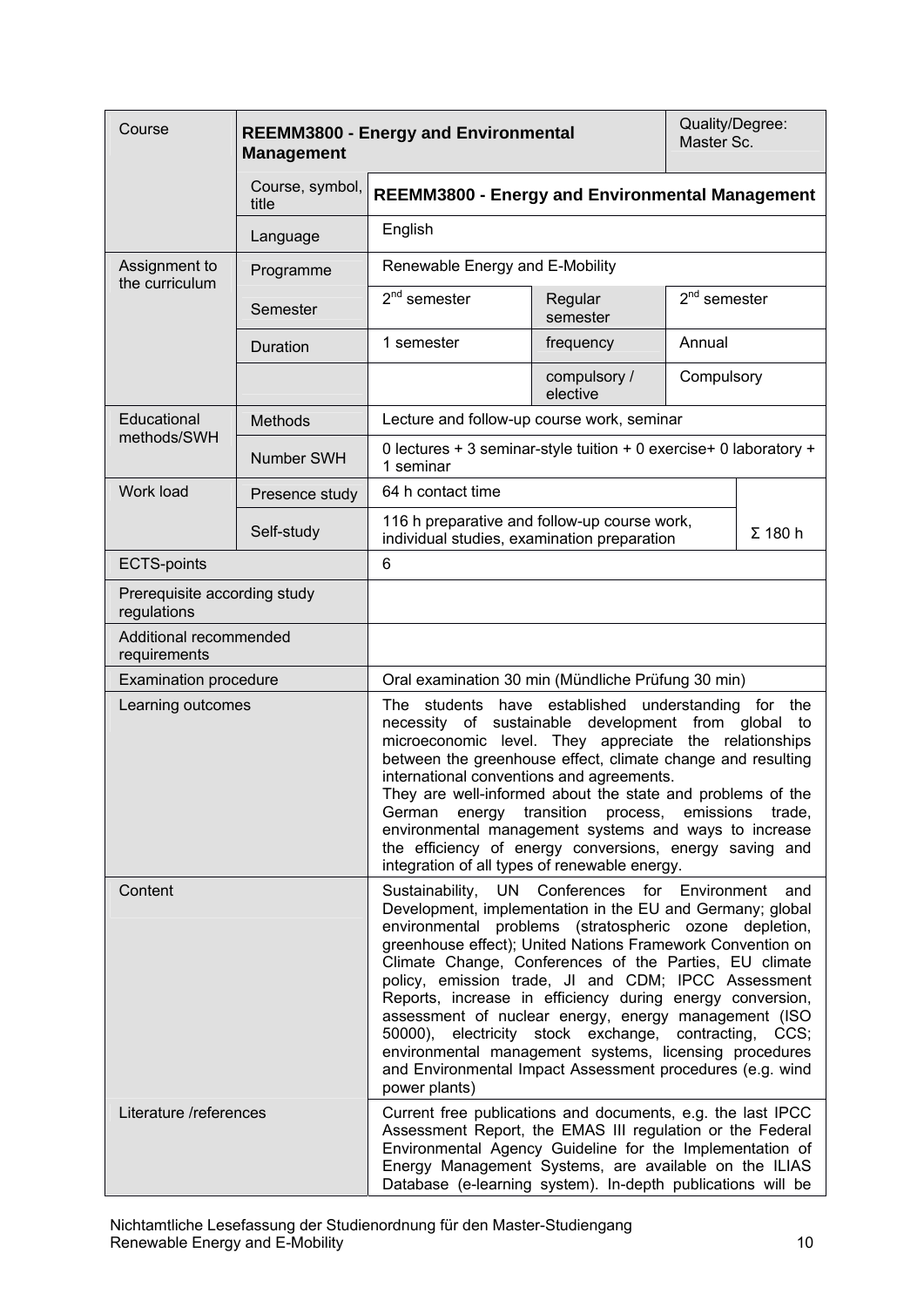<span id="page-10-0"></span>

| Course                                      |                          | Quality/Degree:<br><b>REEMM5000 - Master thesis with colloquium</b><br>Master Sc.                                                                                                                                                                                                                                                                                                                                                                                                                                                                                                                                                                                                                                                                                                                                                                                                                                       |                          |                |                |
|---------------------------------------------|--------------------------|-------------------------------------------------------------------------------------------------------------------------------------------------------------------------------------------------------------------------------------------------------------------------------------------------------------------------------------------------------------------------------------------------------------------------------------------------------------------------------------------------------------------------------------------------------------------------------------------------------------------------------------------------------------------------------------------------------------------------------------------------------------------------------------------------------------------------------------------------------------------------------------------------------------------------|--------------------------|----------------|----------------|
|                                             | Course, symbol,<br>title | <b>REEMM5000 - Master thesis with colloquium</b>                                                                                                                                                                                                                                                                                                                                                                                                                                                                                                                                                                                                                                                                                                                                                                                                                                                                        |                          |                |                |
|                                             | Language                 | English                                                                                                                                                                                                                                                                                                                                                                                                                                                                                                                                                                                                                                                                                                                                                                                                                                                                                                                 |                          |                |                |
| Assignment to<br>the curriculum             | Programme                | Renewable Energy and E-Mobility                                                                                                                                                                                                                                                                                                                                                                                                                                                                                                                                                                                                                                                                                                                                                                                                                                                                                         |                          |                |                |
|                                             | Semester                 | $3rd$ semester                                                                                                                                                                                                                                                                                                                                                                                                                                                                                                                                                                                                                                                                                                                                                                                                                                                                                                          | Regular<br>semester      | $3rd$ semester |                |
|                                             | Duration                 | 1 semester                                                                                                                                                                                                                                                                                                                                                                                                                                                                                                                                                                                                                                                                                                                                                                                                                                                                                                              | frequency                | Annual         |                |
|                                             |                          |                                                                                                                                                                                                                                                                                                                                                                                                                                                                                                                                                                                                                                                                                                                                                                                                                                                                                                                         | compulsory /<br>elective | compulsory     |                |
| Educational<br>methods/SWH                  | Methods                  |                                                                                                                                                                                                                                                                                                                                                                                                                                                                                                                                                                                                                                                                                                                                                                                                                                                                                                                         |                          |                |                |
|                                             | Number SWH               |                                                                                                                                                                                                                                                                                                                                                                                                                                                                                                                                                                                                                                                                                                                                                                                                                                                                                                                         |                          |                |                |
| Work load                                   | Presence study           | at least 16h                                                                                                                                                                                                                                                                                                                                                                                                                                                                                                                                                                                                                                                                                                                                                                                                                                                                                                            |                          |                |                |
|                                             | Self-study               | 884 h                                                                                                                                                                                                                                                                                                                                                                                                                                                                                                                                                                                                                                                                                                                                                                                                                                                                                                                   |                          |                | $\Sigma$ 900 h |
| <b>ECTS-points</b>                          |                          | 30 (Master-thesis: 27 CP, Master-colloquium: 3 CP)                                                                                                                                                                                                                                                                                                                                                                                                                                                                                                                                                                                                                                                                                                                                                                                                                                                                      |                          |                |                |
| Prerequisite according study<br>regulations |                          | see §§ 5 and 7 of the relevant examination regulations                                                                                                                                                                                                                                                                                                                                                                                                                                                                                                                                                                                                                                                                                                                                                                                                                                                                  |                          |                |                |
| Additional recommended<br>requirements      |                          |                                                                                                                                                                                                                                                                                                                                                                                                                                                                                                                                                                                                                                                                                                                                                                                                                                                                                                                         |                          |                |                |
| <b>Examination procedure</b>                |                          | Master's thesis (6 months, maximum of about 100 pages<br>$\overline{\phantom{a}}$<br>plus structure and appendix, §§ 24 - 26 General<br>examination regulation)<br>Master-colloquium (see § 27 General examination<br>regulation)                                                                                                                                                                                                                                                                                                                                                                                                                                                                                                                                                                                                                                                                                       |                          |                |                |
| Learning outcomes                           |                          | Proof of the ability to meet the requirements of the master's<br>stipulated in §<br>2 of the<br>degree<br>study regulations.<br>In particular, the candidates demonstrate with this work that<br>they have deepened theoretical knowledge beyond the<br>professional knowledge acquired during the initial professional<br>studies. By means of the special area treated in the Master<br>thesis, they demonstrate that they are able to solve complex<br>tasks. They can formulate new interdisciplinary solution<br>approaches that go beyond the current knowledge. The<br>Master's thesis shows that the students have broad analytical<br>skills and can implement their knowledge in problem solving<br>independently. Students apply their skills to recognize trends<br>in the engineering sciences as well as future problems and<br>requirements and can include them target-oriented in their<br>activities. |                          |                |                |
| Content                                     |                          | Depend on the topic                                                                                                                                                                                                                                                                                                                                                                                                                                                                                                                                                                                                                                                                                                                                                                                                                                                                                                     |                          |                |                |
| Literature /references                      |                          | Depend on the topic                                                                                                                                                                                                                                                                                                                                                                                                                                                                                                                                                                                                                                                                                                                                                                                                                                                                                                     |                          |                |                |

In addition to the compulsory modules listed above, the curriculum for the 4-semester Master's Program Renewable Energy and E-Mobility with internship semester includes the internship semester.

Nichtamtliche Lesefassung der Studienordnung für den Master-Studiengang Renewable Energy and E-Mobility 11 and the United States of the United States 11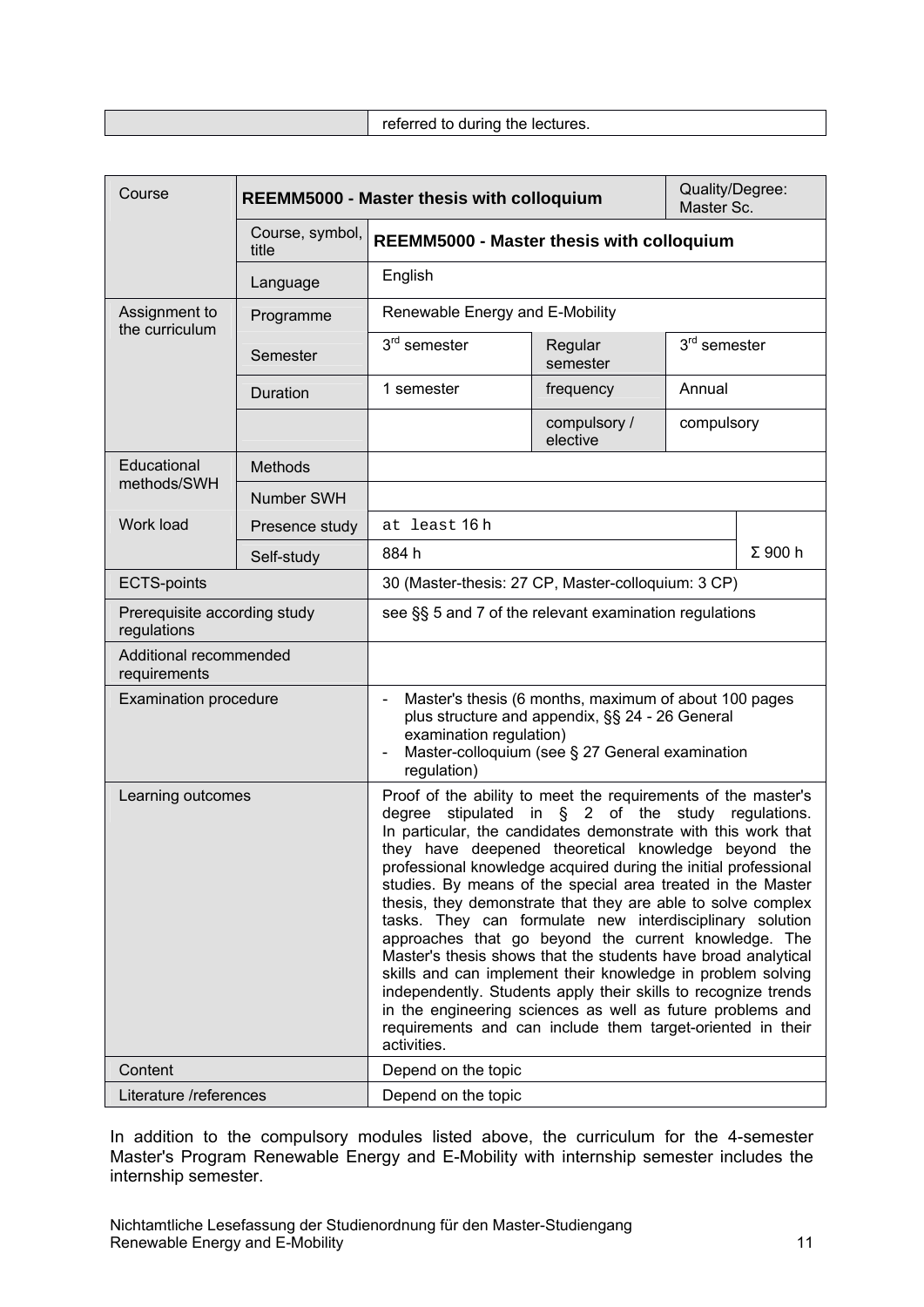<span id="page-11-0"></span>

| Course                                      |                          | <b>REEMM4000 - Internship Semester</b>                                                                                                                                                                                                                                                                                                                 |                          | Quality/Degree:<br>Master Sc. |                |
|---------------------------------------------|--------------------------|--------------------------------------------------------------------------------------------------------------------------------------------------------------------------------------------------------------------------------------------------------------------------------------------------------------------------------------------------------|--------------------------|-------------------------------|----------------|
|                                             | Course, symbol,<br>title | REEMM4000 - Internship Semester                                                                                                                                                                                                                                                                                                                        |                          |                               |                |
|                                             | Language                 | English or German                                                                                                                                                                                                                                                                                                                                      |                          |                               |                |
| Assignment to<br>the curriculum             | Programme                | Renewable Energy and E-Mobility                                                                                                                                                                                                                                                                                                                        |                          |                               |                |
|                                             | Semester                 | $3rd$ semester                                                                                                                                                                                                                                                                                                                                         | Regular<br>semester      | $3rd$ semester                |                |
|                                             | Duration                 | 1 semester                                                                                                                                                                                                                                                                                                                                             | frequency                | Annual                        |                |
|                                             |                          |                                                                                                                                                                                                                                                                                                                                                        | compulsory /<br>elective | compulsory for<br>4SwIS       |                |
| Educational<br>methods/SWH                  | <b>Methods</b>           | Seminar: 2 SWH for follow-up colloquium                                                                                                                                                                                                                                                                                                                |                          |                               |                |
|                                             | <b>Number SWH</b>        |                                                                                                                                                                                                                                                                                                                                                        |                          |                               |                |
| Work load                                   | Presence study           | 32h                                                                                                                                                                                                                                                                                                                                                    |                          |                               |                |
|                                             | Self-study               | 868h                                                                                                                                                                                                                                                                                                                                                   |                          |                               | $\Sigma$ 900 h |
| <b>ECTS-points</b>                          |                          | 30                                                                                                                                                                                                                                                                                                                                                     |                          |                               |                |
| Prerequisite according study<br>regulations |                          | see study regulation, appendix 1                                                                                                                                                                                                                                                                                                                       |                          |                               |                |
| Additional recommended<br>requirements      |                          |                                                                                                                                                                                                                                                                                                                                                        |                          |                               |                |
| <b>Examination procedure</b>                |                          | internship activity report, ca. 20 pages (Praxisbericht, ca. 20<br>Seiten)<br>presentation, ca. 30 minutes (Präsentation, ca. 30 min)<br>(see study regulation, appendix 1)                                                                                                                                                                            |                          |                               |                |
| Learning outcomes                           |                          | The students apply the knowledge acquired in their first degree<br>of studies or in the modules taken so far in their present course<br>of studies to solve practical problems in a company.<br>They acquire professional skills and knowledge and get<br>acquainted with subject-specific problems and tasks from<br>their future fields of activity. |                          |                               |                |
| Content                                     |                          | In accordance with the activities stipulated in the internship<br>contract and approved by the university during the internship                                                                                                                                                                                                                        |                          |                               |                |
| Literature /references                      |                          | Depend on the topic                                                                                                                                                                                                                                                                                                                                    |                          |                               |                |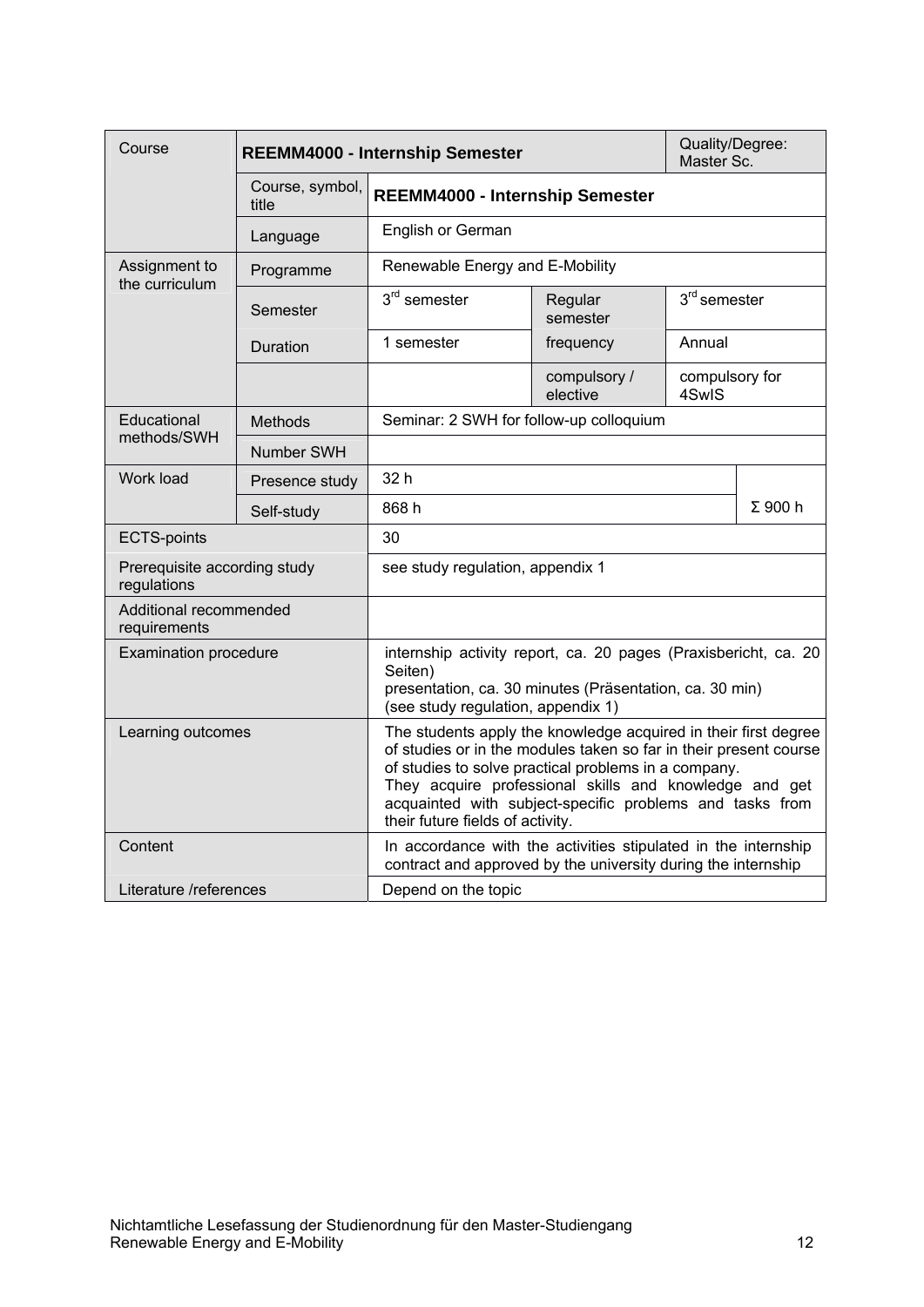In addition to the compulsory modules listed above, the curriculum for the 4-semester Master's Program Renewable Energy and E-Mobility without internship semester still includes the project work.

<span id="page-12-0"></span>

| Course                                      | REEMM4100 - Project work |                                                                                                                                                                                                                                                                                                                        |                          |                          | Quality/Degree:<br>Master Sc. |  |
|---------------------------------------------|--------------------------|------------------------------------------------------------------------------------------------------------------------------------------------------------------------------------------------------------------------------------------------------------------------------------------------------------------------|--------------------------|--------------------------|-------------------------------|--|
|                                             | Course,<br>symbol, title | REEMM4100 - Project work                                                                                                                                                                                                                                                                                               |                          |                          |                               |  |
|                                             | Language                 | English                                                                                                                                                                                                                                                                                                                |                          |                          |                               |  |
| Assignment to<br>the curriculum             | Programme                | Renewable Energy and E-Mobility                                                                                                                                                                                                                                                                                        |                          |                          |                               |  |
|                                             | Semester                 | $3rd$ semester                                                                                                                                                                                                                                                                                                         | Regular<br>semester      | $3rd$ semester           |                               |  |
|                                             | Duration                 | 1 semester                                                                                                                                                                                                                                                                                                             | frequency                | Annual                   |                               |  |
|                                             |                          |                                                                                                                                                                                                                                                                                                                        | compulsory /<br>elective | compulsory for<br>4SwoIS |                               |  |
| Educational                                 | <b>Methods</b>           | independent scientific work                                                                                                                                                                                                                                                                                            |                          |                          |                               |  |
| methods/SWH                                 | Number SWH               | 0 lectures + 0 seminar-style tuition + 0 exercise+ 1 laboratory +<br>1 seminar                                                                                                                                                                                                                                         |                          |                          |                               |  |
| Work load                                   | Presence study           | 32h                                                                                                                                                                                                                                                                                                                    |                          |                          |                               |  |
|                                             | Self-study               | 328 h                                                                                                                                                                                                                                                                                                                  |                          |                          | $\Sigma$ 360 h                |  |
| <b>ECTS-points</b>                          |                          | 12                                                                                                                                                                                                                                                                                                                     |                          |                          |                               |  |
| Prerequisite according study<br>regulations |                          |                                                                                                                                                                                                                                                                                                                        |                          |                          |                               |  |
| Additional recommended<br>requirements      |                          |                                                                                                                                                                                                                                                                                                                        |                          |                          |                               |  |
| <b>Examination procedure</b>                |                          | performance record, written documentation of the project work<br>(Leistungsnachweis, schriftliche Dokumentation der<br>Projektarbeit)                                                                                                                                                                                  |                          |                          |                               |  |
| Learning outcomes                           |                          | As part of a project work, in addition to technical competence,<br>methodological and personnel skills are acquired. The<br>students acquire the ability to independently work on a larger<br>project, to organize themselves and their projects, and to deal<br>appropriately with criticism and conflicts in a team. |                          |                          |                               |  |
| Content                                     |                          | Topics are issued by the instructors                                                                                                                                                                                                                                                                                   |                          |                          |                               |  |
| Literature /references                      |                          | Depends on the topic.                                                                                                                                                                                                                                                                                                  |                          |                          |                               |  |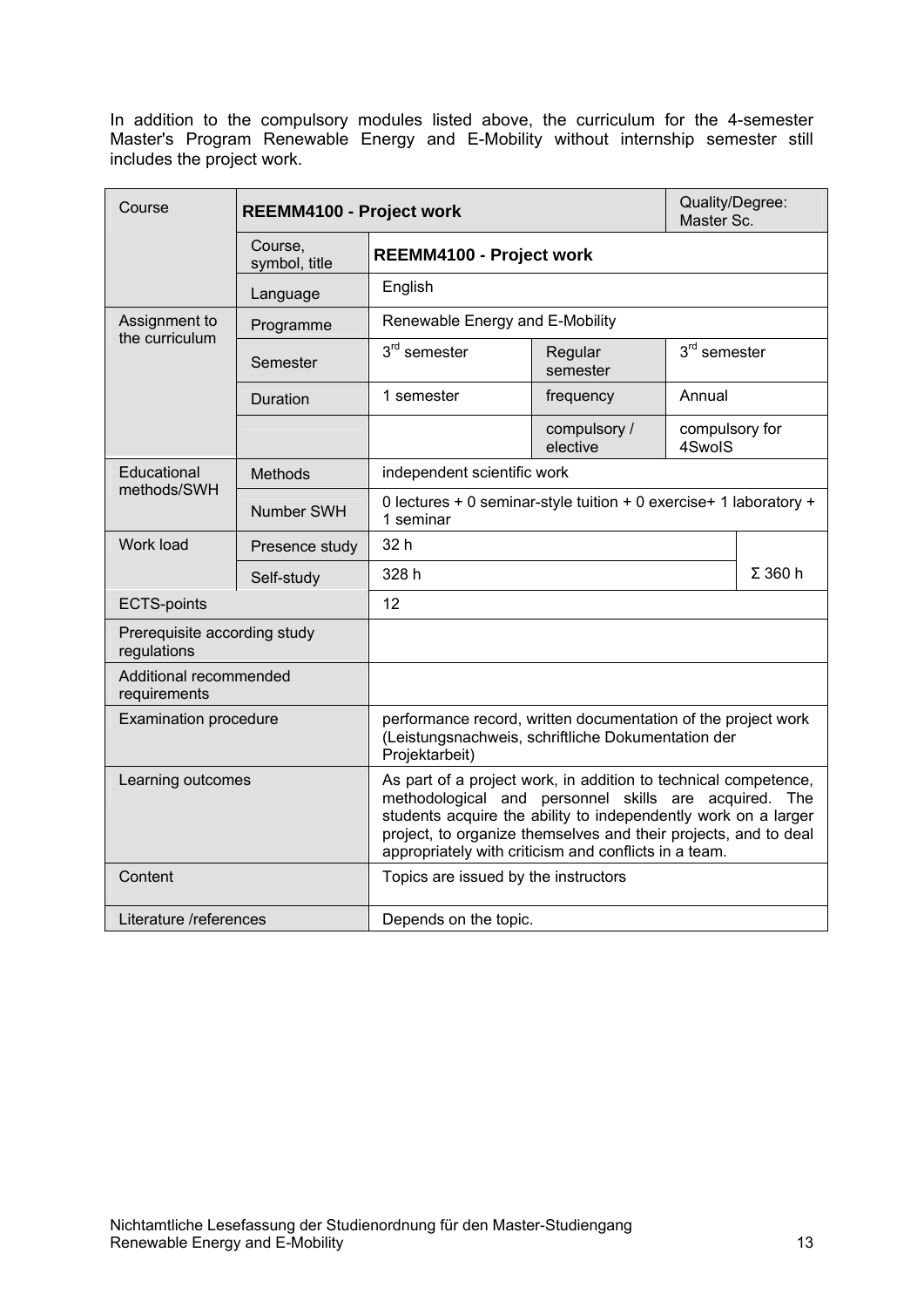# **Elective Modules**

<span id="page-13-1"></span><span id="page-13-0"></span>

| Course                                      | <b>Solar Systems</b>     | Quality/Degree:<br>Master Sc.                                                                                                                                                                                                                                                                                                                                                                                                            |                          |                                                             |                |
|---------------------------------------------|--------------------------|------------------------------------------------------------------------------------------------------------------------------------------------------------------------------------------------------------------------------------------------------------------------------------------------------------------------------------------------------------------------------------------------------------------------------------------|--------------------------|-------------------------------------------------------------|----------------|
|                                             | Course, symbol,<br>title | REEMM1700 - Solar Systems                                                                                                                                                                                                                                                                                                                                                                                                                |                          |                                                             |                |
|                                             | Language                 | English, optional German possible                                                                                                                                                                                                                                                                                                                                                                                                        |                          |                                                             |                |
| Assignment to<br>the curriculum             | Programme                | Renewable Energy and E-Mobility                                                                                                                                                                                                                                                                                                                                                                                                          |                          |                                                             |                |
|                                             | Semester                 | 1 <sup>st</sup> sem. in German<br>$2^{nd}$ sem. in English                                                                                                                                                                                                                                                                                                                                                                               | Regular<br>semester      | $2nd$ semester<br>(3S, 4SwIS)<br>$3rd$ semester<br>(4SwoIS) |                |
|                                             | Duration                 | 1 semester                                                                                                                                                                                                                                                                                                                                                                                                                               | frequency                | Annual                                                      |                |
|                                             |                          |                                                                                                                                                                                                                                                                                                                                                                                                                                          | compulsory /<br>elective | elective                                                    |                |
| Educational<br>methods/SWH                  | Methods                  | Exercise, seminar and follow-up course work, practice-oriented<br>laboratory work                                                                                                                                                                                                                                                                                                                                                        |                          |                                                             |                |
|                                             | Number SWH               | 0 lectures + 2 seminar-style tuition + 1 exercise+ 1 laboratory +<br>0 seminar                                                                                                                                                                                                                                                                                                                                                           |                          |                                                             |                |
| Work load                                   | Presence study           | 64 h contact time                                                                                                                                                                                                                                                                                                                                                                                                                        |                          |                                                             |                |
|                                             | Self-study               | 116 h preparative and follow-up course work,<br>individual studies, examination preparation                                                                                                                                                                                                                                                                                                                                              |                          |                                                             | $\Sigma$ 180 h |
| <b>ECTS-points</b>                          |                          | 6                                                                                                                                                                                                                                                                                                                                                                                                                                        |                          |                                                             |                |
| Prerequisite according study<br>regulations |                          |                                                                                                                                                                                                                                                                                                                                                                                                                                          |                          |                                                             |                |
| Additional recommended<br>requirements      |                          |                                                                                                                                                                                                                                                                                                                                                                                                                                          |                          |                                                             |                |
| <b>Examination procedure</b>                |                          | Oral exam 30 min and certificate of laboratory work<br>(Mündliche Prüfung 30 min und Übungsschein)                                                                                                                                                                                                                                                                                                                                       |                          |                                                             |                |
| Learning outcomes                           |                          | The students have knowledge in the natural sciences and<br>engineering of energy generation from solar radiation as well<br>as the associated installation and its application. They have<br>the ability to evaluate the individual possibilities of using the<br>solar energy with regard to their suitability for use, taking into<br>account the local conditions.                                                                    |                          |                                                             |                |
| Content                                     |                          | Solar radiation: Theoretical background, interaction between<br>radiation and matter, greenhouse effect computations.<br>Photovoltaics: Semiconductors, components of a PV system<br>in island and grid-connected applications, planning and<br>application of PV systems.<br>Solar thermal systems: configurations, solar collectors, hot<br>water storage, planning and applications, solar cooling,<br>passive solar thermal systems. |                          |                                                             |                |
| Literature /references                      |                          | Larry D. Partain: Solar Cells and Their Applications, John<br>Wiley & Sons, New York, 1995.<br>Markvart, Tomas: Solar Electricity, John Wiley & Sons, New<br>York, 1996.<br>Goswami, D.Y. et. al.: Principles of Solar Engineering, Taylor<br>& Francis 2000.<br>Felix Peuser et. al.: Solar Thermal Systems, James & James,<br>2002.                                                                                                    |                          |                                                             |                |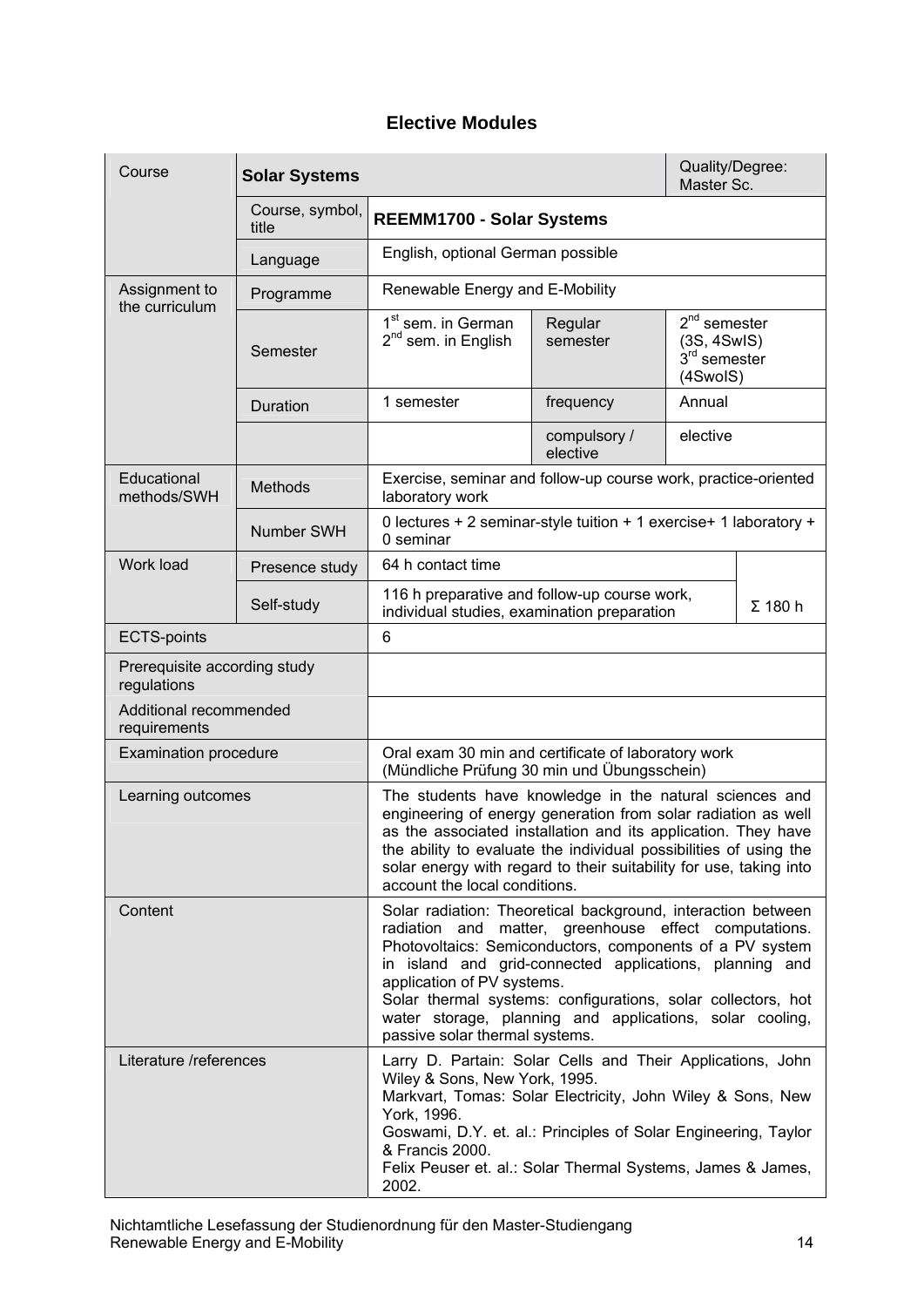| Soteris A. Kalogirou: Solar Energy Engineering, Elsevier<br>2009. |
|-------------------------------------------------------------------|
| Further literature will be announced during the course.           |

<span id="page-14-0"></span>

| Course                                      |                          | Quality/Degree:<br><b>Selected Topics of Control Engineering</b><br>Master Sc.                                                                                                                                                                                                                                                                                                                                                                                                                                                                                                                         |                          |                                                                   |  |
|---------------------------------------------|--------------------------|--------------------------------------------------------------------------------------------------------------------------------------------------------------------------------------------------------------------------------------------------------------------------------------------------------------------------------------------------------------------------------------------------------------------------------------------------------------------------------------------------------------------------------------------------------------------------------------------------------|--------------------------|-------------------------------------------------------------------|--|
|                                             | Course,<br>symbol, title | <b>REEMM2110 - Selected Topics of Control Engineering</b>                                                                                                                                                                                                                                                                                                                                                                                                                                                                                                                                              |                          |                                                                   |  |
|                                             | Language                 | English                                                                                                                                                                                                                                                                                                                                                                                                                                                                                                                                                                                                |                          |                                                                   |  |
| Assignment to<br>the curriculum             | Programme                | Renewable Energy and E-Mobility                                                                                                                                                                                                                                                                                                                                                                                                                                                                                                                                                                        |                          |                                                                   |  |
|                                             | Semester                 | $1st$ or $3rd$ semester                                                                                                                                                                                                                                                                                                                                                                                                                                                                                                                                                                                | Regular<br>semester      | $2nd$ semester<br>(3S, 4SwIS)<br>$3rd$ semester<br>(4SwoIS)       |  |
|                                             | Duration                 | 1 semester                                                                                                                                                                                                                                                                                                                                                                                                                                                                                                                                                                                             | frequency                | Annual                                                            |  |
|                                             |                          |                                                                                                                                                                                                                                                                                                                                                                                                                                                                                                                                                                                                        | compulsory /<br>elective | elective                                                          |  |
| Educational                                 | <b>Methods</b>           | Lecture and post-lecture work, exercise, laboratory work                                                                                                                                                                                                                                                                                                                                                                                                                                                                                                                                               |                          |                                                                   |  |
| methods/SWH                                 | Number SWH               | 0 seminar                                                                                                                                                                                                                                                                                                                                                                                                                                                                                                                                                                                              |                          | 0 lectures + 1 seminar-style tuition + 2 exercise+ 1 laboratory + |  |
| Work load                                   | Presence study           | 64 h contact time                                                                                                                                                                                                                                                                                                                                                                                                                                                                                                                                                                                      |                          |                                                                   |  |
|                                             | Self-study               | 116 h preparative and post-lecture work, individual<br>$\Sigma$ 180 h<br>studies, examination preparation                                                                                                                                                                                                                                                                                                                                                                                                                                                                                              |                          |                                                                   |  |
| <b>ECTS-points</b>                          |                          | 6                                                                                                                                                                                                                                                                                                                                                                                                                                                                                                                                                                                                      |                          |                                                                   |  |
| Prerequisite according study<br>regulations |                          |                                                                                                                                                                                                                                                                                                                                                                                                                                                                                                                                                                                                        |                          |                                                                   |  |
| Additional recommended<br>requirements      |                          |                                                                                                                                                                                                                                                                                                                                                                                                                                                                                                                                                                                                        |                          |                                                                   |  |
| <b>Examination procedure</b>                |                          | Written exam 2 h and certificate of laboratory work<br>(Klausur 2 h und Übungsschein)                                                                                                                                                                                                                                                                                                                                                                                                                                                                                                                  |                          |                                                                   |  |
| Learning outcomes                           |                          | The students can actively apply the control technology for the<br>analysis and synthesis of systems, single-loop and meshed<br>control loops. The students have advanced knowledge of<br>system analysis and identification as well as controller design.<br>You can analyze and process more complex control tasks. On<br>the basis of laboratory experiments, the engineering approach<br>to the solution of practical tasks in the field of control<br>engineering is promoted. The students can plan their own<br>experiments, carry out their work, document their results and<br>work in a team. |                          |                                                                   |  |
| Content                                     |                          | Concepts and presentation forms of controlled systems;<br>Description of linear time-invariant systems in the time and<br>frequency domain, advanced methods for process analysis<br>and characteristic determination on lines, modeling for<br>technical processes.<br>PID control: Principles, modifications, controllers with two<br>degrees of freedom, practical aspects in use (integrator<br>windup, bumpless H / A switching, limited D component),<br>sampling control and digital implementation, Controler design<br>in the time and frequency domain, tuning methods, further              |                          |                                                                   |  |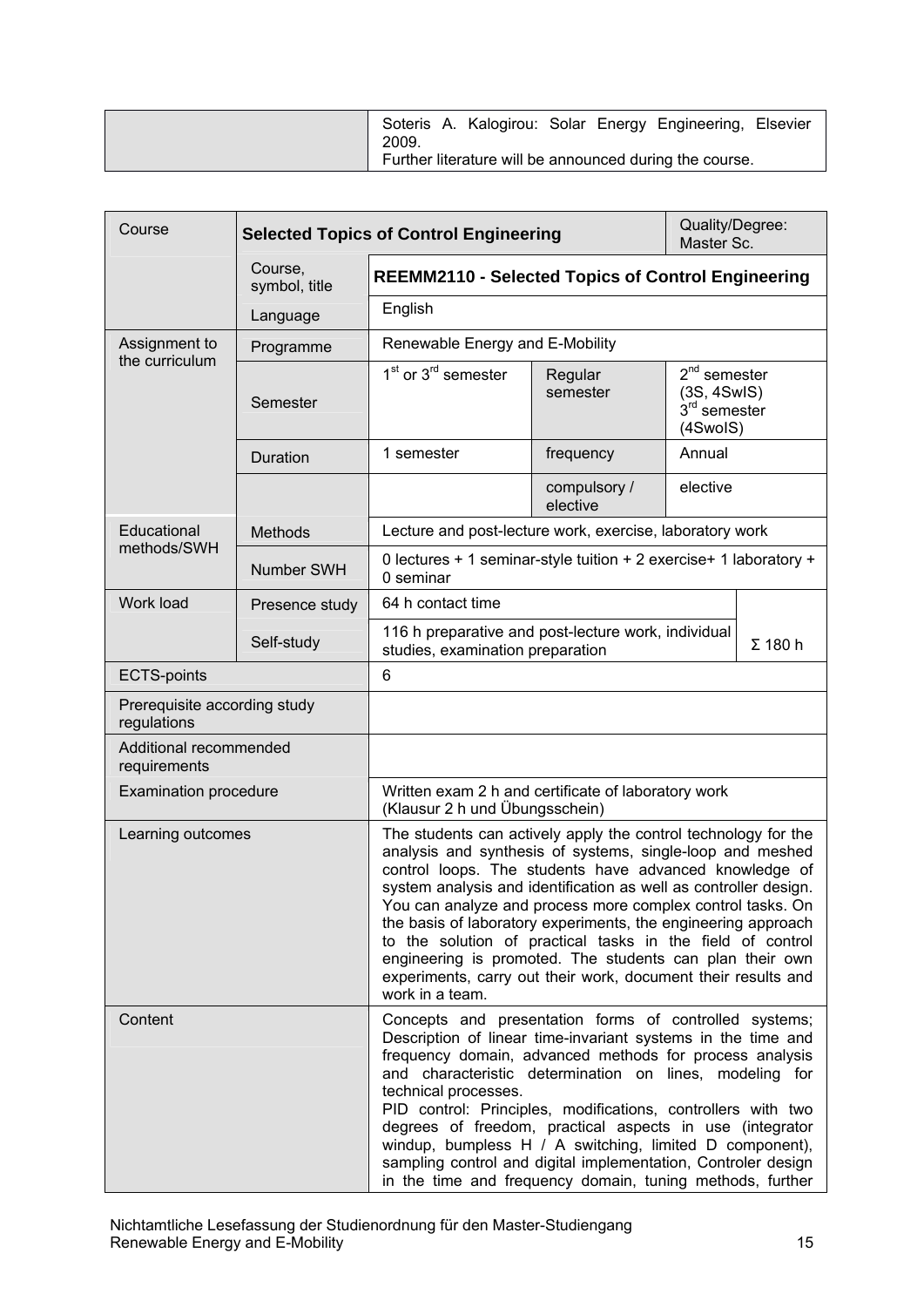|                        | control concepts, smith predictor, introduction to nonlinear<br>control, method of harmonic balance, laboratory experiments<br>on the mentioned lecture contents                                                                                                                                                                                                    |
|------------------------|---------------------------------------------------------------------------------------------------------------------------------------------------------------------------------------------------------------------------------------------------------------------------------------------------------------------------------------------------------------------|
| Literature /references | Franklin, G.F.; Powell, J. D.; Emami-Naeini, A.: Feedback<br>Control of Dynamic Systems, Pearson; 7 edition, 2017.<br>Goodwin, G. C.; Graebe F. S.; Salgado, M. E.: Control System<br>Design, , Pearson, 2001.<br>Steffenhagen, B. : Kleine Formelsammlung Regelungstechnik,<br>Carl Hanser Verlag 2010.<br>Further literature will be announced during the course. |

<span id="page-15-0"></span>

| Course                                      |                                              | Quality/Degree:<br><b>Electrical Energy Conversion and Transmission</b><br>Master Sc.                                                                                                                                                                                                                                                                                                              |                          |                                                                       |  |
|---------------------------------------------|----------------------------------------------|----------------------------------------------------------------------------------------------------------------------------------------------------------------------------------------------------------------------------------------------------------------------------------------------------------------------------------------------------------------------------------------------------|--------------------------|-----------------------------------------------------------------------|--|
|                                             | Course,<br>symbol, title                     | <b>REEMM2120 - Electrical Energy Conversion and</b><br><b>Transmission</b>                                                                                                                                                                                                                                                                                                                         |                          |                                                                       |  |
|                                             | Language                                     | English                                                                                                                                                                                                                                                                                                                                                                                            |                          |                                                                       |  |
| Assignment to                               | Renewable Energy and E-Mobility<br>Programme |                                                                                                                                                                                                                                                                                                                                                                                                    |                          |                                                                       |  |
| the curriculum                              | Semester                                     | 1 <sup>st</sup> or 3 <sup>rd</sup> semester                                                                                                                                                                                                                                                                                                                                                        | Regular<br>semester      | $2nd$ semester<br>(3S, 4SwIS)<br>3 <sup>rd</sup> semester<br>(4SwoIS) |  |
|                                             | Duration                                     | 1 semester                                                                                                                                                                                                                                                                                                                                                                                         | frequency                | Annual                                                                |  |
|                                             |                                              |                                                                                                                                                                                                                                                                                                                                                                                                    | compulsory /<br>elective | elective                                                              |  |
| Educational                                 | Methods                                      | seminar, laboratory work<br>0 lectures + 2 seminar-style tuition + 2 exercise+ 0 laboratory +<br>0 seminar                                                                                                                                                                                                                                                                                         |                          |                                                                       |  |
| methods/SWH                                 | Number SWH                                   |                                                                                                                                                                                                                                                                                                                                                                                                    |                          |                                                                       |  |
| Work load                                   | Presence study                               | 64 h contact time<br>116 h Preparation and wrap-up, independent<br>$\Sigma$ 180 h<br>study, documentation of the experimental work                                                                                                                                                                                                                                                                 |                          |                                                                       |  |
|                                             | Self-study                                   |                                                                                                                                                                                                                                                                                                                                                                                                    |                          |                                                                       |  |
| <b>ECTS-points</b>                          |                                              | $6\phantom{1}$                                                                                                                                                                                                                                                                                                                                                                                     |                          |                                                                       |  |
| Prerequisite according study<br>regulations |                                              | If, according to §3 FPO, students do not have a bachelor's degree in<br>electrical engineering or in a related program, they must take this<br>module as compulsory module. In this case, the module may not be<br>chose again as an elective.                                                                                                                                                     |                          |                                                                       |  |
| Additional recommended<br>requirements      |                                              |                                                                                                                                                                                                                                                                                                                                                                                                    |                          |                                                                       |  |
| <b>Examination procedure</b>                |                                              | Written exam, 2 h and certificate of laboratory work<br>(Klausur 2 h und Übungsschein)                                                                                                                                                                                                                                                                                                             |                          |                                                                       |  |
| Learning outcomes                           |                                              | are aware of fundamental<br>The students<br>methods to<br>analytically describe electrical three phase systems for power<br>transmission and electrical drive issues. They are able to<br>practically apply the means of complex calculus to solve<br>problems of balanced three phase systems. Basic electrical<br>machine types are known and corresponding power balances<br>can be calculated. |                          |                                                                       |  |
| Content                                     |                                              | Complex calculus (single phase system), extension of the<br>complex calculus to balanced three phase systems (per phase<br>equivalent circuit, delta to wye transformation), transformer,                                                                                                                                                                                                          |                          |                                                                       |  |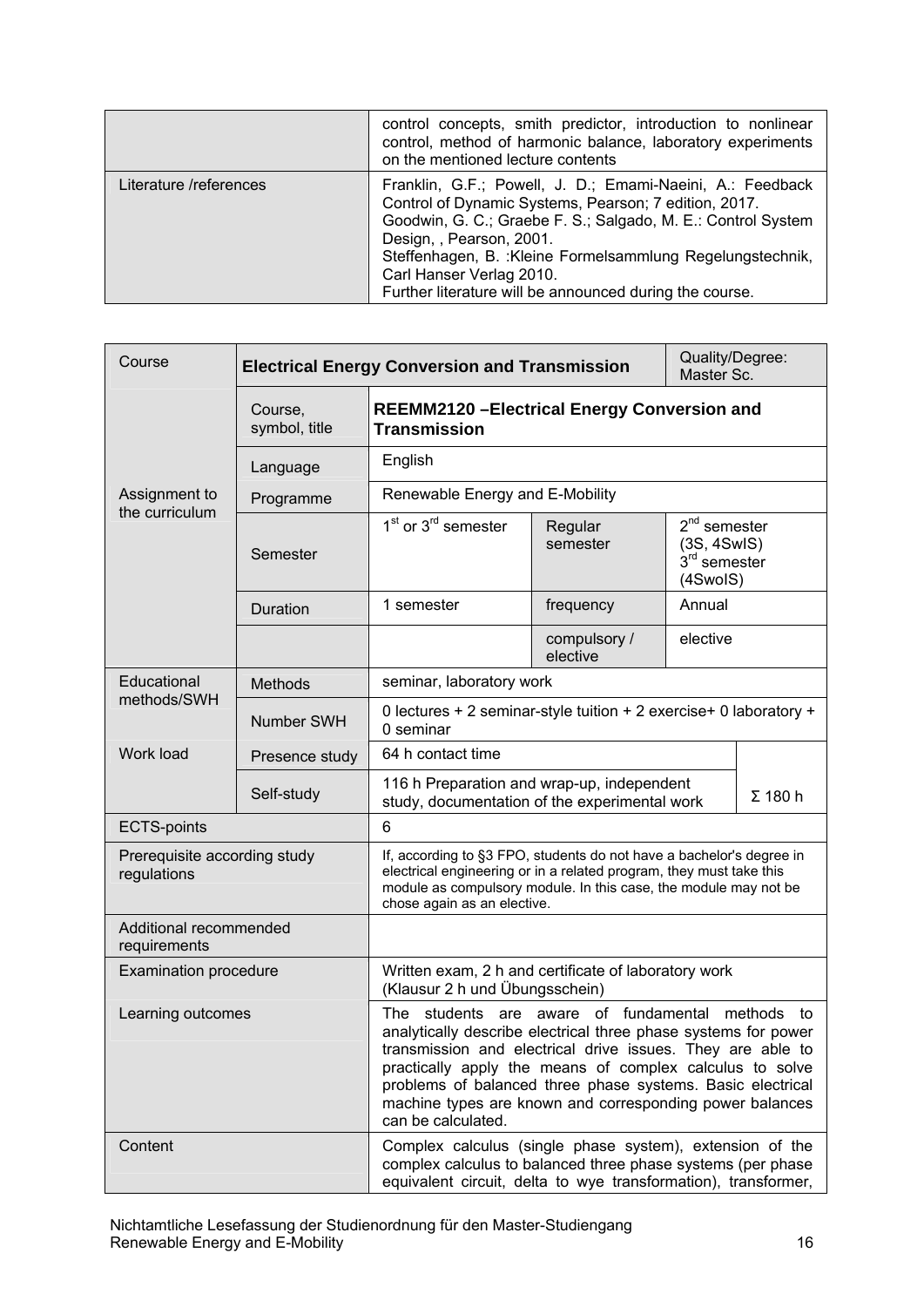|                        | induction machine (squirrel cage), synchronous machine (non<br>salient rotor, without reluctance effect)                                                                                                                                                                                                                                                                                                                                                |  |  |  |  |
|------------------------|---------------------------------------------------------------------------------------------------------------------------------------------------------------------------------------------------------------------------------------------------------------------------------------------------------------------------------------------------------------------------------------------------------------------------------------------------------|--|--|--|--|
| Literature /references | Nagsarkar, T. K., Sukhija, M. S.: "Basic Electrical<br>Engineering", Oxford University Press,<br>ISBN - 10: 0195673921 or ISBN - 19: 978 - 0195673920<br>Bobrow, L. S.: "Fundamentals of Electrical Engineering",<br>Oxford University Press, ISBN - 10: 0195105095<br>ISBN - 19: 978 - 0195105094<br>Rizzoni, G.: "Fundamentals of Electrical Engineering", (4th<br>chapter), online PDF<br>https://www.ece.rice.edu/~dhj/courses/elec241/col10040.pdf |  |  |  |  |

<span id="page-16-0"></span>

| Course                                                                                                                                                                                                                                                                                                                                                                                                                                                                                                         |                                                                                                                                                                                                                                       | German as a foreign language I<br>Master Sc.                                                                                        |                          |                                | Quality/Degree: |
|----------------------------------------------------------------------------------------------------------------------------------------------------------------------------------------------------------------------------------------------------------------------------------------------------------------------------------------------------------------------------------------------------------------------------------------------------------------------------------------------------------------|---------------------------------------------------------------------------------------------------------------------------------------------------------------------------------------------------------------------------------------|-------------------------------------------------------------------------------------------------------------------------------------|--------------------------|--------------------------------|-----------------|
|                                                                                                                                                                                                                                                                                                                                                                                                                                                                                                                | Course, symbol,<br>title                                                                                                                                                                                                              | REEMM2500 - German as a foreign language I                                                                                          |                          |                                |                 |
|                                                                                                                                                                                                                                                                                                                                                                                                                                                                                                                | Language                                                                                                                                                                                                                              | German                                                                                                                              |                          |                                |                 |
| Assignment to<br>the curriculum                                                                                                                                                                                                                                                                                                                                                                                                                                                                                | Programme                                                                                                                                                                                                                             | Renewable Energy and E-Mobility                                                                                                     |                          |                                |                 |
|                                                                                                                                                                                                                                                                                                                                                                                                                                                                                                                | Semester                                                                                                                                                                                                                              | $2^{nd}$ and $3^{rd}$ semester                                                                                                      | Regular<br>semester      | $2nd$ semester                 |                 |
|                                                                                                                                                                                                                                                                                                                                                                                                                                                                                                                | Duration                                                                                                                                                                                                                              | 2 semester                                                                                                                          | frequency                | Annual                         |                 |
|                                                                                                                                                                                                                                                                                                                                                                                                                                                                                                                |                                                                                                                                                                                                                                       |                                                                                                                                     | compulsory /<br>elective | Compulsory for<br>4.Sem.-Model |                 |
| Educational                                                                                                                                                                                                                                                                                                                                                                                                                                                                                                    | <b>Methods</b>                                                                                                                                                                                                                        | Lecture, exercise and follow-up course work, seminar                                                                                |                          |                                |                 |
| methods/SWH                                                                                                                                                                                                                                                                                                                                                                                                                                                                                                    | Number SWH                                                                                                                                                                                                                            | 1 seminar + 1 exercise per semester                                                                                                 |                          |                                |                 |
| Work load                                                                                                                                                                                                                                                                                                                                                                                                                                                                                                      | Presence study                                                                                                                                                                                                                        | 64 h seminar, exercises, consultation<br>86 h preparative and follow-up course work,<br>individual studies, examination preparation |                          |                                |                 |
|                                                                                                                                                                                                                                                                                                                                                                                                                                                                                                                | Self-study                                                                                                                                                                                                                            |                                                                                                                                     |                          | $\Sigma$ 150 h                 |                 |
| <b>ECTS-points</b>                                                                                                                                                                                                                                                                                                                                                                                                                                                                                             |                                                                                                                                                                                                                                       | $6\phantom{1}$                                                                                                                      |                          |                                |                 |
| Prerequisite according study<br>regulations                                                                                                                                                                                                                                                                                                                                                                                                                                                                    |                                                                                                                                                                                                                                       |                                                                                                                                     |                          |                                |                 |
| Additional recommended<br>requirements                                                                                                                                                                                                                                                                                                                                                                                                                                                                         |                                                                                                                                                                                                                                       |                                                                                                                                     |                          |                                |                 |
| <b>Examination procedure</b>                                                                                                                                                                                                                                                                                                                                                                                                                                                                                   |                                                                                                                                                                                                                                       | Written exam 2 h and certificate of laboratory work<br>(Klausur 2 h und Übungsschein)                                               |                          |                                |                 |
| Learning outcomes                                                                                                                                                                                                                                                                                                                                                                                                                                                                                              | The language courses prepare the students for their internship<br>semester or future professional employment in German.<br>The students can communicate in everyday life situations,<br>oriented towards the level of A1 of the CEFR. |                                                                                                                                     |                          |                                |                 |
| Content<br>1) Development of basic language knowledge such as<br>vocabulary, grammar and pronunciation<br>2) Development of written and oral communication skills so<br>that the students:<br>can understand and use familiar everyday expressions<br>and very basic phrases aimed at the satisfaction of<br>needs of a concrete type;<br>can introduce him/herself and others and can ask and<br>answer questions about personal details such as where<br>he/she lives, people he/she knows and things he/she |                                                                                                                                                                                                                                       |                                                                                                                                     |                          |                                |                 |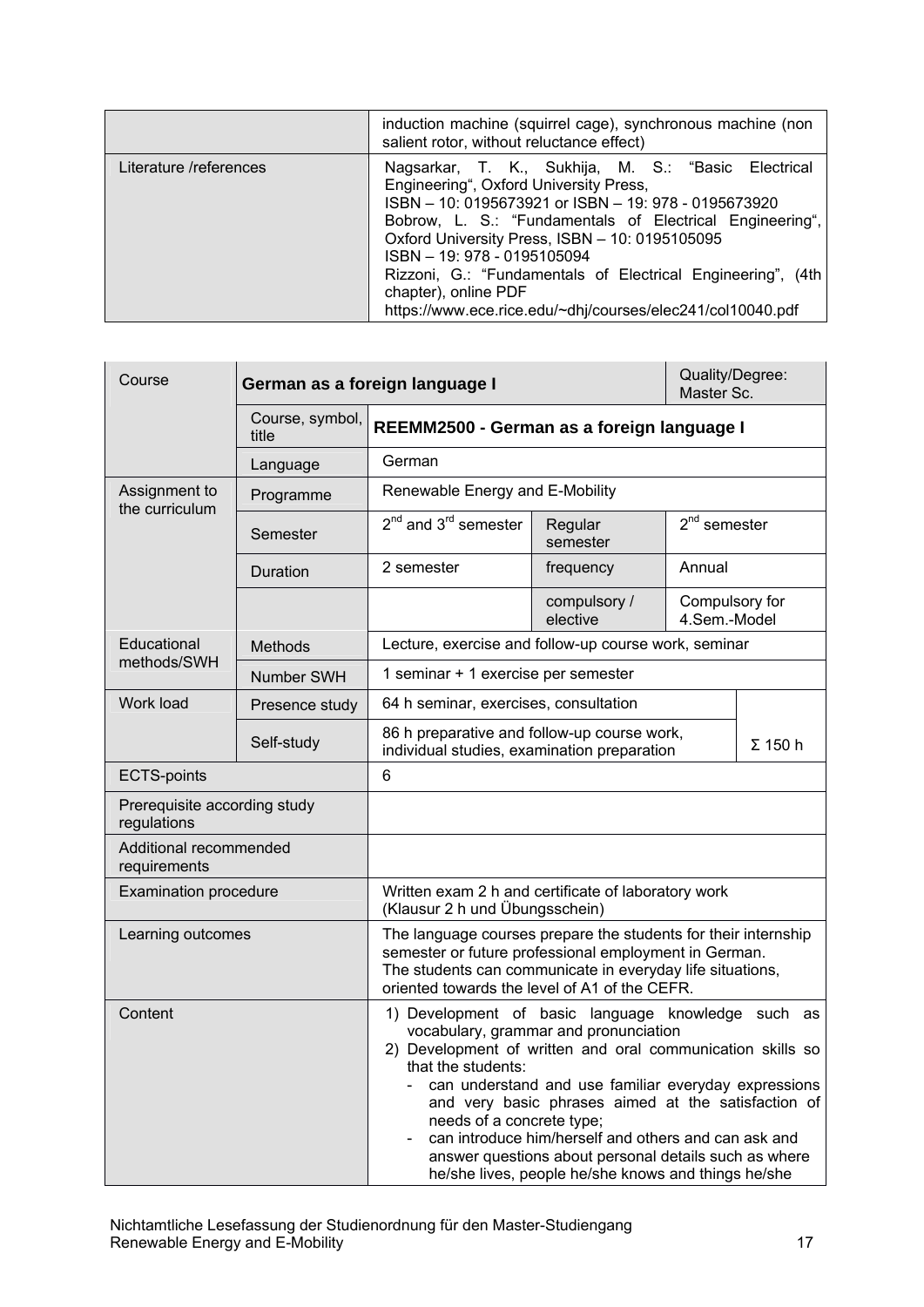|                        | has:<br>- can interact in a simple way provided the other person<br>talks slowly and clearly and is prepared to help. |
|------------------------|-----------------------------------------------------------------------------------------------------------------------|
| Literature /references | Literature will be announced during the course.                                                                       |

<span id="page-17-0"></span>

| Course                                                                    |                              | German as a foreign language II                                                                                                                                                                                                                                                                                                                                                                                                                                                                                                                                                                                                                                                     |                          | Quality/Degree:<br>Master Sc.  |                |  |
|---------------------------------------------------------------------------|------------------------------|-------------------------------------------------------------------------------------------------------------------------------------------------------------------------------------------------------------------------------------------------------------------------------------------------------------------------------------------------------------------------------------------------------------------------------------------------------------------------------------------------------------------------------------------------------------------------------------------------------------------------------------------------------------------------------------|--------------------------|--------------------------------|----------------|--|
|                                                                           | Course, symbol,<br>title     | REEMM2510 - German as a foreign language II                                                                                                                                                                                                                                                                                                                                                                                                                                                                                                                                                                                                                                         |                          |                                |                |  |
|                                                                           | Language                     | German                                                                                                                                                                                                                                                                                                                                                                                                                                                                                                                                                                                                                                                                              |                          |                                |                |  |
| Assignment to<br>the curriculum                                           | Programme                    | Renewable Energy and E-Mobility                                                                                                                                                                                                                                                                                                                                                                                                                                                                                                                                                                                                                                                     |                          |                                |                |  |
|                                                                           | Semester                     | $2^{nd}$ and $3^{rd}$ semester                                                                                                                                                                                                                                                                                                                                                                                                                                                                                                                                                                                                                                                      | Regular<br>semester      | $2nd$ semester                 |                |  |
|                                                                           | Duration                     | 2 semester                                                                                                                                                                                                                                                                                                                                                                                                                                                                                                                                                                                                                                                                          | frequency                | Annual                         |                |  |
|                                                                           |                              |                                                                                                                                                                                                                                                                                                                                                                                                                                                                                                                                                                                                                                                                                     | compulsory /<br>elective | Compulsory for<br>4.Sem.-Model |                |  |
| Educational                                                               | <b>Methods</b>               | Lecture, exercise and follow-up course work, seminar                                                                                                                                                                                                                                                                                                                                                                                                                                                                                                                                                                                                                                |                          |                                |                |  |
| methods/SWH                                                               | Number SWH                   | 1 seminar + 1 exercise per semester                                                                                                                                                                                                                                                                                                                                                                                                                                                                                                                                                                                                                                                 |                          |                                |                |  |
| Work load                                                                 | Presence study               | 64 h seminar, exercises, consultation                                                                                                                                                                                                                                                                                                                                                                                                                                                                                                                                                                                                                                               |                          |                                |                |  |
|                                                                           | Self-study                   | 86 h preparative and follow-up course work,<br>individual studies, examination preparation                                                                                                                                                                                                                                                                                                                                                                                                                                                                                                                                                                                          |                          |                                | $\Sigma$ 150 h |  |
| <b>ECTS-points</b>                                                        |                              | 6                                                                                                                                                                                                                                                                                                                                                                                                                                                                                                                                                                                                                                                                                   |                          |                                |                |  |
| regulations                                                               | Prerequisite according study |                                                                                                                                                                                                                                                                                                                                                                                                                                                                                                                                                                                                                                                                                     | A1-level of the CEFR     |                                |                |  |
| Additional recommended<br>requirements                                    |                              |                                                                                                                                                                                                                                                                                                                                                                                                                                                                                                                                                                                                                                                                                     |                          |                                |                |  |
| <b>Examination procedure</b>                                              |                              | Written exam 2 h and certificate of laboratory work<br>(Klausur 2 h und Übungsschein)                                                                                                                                                                                                                                                                                                                                                                                                                                                                                                                                                                                               |                          |                                |                |  |
| Learning outcomes                                                         |                              | The language courses prepare the students for their internship<br>semester or future professional employment in German.<br>The students can communicate in everyday life situations,<br>oriented towards the level of A2 of the CEFR.                                                                                                                                                                                                                                                                                                                                                                                                                                               |                          |                                |                |  |
| Content                                                                   |                              | 1) Development of basic language knowledge such as<br>vocabulary, grammar and pronunciation<br>2) Development of written and oral communication skills so<br>that the students:<br>can understand sentences and frequently used<br>$\sim$<br>expressions related to areas of most immediate<br>relevance (e.g. very basic personal and family<br>information, shopping, local geography, employment)<br>can communicate in simple and routine tasks requiring a<br>simple and direct exchange of information on familiar<br>and routine matters;<br>can describe in simple terms aspects of his/her<br>background, immediate environment and matters in<br>areas of immediate need. |                          |                                |                |  |
| Literature /references<br>Literature will be announced during the course. |                              |                                                                                                                                                                                                                                                                                                                                                                                                                                                                                                                                                                                                                                                                                     |                          |                                |                |  |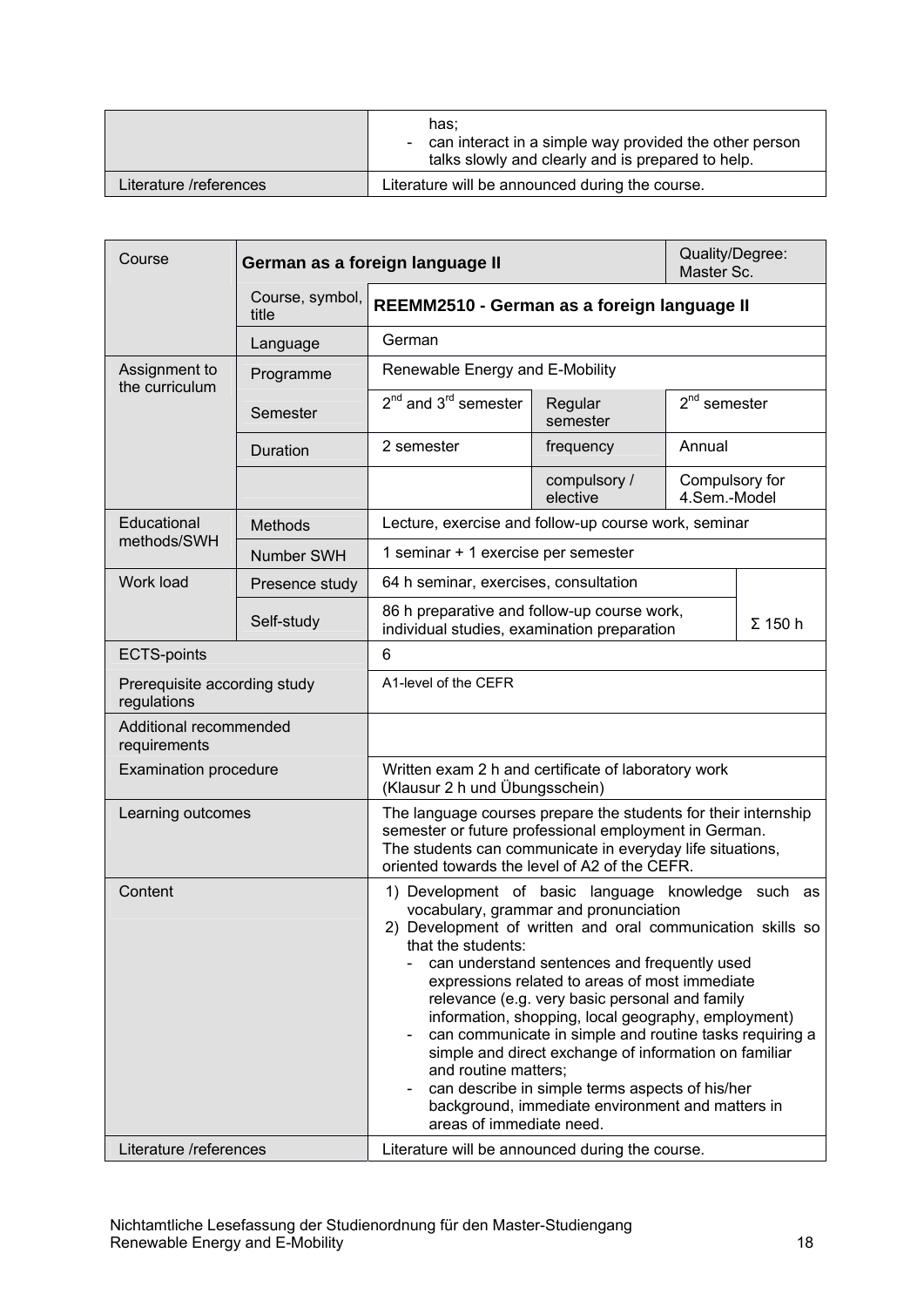<span id="page-18-0"></span>

| Course                                      | <b>Wind Power Plants</b> |                                                                                                                                                                                                                                                                                                                                                                                                                                                                               |                          | Quality/Degree:<br>Master Sc.                               |  |  |
|---------------------------------------------|--------------------------|-------------------------------------------------------------------------------------------------------------------------------------------------------------------------------------------------------------------------------------------------------------------------------------------------------------------------------------------------------------------------------------------------------------------------------------------------------------------------------|--------------------------|-------------------------------------------------------------|--|--|
|                                             | Course, symbol,<br>title | <b>REEMM3000 - Wind Power Plants</b>                                                                                                                                                                                                                                                                                                                                                                                                                                          |                          |                                                             |  |  |
|                                             | Language                 | English                                                                                                                                                                                                                                                                                                                                                                                                                                                                       |                          |                                                             |  |  |
| Assignment to<br>the curriculum             | Programme                | Renewable Energy and E-Mobility                                                                                                                                                                                                                                                                                                                                                                                                                                               |                          |                                                             |  |  |
|                                             | Semester                 | $2nd$ semester                                                                                                                                                                                                                                                                                                                                                                                                                                                                | Regular<br>semester      | $2nd$ semester<br>(3S, 4SwIS)<br>$3rd$ semester<br>(4SwoIS) |  |  |
|                                             | Duration                 | 1 semester                                                                                                                                                                                                                                                                                                                                                                                                                                                                    | frequency                | Annual                                                      |  |  |
|                                             |                          |                                                                                                                                                                                                                                                                                                                                                                                                                                                                               | compulsory /<br>elective | elective                                                    |  |  |
| Educational<br>methods/SWH                  | <b>Methods</b>           | Seminar, exercise, laboratory work and follow-up course work                                                                                                                                                                                                                                                                                                                                                                                                                  |                          |                                                             |  |  |
|                                             | Number SWH               | 0 lectures + 4 seminar-style tuition + 0 exercise+ 0 laboratory +<br>0 seminar                                                                                                                                                                                                                                                                                                                                                                                                |                          |                                                             |  |  |
| Work load                                   | Presence study           | 64 h contact time                                                                                                                                                                                                                                                                                                                                                                                                                                                             |                          |                                                             |  |  |
|                                             | Self-study               | 116 h preparative and follow-up course work,<br>$\Sigma$ 180 h<br>individual studies, examination preparation                                                                                                                                                                                                                                                                                                                                                                 |                          |                                                             |  |  |
| <b>ECTS-points</b>                          |                          |                                                                                                                                                                                                                                                                                                                                                                                                                                                                               | 6                        |                                                             |  |  |
| Prerequisite according study<br>regulations |                          |                                                                                                                                                                                                                                                                                                                                                                                                                                                                               |                          |                                                             |  |  |
| Additional recommended<br>requirements      |                          |                                                                                                                                                                                                                                                                                                                                                                                                                                                                               |                          |                                                             |  |  |
| <b>Examination procedure</b>                |                          | Written exam 2 h and certificate of laboratory work<br>(Klausur 2 h und Übungsschein)                                                                                                                                                                                                                                                                                                                                                                                         |                          |                                                             |  |  |
| Learning outcomes                           |                          | The students are aware of the theory and practical application<br>of wind power plants. The focus of this lecture is set on grid<br>tied wind power plants. Hence, the students are able to<br>understand the principle of Maximum Power Point Tracking.<br>The understand the numerical procedure of rotor blade design<br>and are able to determine key parameters ofthe major<br>components of the drive train like the gear box ratio or rated<br>power of the generator. |                          |                                                             |  |  |
| Content                                     |                          | Dedicated fluid mechanics and air foil theory, different types of<br>wind power plants (horizontal, vertical axis), numerical rotor<br>blade design according to Schmitz, application of electrical<br>drives to wind power conversion, design and speed control of<br>the drive train                                                                                                                                                                                        |                          |                                                             |  |  |
| Literature /references                      |                          | Gasch, Twele: Wind Power Plants, Springer, 2. edition.<br>Heier, S.: Grid Integration of wind energy conversion systems,<br>John Wiley & Sons.<br>Molly, J.-P.: Windenergie, Hüthig Jehle Rehm.<br>Further literature will be announced during the course.                                                                                                                                                                                                                    |                          |                                                             |  |  |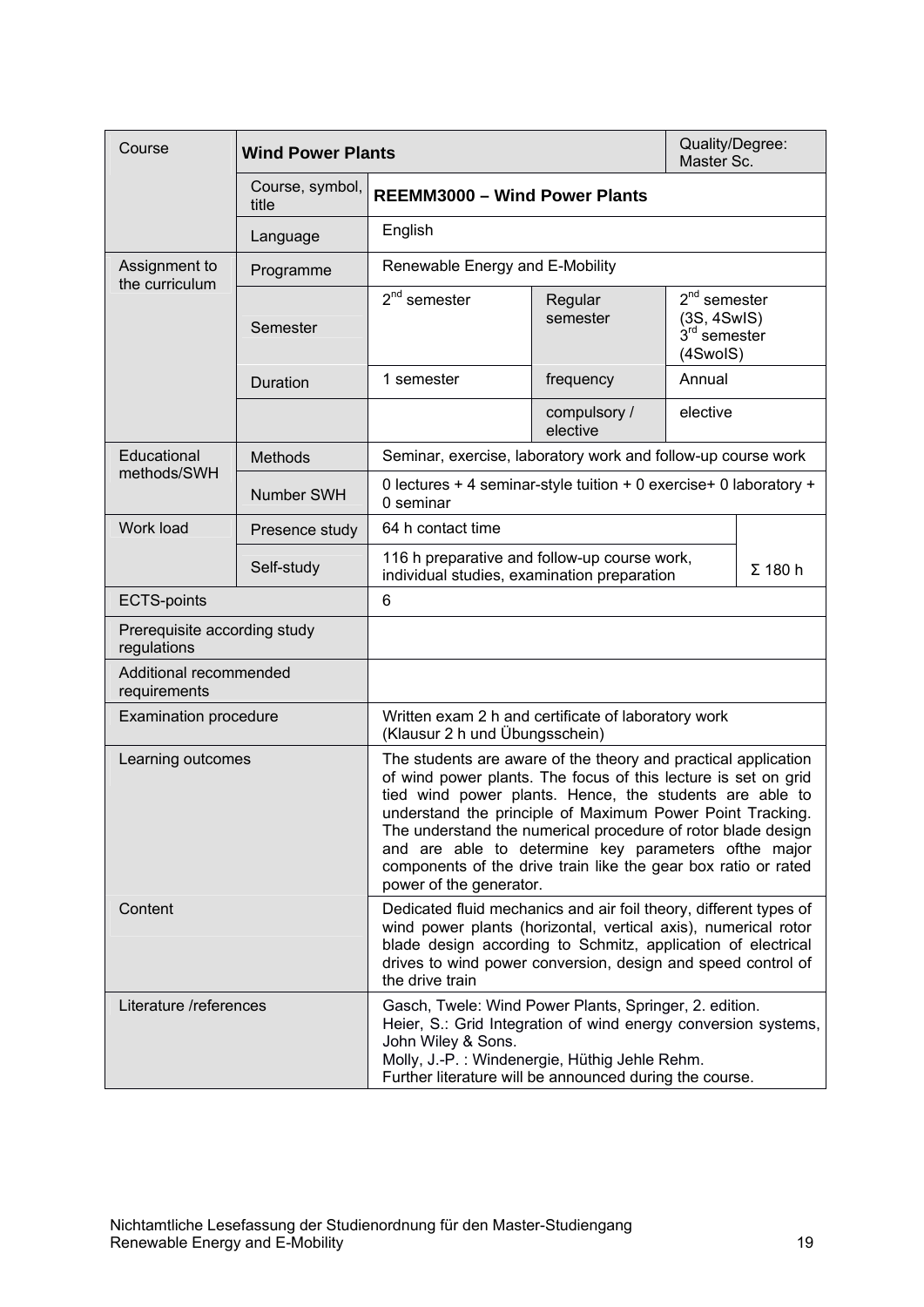<span id="page-19-0"></span>

| Course                                      | <b>Hydrogen Technology</b> |                                                                                                                                                                                                                                                                                                                                                                                                                                                                                                                                                                                                                                                                                             |                          | Quality/Degree:<br>Master Sc.                                         |                |  |
|---------------------------------------------|----------------------------|---------------------------------------------------------------------------------------------------------------------------------------------------------------------------------------------------------------------------------------------------------------------------------------------------------------------------------------------------------------------------------------------------------------------------------------------------------------------------------------------------------------------------------------------------------------------------------------------------------------------------------------------------------------------------------------------|--------------------------|-----------------------------------------------------------------------|----------------|--|
|                                             | Course, symbol,<br>title   | REEMM3100 - Hydrogen Technology                                                                                                                                                                                                                                                                                                                                                                                                                                                                                                                                                                                                                                                             |                          |                                                                       |                |  |
|                                             | Language                   | English                                                                                                                                                                                                                                                                                                                                                                                                                                                                                                                                                                                                                                                                                     |                          |                                                                       |                |  |
| Assignment to<br>the curriculum             | Programme                  | Renewable Energy and E-Mobility                                                                                                                                                                                                                                                                                                                                                                                                                                                                                                                                                                                                                                                             |                          |                                                                       |                |  |
|                                             | Semester                   | $2nd$ semester                                                                                                                                                                                                                                                                                                                                                                                                                                                                                                                                                                                                                                                                              | Regular<br>semester      | $2nd$ semester<br>(3S, 4SwIS)<br>3 <sup>rd</sup> semester<br>(4SwoIS) |                |  |
|                                             | Duration                   | 1 semester                                                                                                                                                                                                                                                                                                                                                                                                                                                                                                                                                                                                                                                                                  | frequency                | Annual                                                                |                |  |
|                                             |                            |                                                                                                                                                                                                                                                                                                                                                                                                                                                                                                                                                                                                                                                                                             | compulsory /<br>elective | elective                                                              |                |  |
| Educational                                 | <b>Methods</b>             | Seminar, exercise, laboratory work and follow-up course work                                                                                                                                                                                                                                                                                                                                                                                                                                                                                                                                                                                                                                |                          |                                                                       |                |  |
| methods/SWH                                 | Number SWH                 | 0 lectures + 2 seminar-style tuition + 0 exercise+ 1 laboratory +<br>2 seminar                                                                                                                                                                                                                                                                                                                                                                                                                                                                                                                                                                                                              |                          |                                                                       |                |  |
| Work load                                   | Presence study             | 80 h contact time                                                                                                                                                                                                                                                                                                                                                                                                                                                                                                                                                                                                                                                                           |                          |                                                                       |                |  |
|                                             | Self-study                 | 100 h preparative and follow-up course work,<br>individual studies, examination preparation                                                                                                                                                                                                                                                                                                                                                                                                                                                                                                                                                                                                 |                          |                                                                       | $\Sigma$ 180 h |  |
| <b>ECTS-points</b>                          |                            | 6                                                                                                                                                                                                                                                                                                                                                                                                                                                                                                                                                                                                                                                                                           |                          |                                                                       |                |  |
| Prerequisite according study<br>regulations |                            |                                                                                                                                                                                                                                                                                                                                                                                                                                                                                                                                                                                                                                                                                             |                          |                                                                       |                |  |
| Additional recommended<br>requirements      |                            |                                                                                                                                                                                                                                                                                                                                                                                                                                                                                                                                                                                                                                                                                             |                          |                                                                       |                |  |
| <b>Examination procedure</b>                |                            | Oral exam 30 min and certificate of laboratory work<br>(Mündliche Prüfung 30 min und Übungsschein)                                                                                                                                                                                                                                                                                                                                                                                                                                                                                                                                                                                          |                          |                                                                       |                |  |
| Learning outcomes                           |                            | The students have comprehensive theoretical knowledge<br>about problems and technical solutions for the generation,<br>storage and use of hydrogen as well as in the field of fuel cell<br>technology. They are familiar with the most important<br>processes and systems in terms of thermodynamic, energy-<br>related and electrochemical description / modelling and with<br>regard to the integration into power supply solutions and<br>island grid systems. They are able to use these components<br>and systems in application tasks. Participants are able to<br>adapt and develop regenerative energy systems to market<br>requirements by incorporating hydrogen-based processes. |                          |                                                                       |                |  |
| Content                                     |                            | Phys./chem. properties of hydrogen, hydrogen production by<br>electrolysis and chem./biol. processes (incl. circle processes),<br>storage and transport for stationary and mobile applications /<br>infrastructure; thermodynamics,<br>hydrogen<br>theory<br>and<br>automation of fuel cells, hydrogen operation of gas turbines<br>and combustion engines, safety aspects, 4 laboratory<br>experiments corresponding to the main study subject                                                                                                                                                                                                                                             |                          |                                                                       |                |  |
| Literature /references                      |                            | Winter, C.-J.; Nitsch, J.: Hydrogen as an Energy Carrier /<br>Wasserstoff als Energieträger, Springer, Berlin 1988 / 2011.<br>James Larminie, Andrew Dicks: Fuel Cell Systems Explained,<br>Second Edition, John Wiley 2003.<br>Töpler, J.; Lehmann, J.: Hydrogen and Fuel Cell Technologies<br>and Market Perspectives, Springer 2016.                                                                                                                                                                                                                                                                                                                                                     |                          |                                                                       |                |  |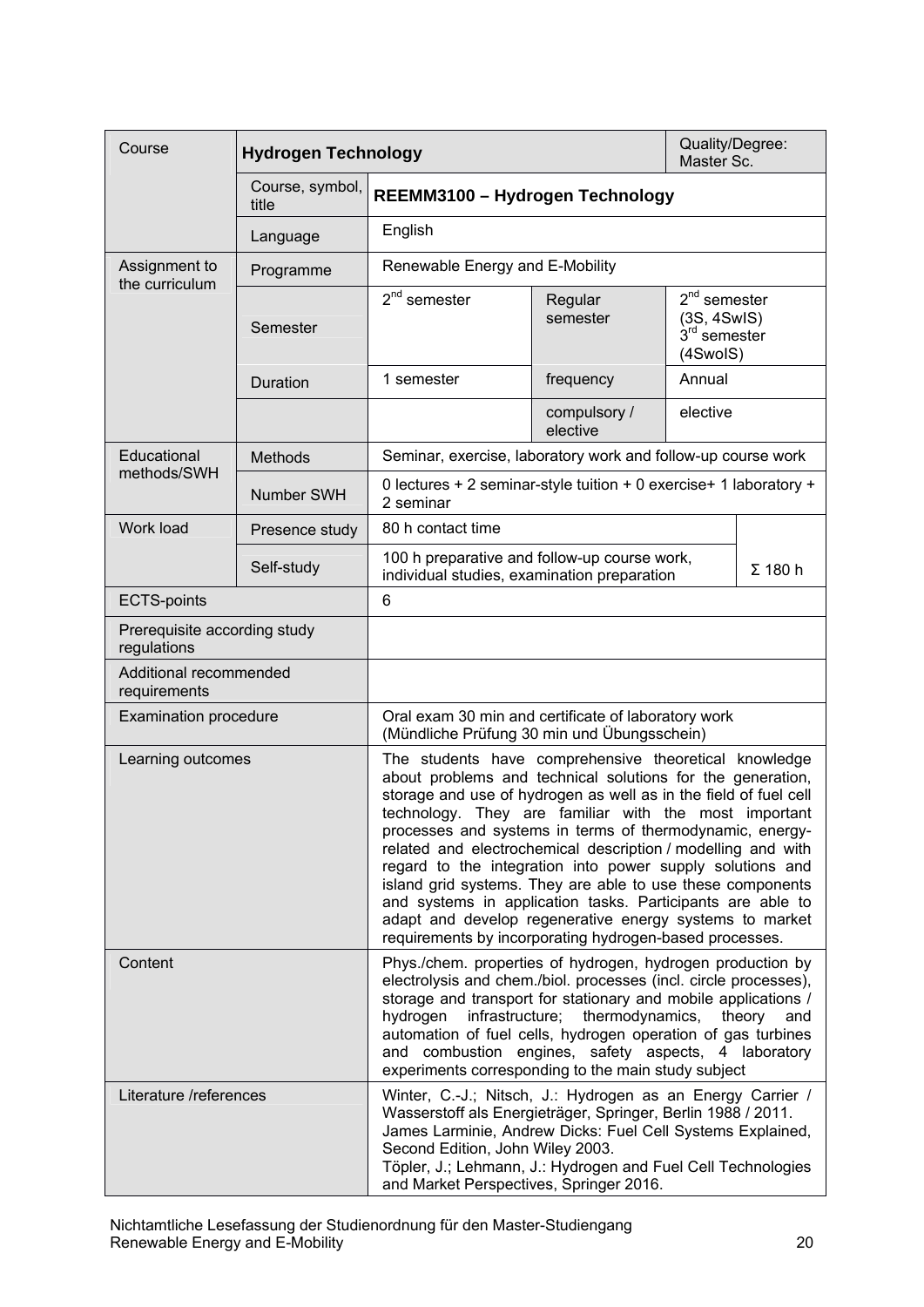| Sterner, M.; Stadler, I.: Handbook of Energy Storage -<br>Demand, Technologies, Integration, Springer 2018.<br>Additional literature is given during the lectures. |
|--------------------------------------------------------------------------------------------------------------------------------------------------------------------|
|--------------------------------------------------------------------------------------------------------------------------------------------------------------------|

<span id="page-20-0"></span>

| Course                                      | Quality/Degree:<br><b>Fuel Cell Systems</b><br>Master Sc. |                                                                                                                                                                                                                                                                                                                                                                                                                                                                                                                                                                               |                          |                |  |
|---------------------------------------------|-----------------------------------------------------------|-------------------------------------------------------------------------------------------------------------------------------------------------------------------------------------------------------------------------------------------------------------------------------------------------------------------------------------------------------------------------------------------------------------------------------------------------------------------------------------------------------------------------------------------------------------------------------|--------------------------|----------------|--|
|                                             | Course, symbol,<br>title                                  | REEMM3200 - Fuel Cell Systems                                                                                                                                                                                                                                                                                                                                                                                                                                                                                                                                                 |                          |                |  |
|                                             | Language                                                  | English                                                                                                                                                                                                                                                                                                                                                                                                                                                                                                                                                                       |                          |                |  |
| Assignment to<br>the curriculum             | Programme                                                 | Renewable Energy and E-Mobility                                                                                                                                                                                                                                                                                                                                                                                                                                                                                                                                               |                          |                |  |
|                                             | Semester                                                  | $2nd$ semester                                                                                                                                                                                                                                                                                                                                                                                                                                                                                                                                                                | Regular<br>semester      | $2nd$ semester |  |
|                                             | Duration                                                  | 1 semester                                                                                                                                                                                                                                                                                                                                                                                                                                                                                                                                                                    | frequency                | Annual         |  |
|                                             |                                                           |                                                                                                                                                                                                                                                                                                                                                                                                                                                                                                                                                                               | compulsory /<br>elective | elective       |  |
| Educational<br>methods/SWH                  | <b>Methods</b>                                            | Seminar style tuition, exercise, laboratory work and follow-up<br>course work                                                                                                                                                                                                                                                                                                                                                                                                                                                                                                 |                          |                |  |
|                                             | <b>Number SWH</b>                                         | 0 lectures + 2 seminar-style tuition + 1 exercise+ 1 laboratory                                                                                                                                                                                                                                                                                                                                                                                                                                                                                                               |                          |                |  |
| Work load                                   | Presence study                                            | 64 h contact time                                                                                                                                                                                                                                                                                                                                                                                                                                                                                                                                                             |                          |                |  |
|                                             | Self-study                                                | 116 h preparative and follow-up course work,<br>individual studies, examination preparation                                                                                                                                                                                                                                                                                                                                                                                                                                                                                   |                          | $\Sigma$ 180 h |  |
| <b>ECTS-points</b>                          |                                                           | 6                                                                                                                                                                                                                                                                                                                                                                                                                                                                                                                                                                             |                          |                |  |
| Prerequisite according study<br>regulations |                                                           |                                                                                                                                                                                                                                                                                                                                                                                                                                                                                                                                                                               |                          |                |  |
| Additional recommended<br>requirements      |                                                           | REEMM3100 or Knowledge in the field of hydrogen technology                                                                                                                                                                                                                                                                                                                                                                                                                                                                                                                    |                          |                |  |
| <b>Examination procedure</b>                |                                                           | Oral exam 30 min and certificate of laboratory work<br>(Mündliche Prüfung 30 min und Übungsschein)                                                                                                                                                                                                                                                                                                                                                                                                                                                                            |                          |                |  |
| Learning outcomes                           |                                                           | The students have a comprehensive knowledge to problem<br>definitions and technical solutions with the conception and<br>realization of fuel cell systems. They know the most important<br>fuel cell types and their areas of application. They master the<br>theoretical description, simulation and automation of PEM fuel<br>cell systems as well as their integration into electrical island<br>and supply networks and can use them in application tasks.                                                                                                                |                          |                |  |
| Content                                     |                                                           | Theory and modelling of fuel cells, fuel cell types, design and<br>automation of PEM fuel cell systems, FC integration in drives<br>and energy supply solutions, laboratory tests according to<br>focus                                                                                                                                                                                                                                                                                                                                                                       |                          |                |  |
| Literature /references                      |                                                           | O'Hayre, R. P.; Colella, W. G. u.a.: Fuel Cell Fundamentals,<br>Wiley New York, 2009.<br>Winter, C.-J.; Nitsch, J.: Hydrogen as an Energy Carrier<br>Springer, Berlin 1988 / 2011.<br>James Larminie, Andrew Dicks: Fuel Cell Systems Explained,<br>Second Edition, John Wiley 2003.<br>Töpler, J.; Lehmann, J.: Hydrogen and Fuel Cell Technologies<br>and Market Perspectives, Springer 2016.<br>Sterner, M.; Stadler, I.: Handbook of Energy Storage -<br>Demand, Technologies, Integration, Springer 2018.<br>Kurzweil, P.: Brennstoffzellentechnik, Springer Vieweg 2013 |                          |                |  |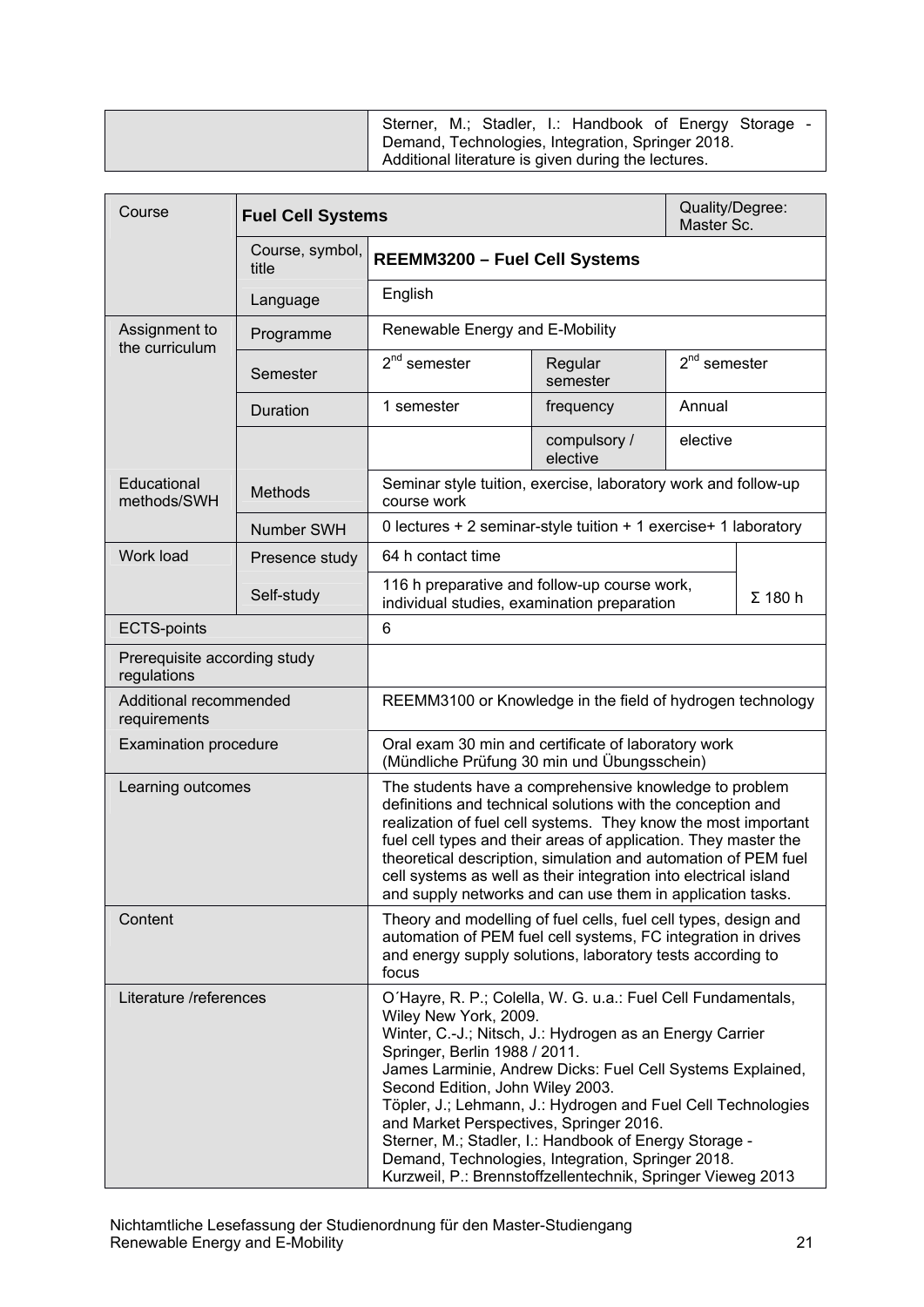<span id="page-21-0"></span>

| Course                                      |                          | Quality/Degree:<br><b>Sustainable non-fossil mobility</b><br>Master Sc.                                                                                                                                                                                                                                                                                                                                 |                          |                                                                       |                |
|---------------------------------------------|--------------------------|---------------------------------------------------------------------------------------------------------------------------------------------------------------------------------------------------------------------------------------------------------------------------------------------------------------------------------------------------------------------------------------------------------|--------------------------|-----------------------------------------------------------------------|----------------|
|                                             | Course, symbol,<br>title | REEMM3300 - Sustainable non-fossil mobility                                                                                                                                                                                                                                                                                                                                                             |                          |                                                                       |                |
|                                             | Language                 | English                                                                                                                                                                                                                                                                                                                                                                                                 |                          |                                                                       |                |
| Assignment to<br>the curriculum             | Programme                | Renewable Energy and E-Mobility                                                                                                                                                                                                                                                                                                                                                                         |                          |                                                                       |                |
|                                             | Semester                 | 1 <sup>st</sup> semester                                                                                                                                                                                                                                                                                                                                                                                | Regular<br>semester      | $2nd$ semester<br>(3S, 4SwIS)<br>3 <sup>rd</sup> semester<br>(4SwoIS) |                |
|                                             | Duration                 | 1 semester                                                                                                                                                                                                                                                                                                                                                                                              | frequency                | Annual                                                                |                |
|                                             |                          |                                                                                                                                                                                                                                                                                                                                                                                                         | compulsory /<br>elective | elective                                                              |                |
| Educational                                 | <b>Methods</b>           | Seminar, exercise, laboratory work and follow-up course work                                                                                                                                                                                                                                                                                                                                            |                          |                                                                       |                |
| methods/SWH                                 | Number SWH               | 0 lectures + 2 seminar-style tuition + 2 exercise+ 0 laboratory +<br>0 seminar                                                                                                                                                                                                                                                                                                                          |                          |                                                                       |                |
| Work load                                   | Presence study           | 64 h contact time                                                                                                                                                                                                                                                                                                                                                                                       |                          |                                                                       |                |
|                                             | Self-study               | 116 h preparative and follow-up course work,<br>individual studies, examination preparation                                                                                                                                                                                                                                                                                                             |                          |                                                                       | $\Sigma$ 180 h |
| <b>ECTS-points</b>                          |                          | 6                                                                                                                                                                                                                                                                                                                                                                                                       |                          |                                                                       |                |
| Prerequisite according study<br>regulations |                          |                                                                                                                                                                                                                                                                                                                                                                                                         |                          |                                                                       |                |
| Additional recommended<br>requirements      |                          |                                                                                                                                                                                                                                                                                                                                                                                                         |                          |                                                                       |                |
| <b>Examination procedure</b>                |                          | Written exam 2 h and certificate of laboratory work<br>(Klausur 2 h und Übungsschein)                                                                                                                                                                                                                                                                                                                   |                          |                                                                       |                |
| Learning outcomes                           |                          | The students are able to identify, simulate and complete drive<br>chains for mobile applications based on sustainable non-fossil<br>mobility concepts.                                                                                                                                                                                                                                                  |                          |                                                                       |                |
| Content                                     |                          | Mobility, society and the environment; sustainable fuel cycles<br>- PtF and biofuel technologies; e-mobility with its main<br>architectures; hydrogen based mobility - drive chains,<br>vehicles and hydrogen production; cleaner<br>mobility with<br>internal combustion engines and turbines; actual examples.                                                                                        |                          |                                                                       |                |
| Literature /references                      |                          | Larminie, J.; Lowry J.: Electric Vehicle Technology Explained,<br>2nd Edition, John Wiley 2012, ISBN: 978-1-119-94273-3.<br>Larminie, J.; Dicks, A.: Fuel Cell Systems Explained,<br>2nd Edition, John Wiley 2003, ISBN 0-471-49026-1<br>Töpler, J.; Lehmann, J.; Hydrogen and Fuel Cell Technologies<br>and Market Perspectives, Springer 2016.<br>Additional literature is given during the lectures. |                          |                                                                       |                |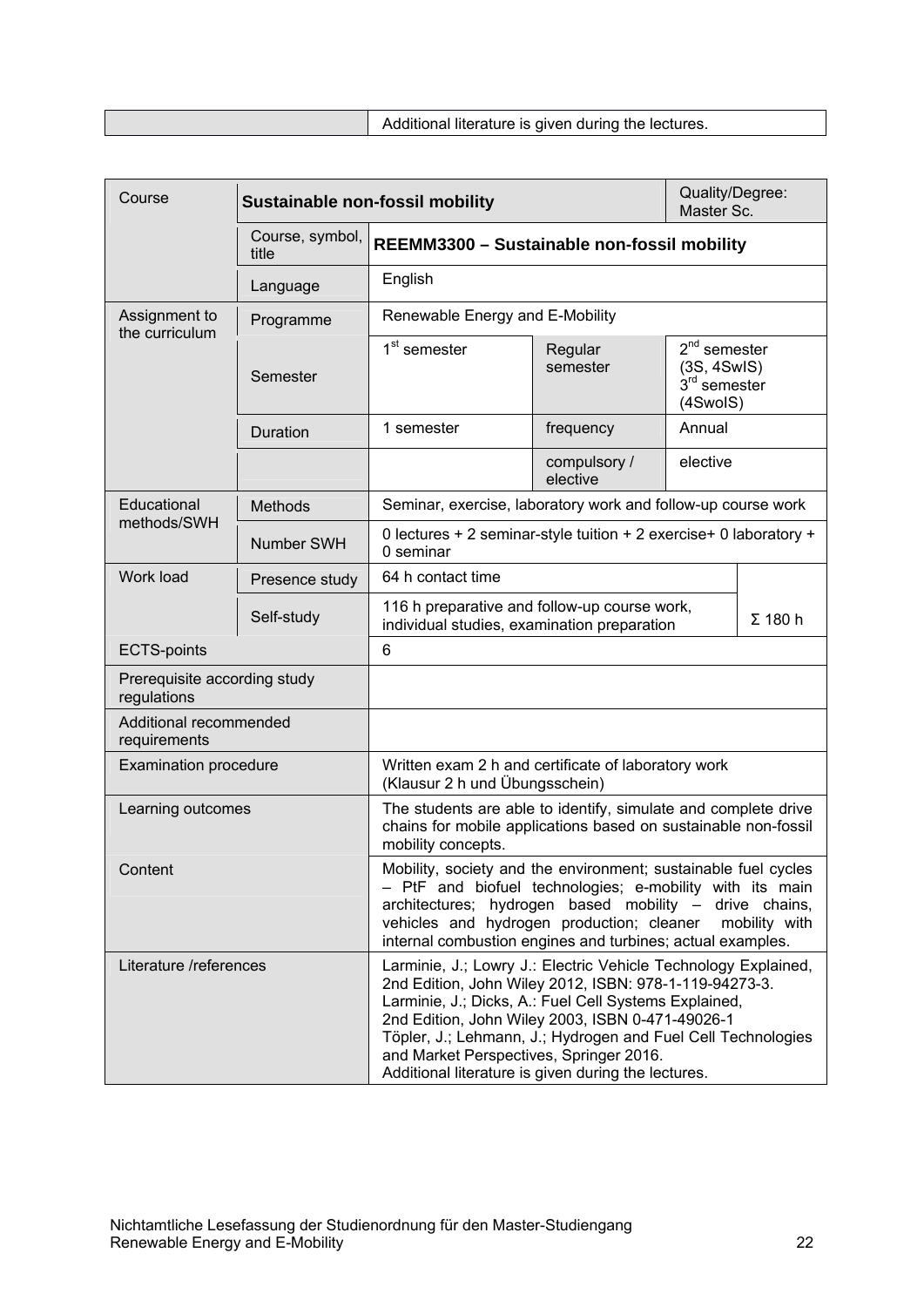<span id="page-22-0"></span>

| Course                                      |                          | <b>Project Seminar E-Mobility</b>                                                                                                                                                                                                                                  |                          |                                                                       | Quality/Degree:<br>Master Sc. |
|---------------------------------------------|--------------------------|--------------------------------------------------------------------------------------------------------------------------------------------------------------------------------------------------------------------------------------------------------------------|--------------------------|-----------------------------------------------------------------------|-------------------------------|
|                                             | Course, symbol,<br>title | <b>REEMM3400 - Project Seminar E-Mobility</b>                                                                                                                                                                                                                      |                          |                                                                       |                               |
|                                             | Language                 | English                                                                                                                                                                                                                                                            |                          |                                                                       |                               |
| Assignment to<br>the curriculum             | Programme                | Renewable Energy and E-Mobility                                                                                                                                                                                                                                    |                          |                                                                       |                               |
|                                             | Semester                 | $2nd$ semester                                                                                                                                                                                                                                                     | Regular<br>semester      | $2nd$ semester<br>(3S, 4SwIS)<br>3 <sup>rd</sup> semester<br>(4SwoIS) |                               |
|                                             | Duration                 | 1 semester                                                                                                                                                                                                                                                         | frequency                | Annual                                                                |                               |
|                                             |                          |                                                                                                                                                                                                                                                                    | compulsory /<br>elective | elective                                                              |                               |
| Educational                                 | <b>Methods</b>           | seminar, laboratory work                                                                                                                                                                                                                                           |                          |                                                                       |                               |
| methods/SWH                                 | Number SWH               | 0 lectures + 0 seminar-style tuition + 0 exercise+ 2 laboratory +<br>2 seminar                                                                                                                                                                                     |                          |                                                                       |                               |
| Work load                                   | Presence study           | 64 h contact time                                                                                                                                                                                                                                                  |                          |                                                                       |                               |
|                                             | Self-study               | 116 h Preparation and follow-up course work,<br>independent study, documentation of the<br>experimental work                                                                                                                                                       |                          |                                                                       | $\Sigma$ 180 h                |
| <b>ECTS-points</b>                          |                          | 6                                                                                                                                                                                                                                                                  |                          |                                                                       |                               |
| Prerequisite according study<br>regulations |                          |                                                                                                                                                                                                                                                                    |                          |                                                                       |                               |
| Additional recommended<br>requirements      |                          | Fundamentals of power electronics and content of the module<br>"Control of Electrical Drives"                                                                                                                                                                      |                          |                                                                       |                               |
| <b>Examination procedure</b>                |                          | Experimental work 90 h (Experimentelle Arbeit 90 h)                                                                                                                                                                                                                |                          |                                                                       |                               |
| Learning outcomes                           |                          | The students are aware of fundamental concepts of E-Mobility<br>and possess basic knowledge in the fields of electrical drives,<br>electrical storage technologies and fuel cell technique. They<br>are able to practically apply this knowledge to real vehicles. |                          |                                                                       |                               |
| Content                                     |                          | Fundamentals of drive and carrier mechanics, fundamentals<br>of electrical drives, fundamentals of hydrogen and storage<br>technologies (battery and ultra capacitors), practical work on<br>vehicle including sizing and test of single components                |                          |                                                                       |                               |
| Literature /references                      |                          | Will be announced during lecture.                                                                                                                                                                                                                                  |                          |                                                                       |                               |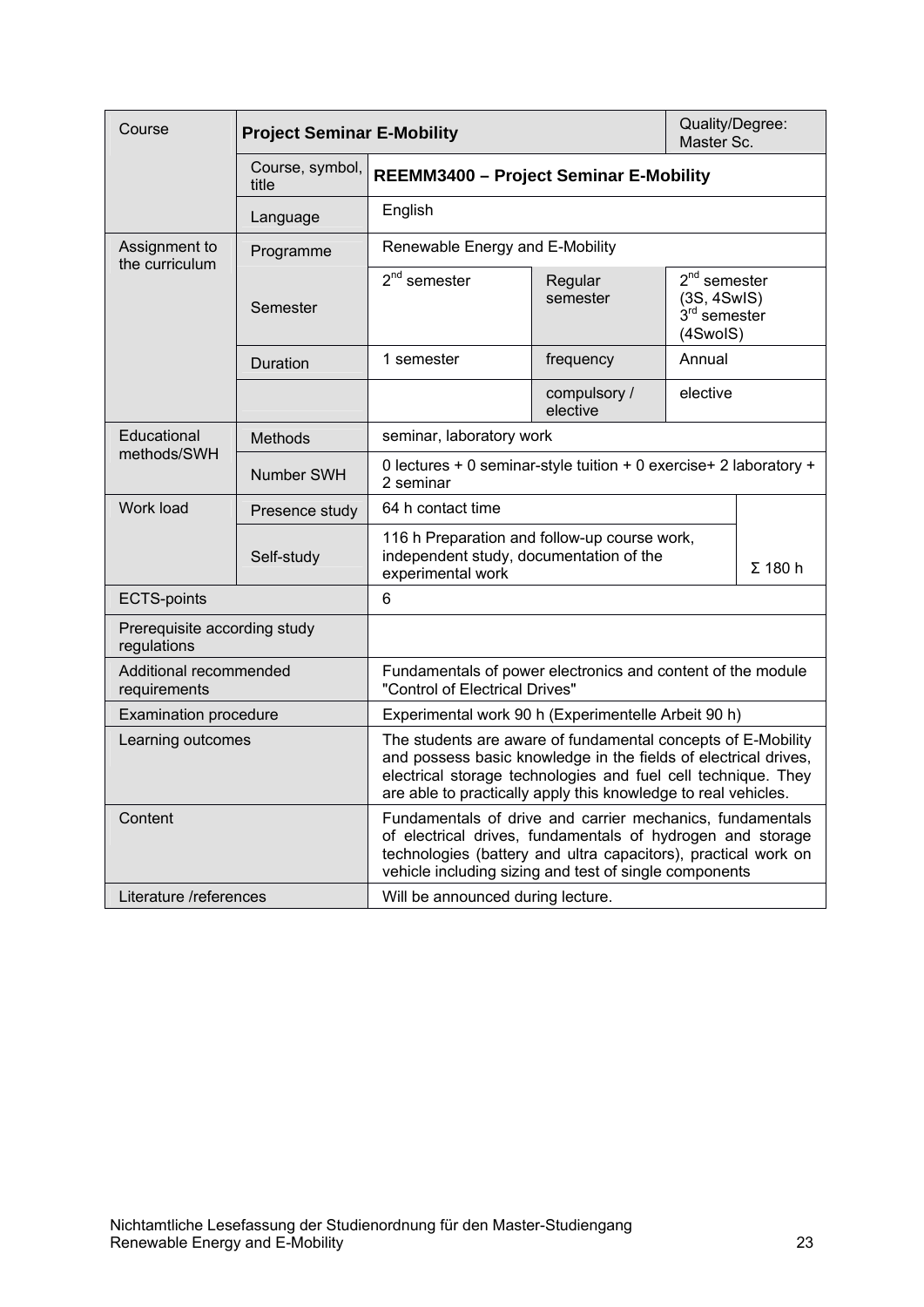<span id="page-23-0"></span>

| Course                                      |                          | Quality/Degree:<br>Current subjects of renewable energy use I<br>Master Sc.                                                                                                                                                                                                                                                                                                                                                                                                                                                                                                                            |                                                                                                                                |                                                             |  |
|---------------------------------------------|--------------------------|--------------------------------------------------------------------------------------------------------------------------------------------------------------------------------------------------------------------------------------------------------------------------------------------------------------------------------------------------------------------------------------------------------------------------------------------------------------------------------------------------------------------------------------------------------------------------------------------------------|--------------------------------------------------------------------------------------------------------------------------------|-------------------------------------------------------------|--|
|                                             | Course, symbol,<br>title | <b>REEMM3410-</b><br>Current subjects of renewable energy use I                                                                                                                                                                                                                                                                                                                                                                                                                                                                                                                                        |                                                                                                                                |                                                             |  |
|                                             | Language                 | English                                                                                                                                                                                                                                                                                                                                                                                                                                                                                                                                                                                                |                                                                                                                                |                                                             |  |
| Assignment to<br>the curriculum             | Programme                | Renewable Energy and E-Mobility                                                                                                                                                                                                                                                                                                                                                                                                                                                                                                                                                                        |                                                                                                                                |                                                             |  |
|                                             | Semester                 | $2nd$ semester                                                                                                                                                                                                                                                                                                                                                                                                                                                                                                                                                                                         | Regular<br>semester                                                                                                            | $2nd$ semester<br>(3S, 4SwIS)<br>$3rd$ semester<br>(4SwoIS) |  |
|                                             | Duration                 | 1 semester                                                                                                                                                                                                                                                                                                                                                                                                                                                                                                                                                                                             | frequency                                                                                                                      | Annual                                                      |  |
|                                             |                          |                                                                                                                                                                                                                                                                                                                                                                                                                                                                                                                                                                                                        | compulsory /<br>elective                                                                                                       | elective                                                    |  |
| Educational<br>methods/SWH                  | <b>Methods</b>           | Seminar and self-study, exercises and laboratory                                                                                                                                                                                                                                                                                                                                                                                                                                                                                                                                                       |                                                                                                                                |                                                             |  |
|                                             | Number SWH               | 0 lectures + 0 seminar-style tuition + 1 exercise+ 1 laboratory +<br>2 seminar                                                                                                                                                                                                                                                                                                                                                                                                                                                                                                                         |                                                                                                                                |                                                             |  |
| Work load                                   | Presence study           | 64 h contact time                                                                                                                                                                                                                                                                                                                                                                                                                                                                                                                                                                                      |                                                                                                                                |                                                             |  |
|                                             | Self-study               |                                                                                                                                                                                                                                                                                                                                                                                                                                                                                                                                                                                                        | 116 h Preparation and follow-up course work,<br>independent study, documentation of the<br>$\Sigma$ 180 h<br>experimental work |                                                             |  |
| <b>ECTS-points</b>                          |                          | 6                                                                                                                                                                                                                                                                                                                                                                                                                                                                                                                                                                                                      |                                                                                                                                |                                                             |  |
| Prerequisite according study<br>regulations |                          |                                                                                                                                                                                                                                                                                                                                                                                                                                                                                                                                                                                                        |                                                                                                                                |                                                             |  |
| Additional recommended<br>requirements      |                          |                                                                                                                                                                                                                                                                                                                                                                                                                                                                                                                                                                                                        |                                                                                                                                |                                                             |  |
| <b>Examination procedure</b>                |                          | Oral exam 30 min (Mündliche Prüfung, 30 min)                                                                                                                                                                                                                                                                                                                                                                                                                                                                                                                                                           |                                                                                                                                |                                                             |  |
| Learning outcomes                           |                          | The aim of the module is that the students know and can<br>classify new developments in the field of renewable energy.<br>They are able to integrate the different types of renewable<br>energy into the solution of practical tasks and are thus<br>optimally prepared for the practice.                                                                                                                                                                                                                                                                                                              |                                                                                                                                |                                                             |  |
| Content<br>Literature /references           |                          | In the field of renewable energy a fast development can be<br>observed. This applies to process development, realization of<br>new system and automation concepts and the construction of<br>new plants in practice. The aim of the module is to make the<br>students familiar with new developments and to prepare them<br>optimally for their practice. For this purpose, lecturers from the<br>industry as well as from research institutions and from abroad<br>are in cooperation with the university and will give lectures<br>and support laboratory work.<br>Will be announced during lecture. |                                                                                                                                |                                                             |  |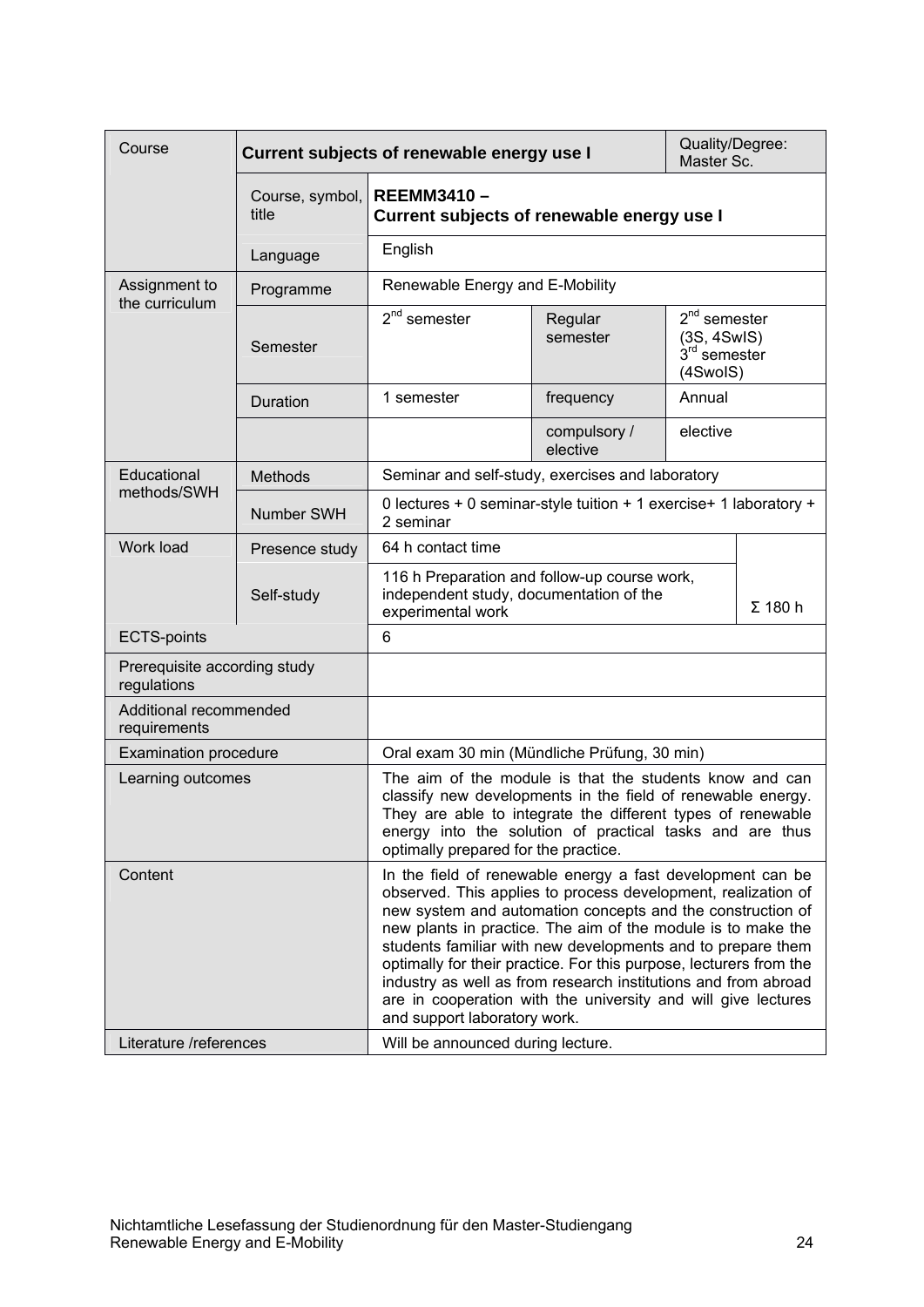<span id="page-24-0"></span>

| Course                                      |                                 | Current subjects of renewable energy use II                                                                                                                                                                                                                                                                                                                                                                                                                                                                                                                                                            |                                                                                         |                                                             | Quality/Degree:<br>Master Sc. |
|---------------------------------------------|---------------------------------|--------------------------------------------------------------------------------------------------------------------------------------------------------------------------------------------------------------------------------------------------------------------------------------------------------------------------------------------------------------------------------------------------------------------------------------------------------------------------------------------------------------------------------------------------------------------------------------------------------|-----------------------------------------------------------------------------------------|-------------------------------------------------------------|-------------------------------|
|                                             | Course, symbol,<br>title        | <b>REEMM3420-</b><br>Current subjects of renewable energy use II                                                                                                                                                                                                                                                                                                                                                                                                                                                                                                                                       |                                                                                         |                                                             |                               |
|                                             | Language                        | English                                                                                                                                                                                                                                                                                                                                                                                                                                                                                                                                                                                                |                                                                                         |                                                             |                               |
| Assignment to<br>the curriculum             | Programme                       | Renewable Energy and E-Mobility                                                                                                                                                                                                                                                                                                                                                                                                                                                                                                                                                                        |                                                                                         |                                                             |                               |
|                                             | $2nd$ semester<br>Semester      |                                                                                                                                                                                                                                                                                                                                                                                                                                                                                                                                                                                                        | Regular<br>semester                                                                     | $2nd$ semester<br>(3S, 4SwIS)<br>$3rd$ semester<br>(4SwoIS) |                               |
|                                             | Duration                        | 1 semester                                                                                                                                                                                                                                                                                                                                                                                                                                                                                                                                                                                             | frequency                                                                               | Annual                                                      |                               |
|                                             |                                 |                                                                                                                                                                                                                                                                                                                                                                                                                                                                                                                                                                                                        | compulsory /<br>elective                                                                | elective                                                    |                               |
| Educational                                 | <b>Methods</b>                  | Lectures and self-study, exercises and laboratory                                                                                                                                                                                                                                                                                                                                                                                                                                                                                                                                                      |                                                                                         |                                                             |                               |
| methods/SWH                                 | Number SWH                      | 0 lectures + 0 seminar-style tuition + 1 exercise+ 1 laboratory +<br>2 seminar                                                                                                                                                                                                                                                                                                                                                                                                                                                                                                                         |                                                                                         |                                                             |                               |
| Work load                                   | Presence study                  | 64 h contact time                                                                                                                                                                                                                                                                                                                                                                                                                                                                                                                                                                                      |                                                                                         |                                                             |                               |
|                                             | Self-study<br>experimental work |                                                                                                                                                                                                                                                                                                                                                                                                                                                                                                                                                                                                        | 116 h Preparation and follow-up course work,<br>independent study, documentation of the |                                                             | $\Sigma$ 180 h                |
| <b>ECTS-points</b>                          |                                 | 6                                                                                                                                                                                                                                                                                                                                                                                                                                                                                                                                                                                                      |                                                                                         |                                                             |                               |
| Prerequisite according study<br>regulations |                                 |                                                                                                                                                                                                                                                                                                                                                                                                                                                                                                                                                                                                        |                                                                                         |                                                             |                               |
| Additional recommended<br>requirements      |                                 |                                                                                                                                                                                                                                                                                                                                                                                                                                                                                                                                                                                                        |                                                                                         |                                                             |                               |
| <b>Examination procedure</b>                |                                 | Oral exam 30 min (Mündliche Prüfung, 30 min)                                                                                                                                                                                                                                                                                                                                                                                                                                                                                                                                                           |                                                                                         |                                                             |                               |
| Learning outcomes                           |                                 | The aim of the module is that the students know and can<br>classify new developments in the field of renewable energy.<br>They are able to integrate the different types of renewable<br>into the solution of practical tasks and are thus<br>energy<br>optimally prepared for the practice                                                                                                                                                                                                                                                                                                            |                                                                                         |                                                             |                               |
| Content<br>Literature /references           |                                 | In the field of renewable energy a fast development can be<br>observed. This applies to process development, realization of<br>new system and automation concepts and the construction of<br>new plants in practice. The aim of the module is to make the<br>students familiar with new developments and to prepare them<br>optimally for their practice. For this purpose, lecturers from the<br>industry as well as from research institutions and from abroad<br>are in cooperation with the university and will give lectures<br>and support laboratory work.<br>Will be announced during lecture. |                                                                                         |                                                             |                               |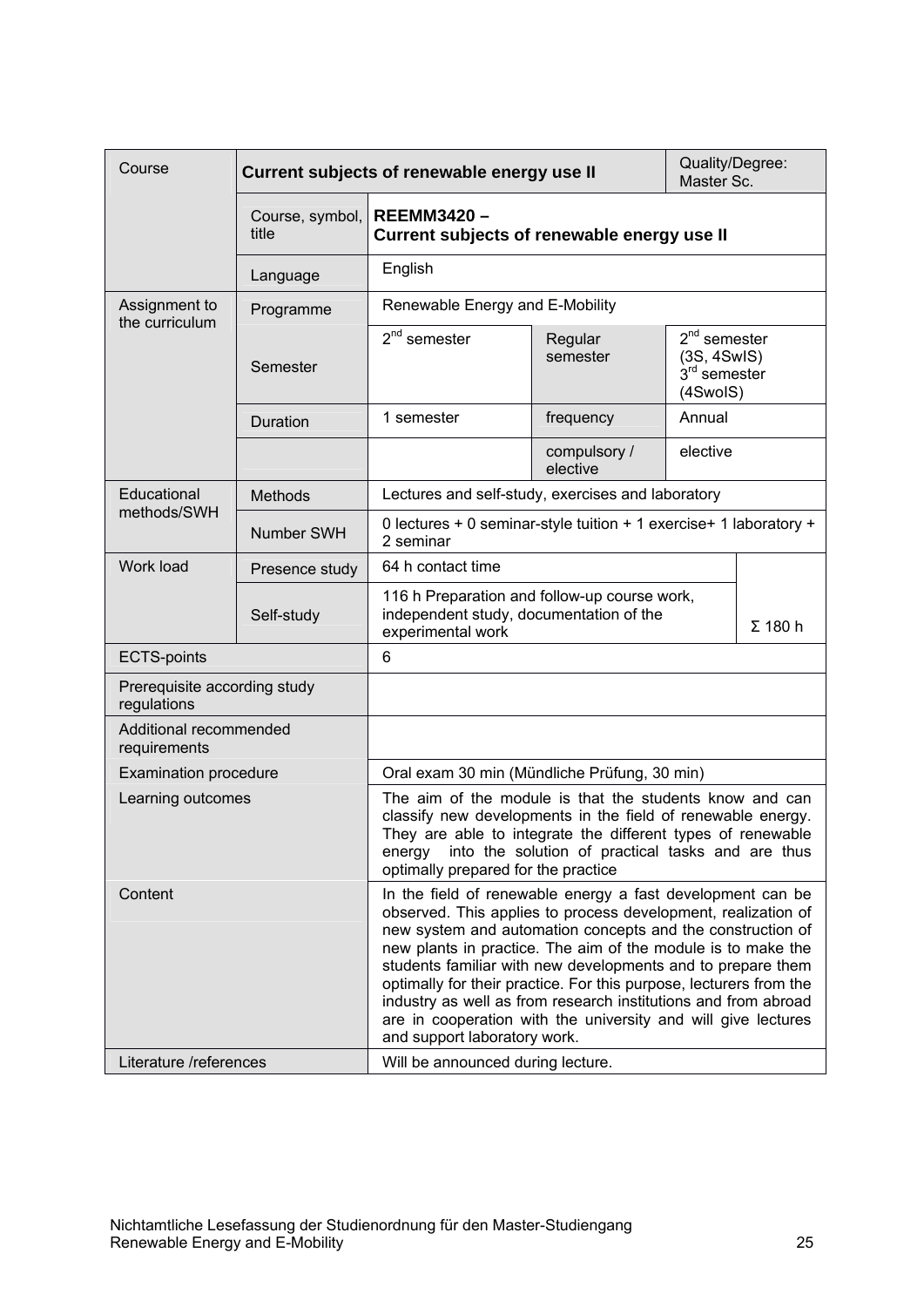<span id="page-25-0"></span>

| Course                                      | <b>Advanced Power Electronics</b> |                                                                                                                                                                                                                                                                                                                                                                                                                                                                                               |                          | Quality/Degree:<br>Master Sc.                                                                                                                                                                                                                                                                                                                                                |
|---------------------------------------------|-----------------------------------|-----------------------------------------------------------------------------------------------------------------------------------------------------------------------------------------------------------------------------------------------------------------------------------------------------------------------------------------------------------------------------------------------------------------------------------------------------------------------------------------------|--------------------------|------------------------------------------------------------------------------------------------------------------------------------------------------------------------------------------------------------------------------------------------------------------------------------------------------------------------------------------------------------------------------|
|                                             | Course, symbol,<br>title          | <b>REEMM3500 - Advanced Power Electronics</b>                                                                                                                                                                                                                                                                                                                                                                                                                                                 |                          |                                                                                                                                                                                                                                                                                                                                                                              |
|                                             | Language                          | English                                                                                                                                                                                                                                                                                                                                                                                                                                                                                       |                          |                                                                                                                                                                                                                                                                                                                                                                              |
| Assignment to<br>the curriculum             | Programme                         | Renewable Energy and E-Mobility                                                                                                                                                                                                                                                                                                                                                                                                                                                               |                          |                                                                                                                                                                                                                                                                                                                                                                              |
|                                             | Semester                          | $2nd$ semester                                                                                                                                                                                                                                                                                                                                                                                                                                                                                | Regular<br>semester      | $2nd$ semester<br>(3S, 4SwIS)<br>3 <sup>rd</sup> semester<br>(4SwoIS)                                                                                                                                                                                                                                                                                                        |
|                                             | Duration                          | 1 semester                                                                                                                                                                                                                                                                                                                                                                                                                                                                                    | frequency                | Annual                                                                                                                                                                                                                                                                                                                                                                       |
|                                             |                                   |                                                                                                                                                                                                                                                                                                                                                                                                                                                                                               | compulsory /<br>elective | elective                                                                                                                                                                                                                                                                                                                                                                     |
| Educational                                 | Methods                           | Seminar, exercise, laboratory and work follow-up course work                                                                                                                                                                                                                                                                                                                                                                                                                                  |                          |                                                                                                                                                                                                                                                                                                                                                                              |
| methods/SWH                                 | Number SWH                        | 0 lectures + 2 seminar-style tuition + 1 exercise+ 1 laboratory +<br>0 seminar                                                                                                                                                                                                                                                                                                                                                                                                                |                          |                                                                                                                                                                                                                                                                                                                                                                              |
| Work load                                   | Presence study                    | 64 h contact time                                                                                                                                                                                                                                                                                                                                                                                                                                                                             |                          |                                                                                                                                                                                                                                                                                                                                                                              |
|                                             | Self-study                        | 116 h preparative and post-lecture work, individual<br>$\Sigma$ 180 h<br>studies, examination preparation                                                                                                                                                                                                                                                                                                                                                                                     |                          |                                                                                                                                                                                                                                                                                                                                                                              |
| <b>ECTS-points</b>                          |                                   | 6                                                                                                                                                                                                                                                                                                                                                                                                                                                                                             |                          |                                                                                                                                                                                                                                                                                                                                                                              |
| Prerequisite according study<br>regulations |                                   |                                                                                                                                                                                                                                                                                                                                                                                                                                                                                               |                          |                                                                                                                                                                                                                                                                                                                                                                              |
| Additional recommended<br>requirements      |                                   | Fundamentals of power electronics                                                                                                                                                                                                                                                                                                                                                                                                                                                             |                          |                                                                                                                                                                                                                                                                                                                                                                              |
| <b>Examination procedure</b>                |                                   | Written exam 2 h and certificate of laboratory work<br>(Klausur 2 h und Übungsschein)                                                                                                                                                                                                                                                                                                                                                                                                         |                          |                                                                                                                                                                                                                                                                                                                                                                              |
| Learning outcomes                           |                                   | common three phase converter topologies.                                                                                                                                                                                                                                                                                                                                                                                                                                                      |                          | The students can distinguish between different DC/DC power<br>converter topologies as part of switched mode power supplies.<br>They can describe in principle basic three phase converter<br>topologies including multiphase variations. The students<br>understand the fundamentals of pulse width modulation and<br>can apply corresponding control algorithms to the most |
| Content                                     |                                   | Power converter topologies of DC/DC converters for different<br>switched mode power supplies are presented including zero<br>current or voltage switching control schemes. In a succeeding<br>chapter three phase power converters are developed and<br>corresponding multilevel topologies are introduced.<br>As basic pulse width modulation methods for three phase<br>applications space vector and subharmonic modulation<br>methods are explained and finally compared with each other. |                          |                                                                                                                                                                                                                                                                                                                                                                              |
| Literature /references                      |                                   | Trzynadlowski, A. M.: Introduction to Modern Power<br>Electronics, John Wiley & Sons, 2016.<br>Mohan, N., Undeland, T.M., Robbins, W. P.: Power<br>Electronics: Converters, Applications, and Design, John Wiley<br>& Sons, 2002.                                                                                                                                                                                                                                                             |                          |                                                                                                                                                                                                                                                                                                                                                                              |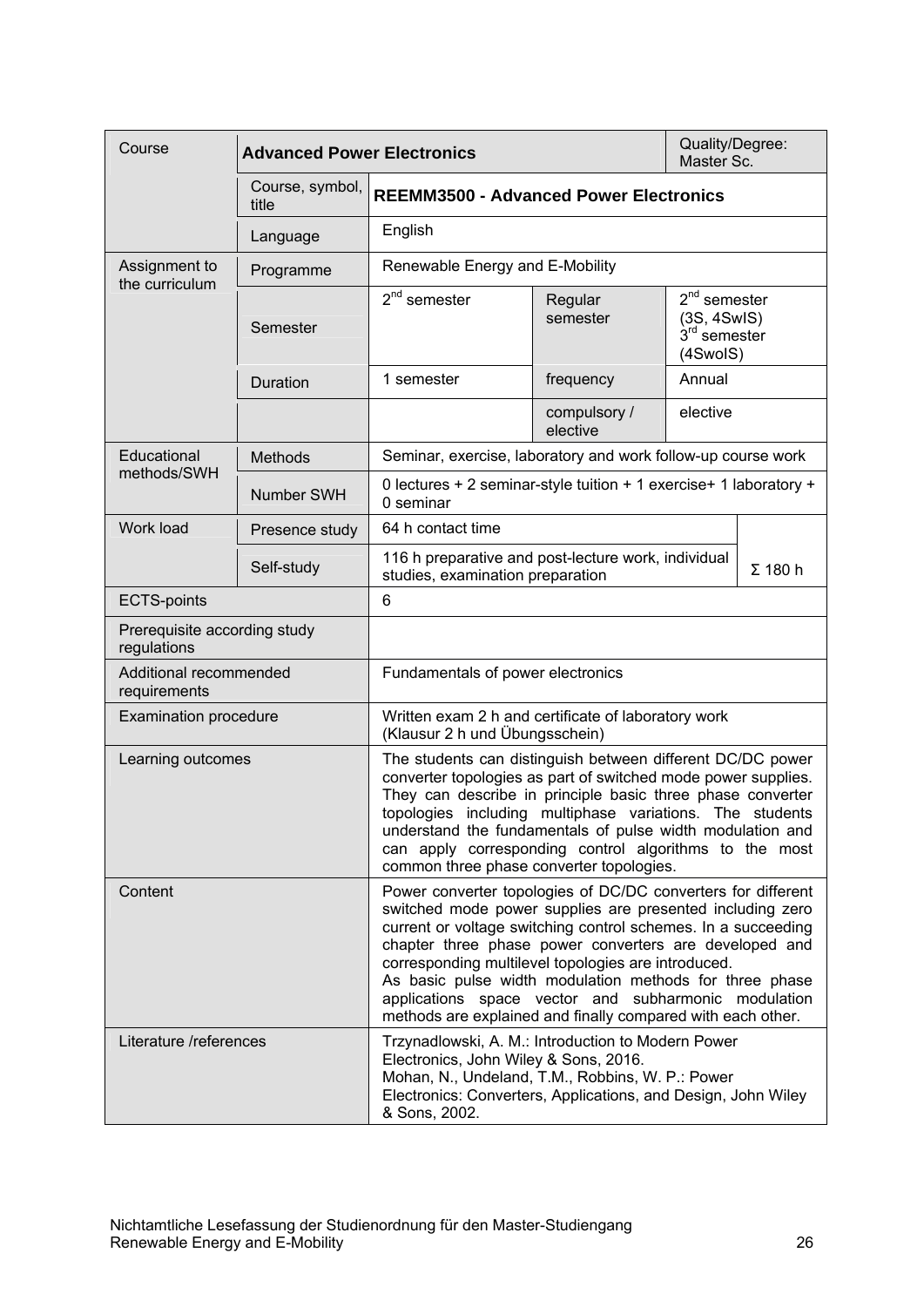<span id="page-26-0"></span>

| Course                                      | <b>Project Renewable Energy</b> |                                                                                                                                                                                                                                                                                                                                                                           |                                                                                    | Quality/Degree:<br>Master Sc. |                |  |
|---------------------------------------------|---------------------------------|---------------------------------------------------------------------------------------------------------------------------------------------------------------------------------------------------------------------------------------------------------------------------------------------------------------------------------------------------------------------------|------------------------------------------------------------------------------------|-------------------------------|----------------|--|
|                                             | Course, symbol,<br>title        | REEMM3610 - Project Renewable Energy                                                                                                                                                                                                                                                                                                                                      |                                                                                    |                               |                |  |
|                                             | Language                        | English, optional German possible                                                                                                                                                                                                                                                                                                                                         |                                                                                    |                               |                |  |
| Assignment to<br>the curriculum             | Programme                       | Renewable Energy and E-Mobility                                                                                                                                                                                                                                                                                                                                           |                                                                                    |                               |                |  |
|                                             | Semester                        | $1st$ or $2nd$ semester                                                                                                                                                                                                                                                                                                                                                   | $2nd$ semester<br>Regular<br>semester<br>(3S, 4SwIS)<br>$3rd$ semester<br>(4SwoIS) |                               |                |  |
|                                             | Duration                        | 1 semester                                                                                                                                                                                                                                                                                                                                                                | frequency                                                                          | Annual                        |                |  |
|                                             |                                 |                                                                                                                                                                                                                                                                                                                                                                           | compulsory /<br>elective                                                           | elective                      |                |  |
| Educational                                 | Methods                         | Seminaristic working form                                                                                                                                                                                                                                                                                                                                                 |                                                                                    |                               |                |  |
| methods/SWH                                 | Number SWH                      | 0 lectures + 0 seminar-style tuition + 0 exercise+ 3 laboratory +<br>1 seminar                                                                                                                                                                                                                                                                                            |                                                                                    |                               |                |  |
| Work load                                   | Presence study                  | 64 h contact time                                                                                                                                                                                                                                                                                                                                                         |                                                                                    |                               |                |  |
|                                             | Self-study                      | 116 h Preparation and follow-up course work,<br>independent study, documentation of the<br>experimental work                                                                                                                                                                                                                                                              |                                                                                    |                               | $\Sigma$ 180 h |  |
| <b>ECTS-points</b>                          |                                 | 6                                                                                                                                                                                                                                                                                                                                                                         |                                                                                    |                               |                |  |
| Prerequisite according study<br>regulations |                                 |                                                                                                                                                                                                                                                                                                                                                                           |                                                                                    |                               |                |  |
| Additional recommended<br>requirements      |                                 |                                                                                                                                                                                                                                                                                                                                                                           |                                                                                    |                               |                |  |
| <b>Examination procedure</b>                |                                 | Experimental work 90 h (Experimentelle Arbeit 90 h)                                                                                                                                                                                                                                                                                                                       |                                                                                    |                               |                |  |
| Learning outcomes                           |                                 | In the context of a project work, professional competence as<br>well as competencies in methods and personnel are acquired.<br>Students are given the opportunity to independently work on a<br>larger project in the field of renewable energies, to organize<br>themselves and their projects, and to deal appropriately with<br>the team with criticism and conflicts. |                                                                                    |                               |                |  |
| Content                                     |                                 | Topics are given by the lecturers                                                                                                                                                                                                                                                                                                                                         |                                                                                    |                               |                |  |
| Literature /references                      |                                 | Literature will be announced during lecture                                                                                                                                                                                                                                                                                                                               |                                                                                    |                               |                |  |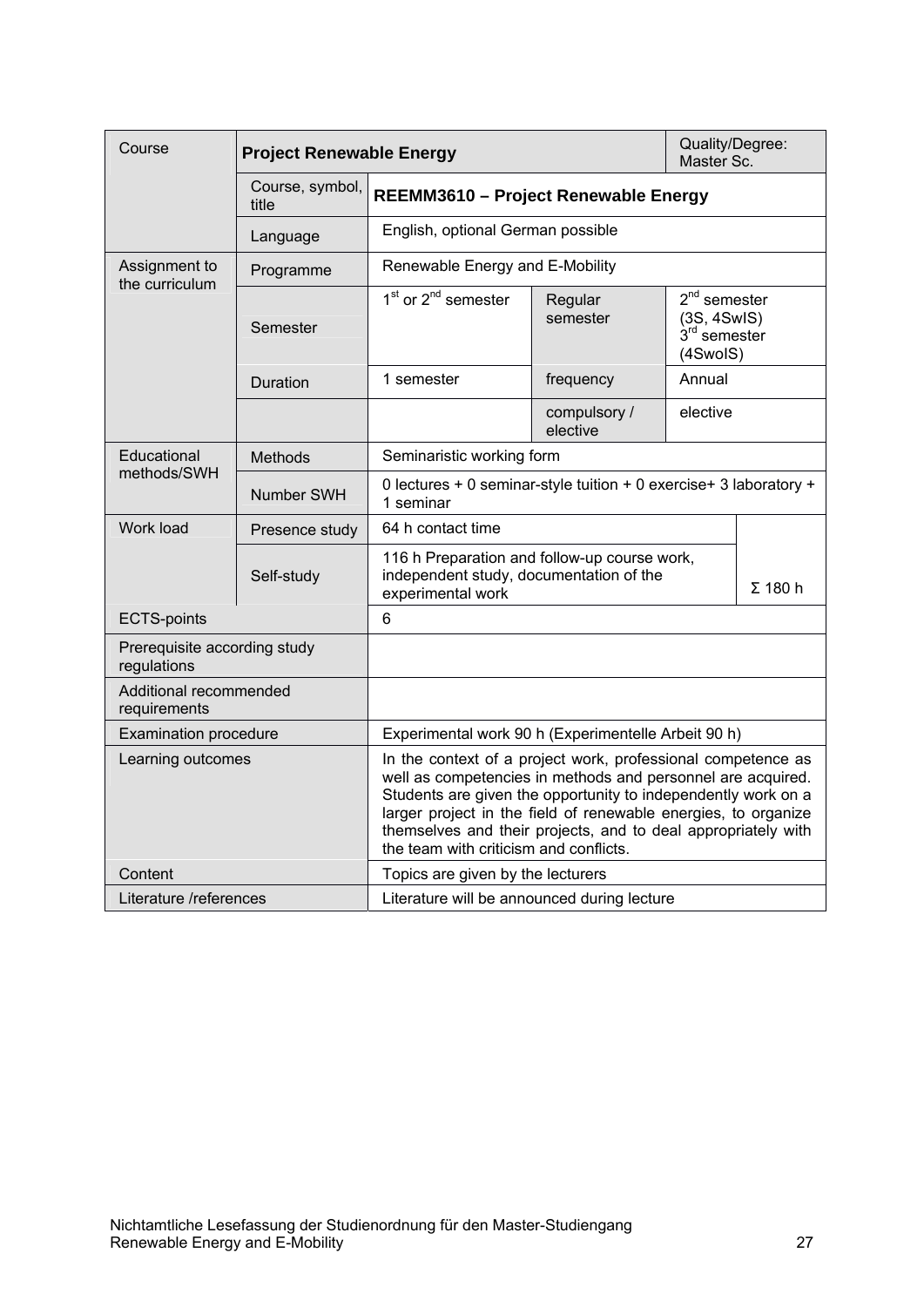<span id="page-27-0"></span>

| Course                                      | <b>Control of Electrical Drives</b> |                                                                                                                                                                                                                                                                                      |                          | Quality/Degree:<br>Master Sc.                                  |                |
|---------------------------------------------|-------------------------------------|--------------------------------------------------------------------------------------------------------------------------------------------------------------------------------------------------------------------------------------------------------------------------------------|--------------------------|----------------------------------------------------------------|----------------|
|                                             | Course,<br>symbol, title            | <b>REEMM3700 - Control of Electrical Drives</b>                                                                                                                                                                                                                                      |                          |                                                                |                |
|                                             | Language                            | English                                                                                                                                                                                                                                                                              |                          |                                                                |                |
| Assignment to                               | Programme                           | Renewable Energy and E-Mobility                                                                                                                                                                                                                                                      |                          |                                                                |                |
| the curriculum                              | Semester                            | $1st$ or $3rd$ semester<br>Regular<br>semester                                                                                                                                                                                                                                       |                          | $2^{nd}$ semester<br>(3S, 4SwIS)<br>$3rd$ semester<br>(4SwoIS) |                |
|                                             | Duration                            | 1 semester                                                                                                                                                                                                                                                                           | frequency                | Annual                                                         |                |
|                                             |                                     |                                                                                                                                                                                                                                                                                      | compulsory /<br>elective | elective                                                       |                |
| Educational                                 | <b>Methods</b>                      | Lecture and post-lecture work, exercise, laboratory work                                                                                                                                                                                                                             |                          |                                                                |                |
| methods/SWH                                 | Number SWH                          | 0 lectures + 0 seminar-style tuition + 1 exercise+ 1 laboratory +<br>2 seminar                                                                                                                                                                                                       |                          |                                                                |                |
| Work load                                   | Presence study                      | 64 h contact time                                                                                                                                                                                                                                                                    |                          |                                                                |                |
|                                             | Self-study                          | 116 h preparative and post-lecture work, individual<br>studies, examination preparation                                                                                                                                                                                              |                          |                                                                | $\Sigma$ 180 h |
| <b>ECTS-points</b>                          |                                     | 6                                                                                                                                                                                                                                                                                    |                          |                                                                |                |
| Prerequisite according study<br>regulations |                                     |                                                                                                                                                                                                                                                                                      |                          |                                                                |                |
| Additional recommended<br>requirements      |                                     | Fundamental of electrical machines and control engineering                                                                                                                                                                                                                           |                          |                                                                |                |
| <b>Examination procedure</b>                |                                     | Written exam 2 h and certificate of laboratory work<br>(Klausur 2 h und Übungsschein)                                                                                                                                                                                                |                          |                                                                |                |
| Learning outcomes                           |                                     | The students can apply basic speed control methods to<br>electrical drives comprising field oriented stator current control<br>techniques. They are able to implement such control methods<br>to different machine types such as induction and synchronous<br>(reluctance) machines. |                          |                                                                |                |
| Content                                     |                                     | Space vector model of various electrical three phase<br>machines. Efficiency optimized field oriented speed control of<br>induction machines as well as synchronous (reluctance)<br>machines, general (sensorless) speed control methods for<br>three phase machines                 |                          |                                                                |                |
| Literature /references                      |                                     | Advanced Electrical Drives: Analysis, Modeling,<br>Control<br>(Power Systems), Springer, 2010, De Doncker, R.<br>Control of Electrical Drives, Springer, 2001, Leonhard, W.                                                                                                          |                          |                                                                |                |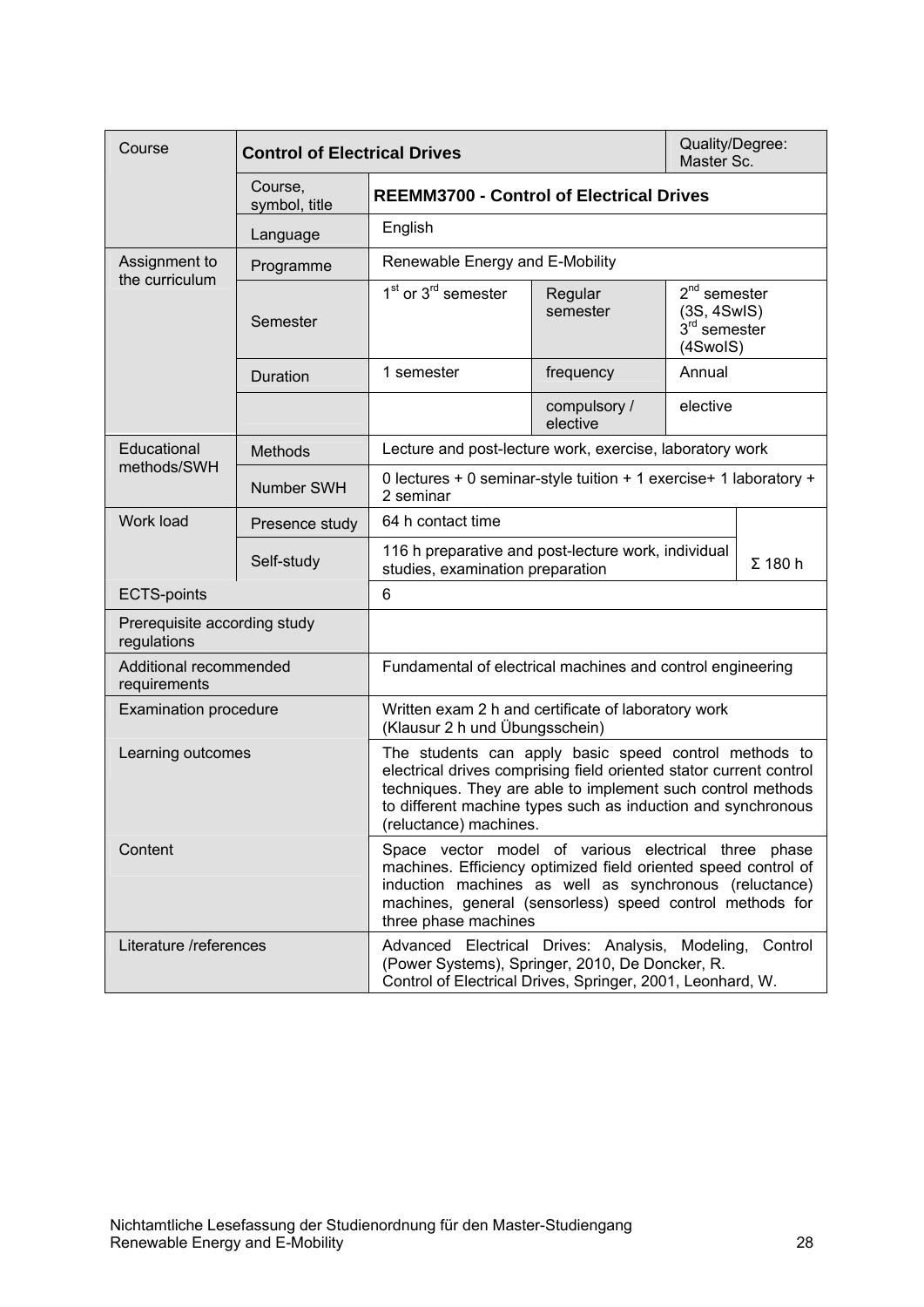<span id="page-28-0"></span>

| Course                                      | <b>Vehicle Management Systems</b> |                                                                                                                                                                                                                                                                                                                                                                                                                                                                                                                                                                                                                                                                                                                                 |                          | Quality/Degree:<br>Master Sc.                               |                |
|---------------------------------------------|-----------------------------------|---------------------------------------------------------------------------------------------------------------------------------------------------------------------------------------------------------------------------------------------------------------------------------------------------------------------------------------------------------------------------------------------------------------------------------------------------------------------------------------------------------------------------------------------------------------------------------------------------------------------------------------------------------------------------------------------------------------------------------|--------------------------|-------------------------------------------------------------|----------------|
|                                             | Course, symbol,<br>title          | <b>REEMM 5400 - Vehicle Management Systems</b>                                                                                                                                                                                                                                                                                                                                                                                                                                                                                                                                                                                                                                                                                  |                          |                                                             |                |
|                                             | Language                          | English, optional German possible                                                                                                                                                                                                                                                                                                                                                                                                                                                                                                                                                                                                                                                                                               |                          |                                                             |                |
| Assignment to<br>the curriculum             | Programme                         | Renewable Energy and E-Mobility                                                                                                                                                                                                                                                                                                                                                                                                                                                                                                                                                                                                                                                                                                 |                          |                                                             |                |
|                                             | Semester                          | $2nd$ semester                                                                                                                                                                                                                                                                                                                                                                                                                                                                                                                                                                                                                                                                                                                  | Regular<br>semester      | $2nd$ semester<br>(3S, 4SwIS)<br>$3rd$ semester<br>(4SwoIS) |                |
|                                             | Duration                          | 1 semester                                                                                                                                                                                                                                                                                                                                                                                                                                                                                                                                                                                                                                                                                                                      | frequency                | Annual                                                      |                |
|                                             |                                   |                                                                                                                                                                                                                                                                                                                                                                                                                                                                                                                                                                                                                                                                                                                                 | compulsory /<br>elective | elective                                                    |                |
| Educational                                 | <b>Methods</b>                    | Exercise, laboratory, seminar                                                                                                                                                                                                                                                                                                                                                                                                                                                                                                                                                                                                                                                                                                   |                          |                                                             |                |
| methods/SWH                                 | Number SWH                        | 0 lectures + 2 seminar-style tuition + 1 exercise+ 1 laboratory +<br>0 seminar                                                                                                                                                                                                                                                                                                                                                                                                                                                                                                                                                                                                                                                  |                          |                                                             |                |
| Work load                                   | Presence study                    | 64 h contact time                                                                                                                                                                                                                                                                                                                                                                                                                                                                                                                                                                                                                                                                                                               |                          |                                                             |                |
|                                             | Self-study                        | 116 h Preparation and wrap-up, independent<br>study, documentation of the experimental work                                                                                                                                                                                                                                                                                                                                                                                                                                                                                                                                                                                                                                     |                          |                                                             | $\Sigma$ 180 h |
| <b>ECTS-points</b>                          |                                   | 6                                                                                                                                                                                                                                                                                                                                                                                                                                                                                                                                                                                                                                                                                                                               |                          |                                                             |                |
| Prerequisite according study<br>regulations |                                   |                                                                                                                                                                                                                                                                                                                                                                                                                                                                                                                                                                                                                                                                                                                                 |                          |                                                             |                |
| Additional recommended<br>requirements      |                                   | Basics in Control Theory, Basics in MATLAB/SIMULINK                                                                                                                                                                                                                                                                                                                                                                                                                                                                                                                                                                                                                                                                             |                          |                                                             |                |
| <b>Examination procedure</b>                |                                   | Written exam 2 h and certificate of laboratory work<br>(Klausur 2 h und Übungsschein)                                                                                                                                                                                                                                                                                                                                                                                                                                                                                                                                                                                                                                           |                          |                                                             |                |
| Learning outcomes                           |                                   | After completion of the module, the students are able to<br>describe the vehicle management systems function as well as<br>to implement software algorithms using advanced control<br>technology (optimal and non-linear controls as well as control<br>in the state space) and their embedded implementation by<br>means of the software engineering tool MATLAB / SIMULINK.<br>The concept of the "vehicle" is extended to include cars,<br>aircrafts and maritime systems of civilian and military or<br>defense use. The students are to be enabled to abstract,<br>conceptual, as well as signal related and system theoretical<br>thinking in relations and gain access to transfer skills and<br>problem solving skills. |                          |                                                             |                |
| Content                                     |                                   | Energy management, optimized accessories, Engine control<br>units, On-Board-Diagnose System design using optimal,<br>nonlinear and state space controllers for automotive dynamic<br>control systems for: Automotive systems (Speed control,<br>distance control, ) Integrated navigational systems for<br>vessels (Navy-, cargo-, passenger vessels) and submarines<br>and their weapon guidance systems as well as flight control<br>systems for combat aircrafts, guided missiles and ballistic<br>missiles                                                                                                                                                                                                                  |                          |                                                             |                |
| Literature /references                      |                                   | ALKIN, Oktay. Signals and Systems. Hoboken: CRC Press,<br>2014, Description based upon print version of record. ISBN:<br>9781466598539.                                                                                                                                                                                                                                                                                                                                                                                                                                                                                                                                                                                         |                          |                                                             |                |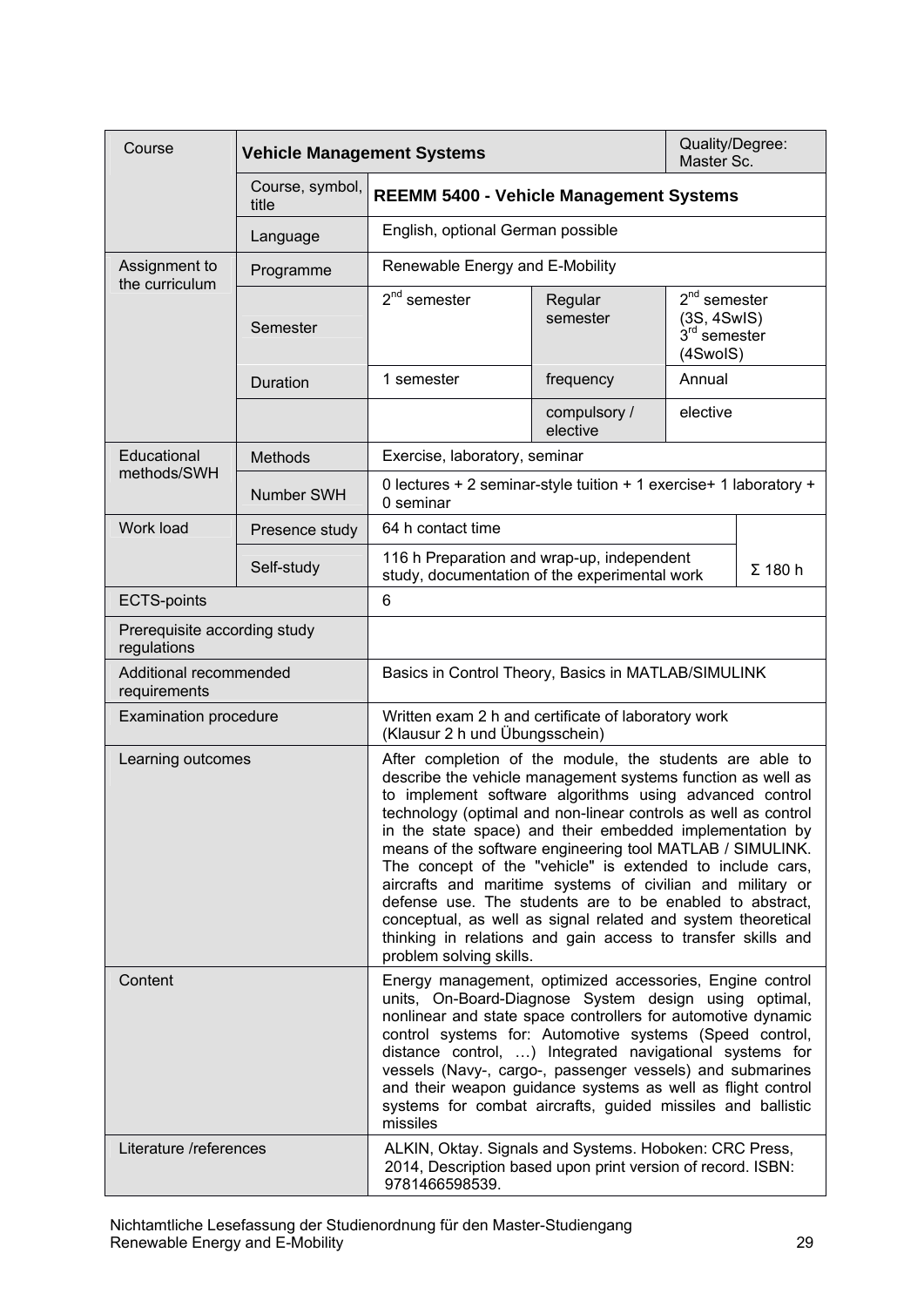| M. ETTER, Delores. Introduction to MATLAB®. Anju Mishra.<br>3. edition, global edition ed. Hoboken, NJ [u.a.]: Pearson,<br>2015. Always learning.<br>F. FRANKLIN, Gene, DAVID POWELL, J. y ABBAS EMAMI-<br>NAEINI, Feedback control of dynamic systems.<br>H. S. Sanjay. 7. ed., Global ed. ed. Boston, Mass. [u.a.]:<br>Pearson, 2015. Always learning. Authorized adaptation from<br>the United States edition.<br>L. PHILLIPS, Charles. Digital control system analysis &<br>design. H. Troy Nagle and Aranya Chakrabortty. Fourth<br>edition, global edition ed. Boston: Pearson, 2015. Always<br>learning.<br>G. WEBSTER, John. Measurement, Instrumentation, and<br>Sensors Handbook, Second Edition. Halit Eren. 2nd ed ed.<br>Hoboken: Taylor and Francis, 2014, Description based upon<br>print version of record. ISBN: 9781439848913. Measurement,<br>instrumentation, and sensors handbook.<br>John G. Webster and Halit Eren. 2. ed. ed. Boca Raton, Fla.<br>[u.a.]: CRC Press, 2014. Includes bibliographical references<br>and index. ISBN: Spatial, mechanical, thermal, and radiation<br>measurement.<br>GRAHAM C. GOODWIN, STEFAN F. GRAEBE, MARIO E.<br>SALGADO: Control System Design. Prentice Hall. ISBN: 0-<br>13-958653-9.<br>KATSUHIKO OGATA: Modern Control Engineering. Prentice<br>Hall. ISBN: 0-13-060907-2. |
|-------------------------------------------------------------------------------------------------------------------------------------------------------------------------------------------------------------------------------------------------------------------------------------------------------------------------------------------------------------------------------------------------------------------------------------------------------------------------------------------------------------------------------------------------------------------------------------------------------------------------------------------------------------------------------------------------------------------------------------------------------------------------------------------------------------------------------------------------------------------------------------------------------------------------------------------------------------------------------------------------------------------------------------------------------------------------------------------------------------------------------------------------------------------------------------------------------------------------------------------------------------------------------------------------------------------------------------------|
| RICHARD C. DORF, ROBERT H. BISHOP: Modern Control<br>Systems. Prentice Hall. ISBN: 0-13-127765-0                                                                                                                                                                                                                                                                                                                                                                                                                                                                                                                                                                                                                                                                                                                                                                                                                                                                                                                                                                                                                                                                                                                                                                                                                                          |

<span id="page-29-0"></span>

| Course                                      |                          | <b>Vehicle Simulation &amp; Test Drive</b>                                                  |                          |                                                             |                |
|---------------------------------------------|--------------------------|---------------------------------------------------------------------------------------------|--------------------------|-------------------------------------------------------------|----------------|
|                                             | Course, symbol,<br>title | <b>REEMM5500 - Vehicle Simulation &amp; Test Drive</b>                                      |                          |                                                             |                |
|                                             | Language                 | English, optional German possible                                                           |                          |                                                             |                |
| Assignment to<br>the curriculum             | Programme                | Renewable Energy and E-Mobility                                                             |                          |                                                             |                |
|                                             | Semester                 | 1 <sup>st</sup> or 2 <sup>nd</sup> semester                                                 | Regular<br>semester      | $2nd$ semester<br>(3S, 4SwIS)<br>$3rd$ semester<br>(4SwoIS) |                |
|                                             | Duration                 | 1 semester                                                                                  | frequency                | Annual                                                      |                |
|                                             |                          |                                                                                             | compulsory /<br>elective | elective                                                    |                |
| Educational                                 | <b>Methods</b>           | Laboratory, seminar                                                                         |                          |                                                             |                |
| methods/SWH                                 | Number SWH               | 0 lectures + 2 seminar-style tuition + 0 exercise+ 2 laboratory +<br>0 seminar              |                          |                                                             |                |
| Work load                                   | Presence study           | 64 h contact time                                                                           |                          |                                                             |                |
|                                             | Self-study               | 116 h Preparation and wrap-up, independent<br>study, documentation of the experimental work |                          |                                                             | $\Sigma$ 180 h |
| <b>ECTS-points</b>                          |                          | 6                                                                                           |                          |                                                             |                |
| Prerequisite according study<br>regulations |                          |                                                                                             |                          |                                                             |                |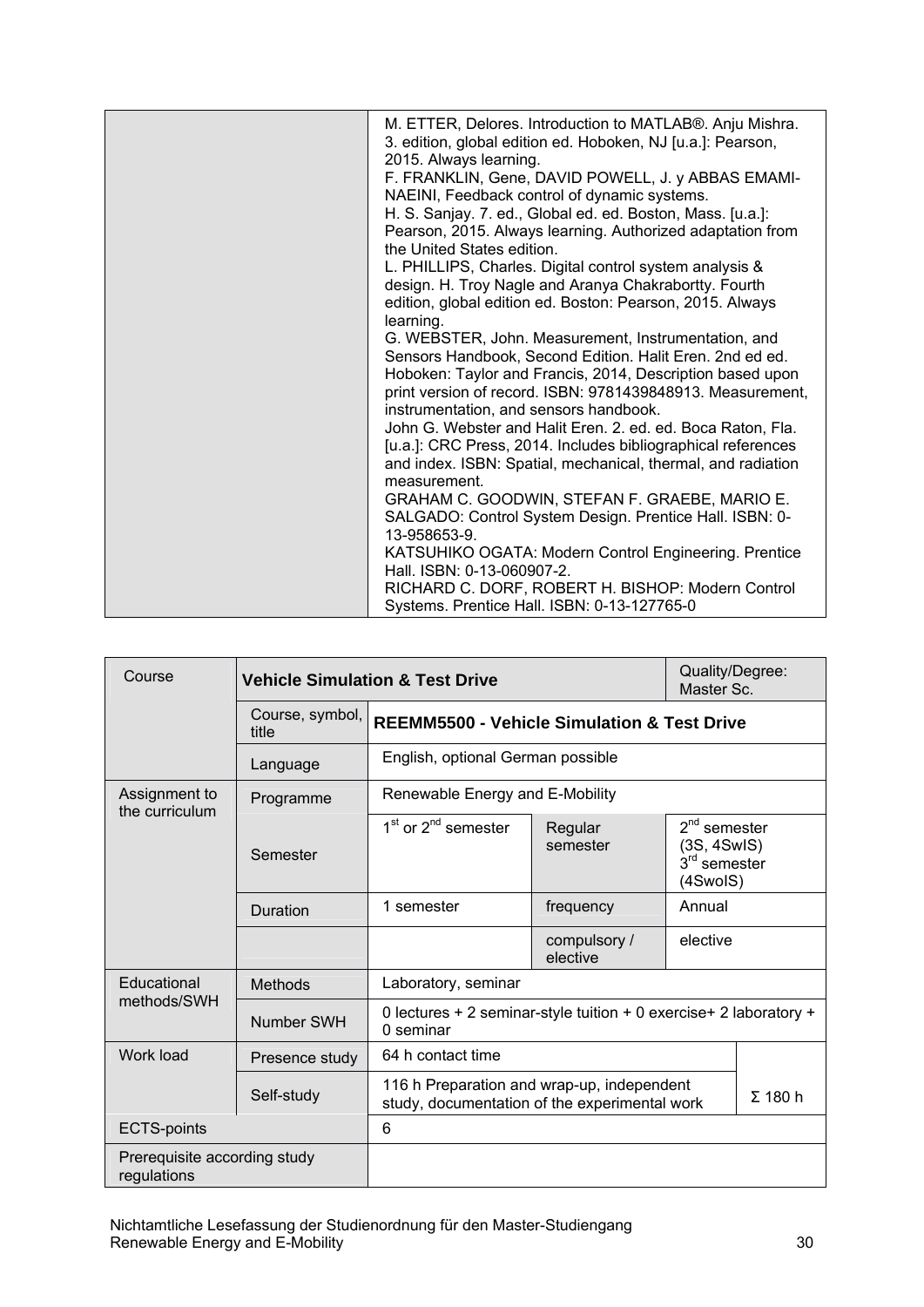| Additional recommended<br>requirements | Automotive Engineering I/II or comparable previous knowledge                                                                                                                                                                                                                                                             |  |  |  |  |  |  |  |
|----------------------------------------|--------------------------------------------------------------------------------------------------------------------------------------------------------------------------------------------------------------------------------------------------------------------------------------------------------------------------|--|--|--|--|--|--|--|
| <b>Examination procedure</b>           | Experimental work 30 h (Experimentelle Arbeit 30 h)                                                                                                                                                                                                                                                                      |  |  |  |  |  |  |  |
| Learning outcomes                      | The student is able to model a vehicle and the surroundings<br>(road and traffic), then perform a vehicle dynamic simulation<br>on a computer and verify the results in experimental<br>investigations.                                                                                                                  |  |  |  |  |  |  |  |
| Content                                | Presentation of different simulation programs<br>for the<br>interpretation of the driving behavior of motor vehicles,<br>modeling of own developments, simulation calculation of<br>existing test vehicles and experimental verification of the<br>results.                                                              |  |  |  |  |  |  |  |
| Literature /references                 | Milliken, W., Milliken, D. L.: Race Car Vehicle Dynamics, SAE,<br>Inc. ISBN 1-56091-526-9.<br>Gillespie, Th.D.: Fundamentals of Vehicle<br>Dynamics.<br>Warrendale: SAE, Inc. 1992<br>Fenton, J. Handbook of vehicle design analysis, 1996,<br>ISBN 0852989636<br>Further literature will be announced during the course |  |  |  |  |  |  |  |

<span id="page-30-0"></span>

| Course                                      |                          | <b>Human Resources Management</b>                                                                                                                                                        |                          | Quality/Degree:<br>Master Sc. |                                                             |  |
|---------------------------------------------|--------------------------|------------------------------------------------------------------------------------------------------------------------------------------------------------------------------------------|--------------------------|-------------------------------|-------------------------------------------------------------|--|
|                                             | Course,<br>symbol, title | WMSSDM3000 - Human Resources Management                                                                                                                                                  |                          |                               |                                                             |  |
|                                             | Language                 | English                                                                                                                                                                                  |                          |                               |                                                             |  |
| Assignment to<br>the curriculum             | Programme                | Simulation and System Design<br>Renewable Energy and E-Mobility                                                                                                                          |                          |                               |                                                             |  |
|                                             | Semester                 | $1st$ or $3rd$ semester                                                                                                                                                                  | Regular<br>semester      |                               | $2nd$ semester<br>(3S, 4SwIS)<br>$3rd$ semester<br>(4SwoIS) |  |
|                                             | Duration                 | 1 semester                                                                                                                                                                               | frequency                | Annual                        |                                                             |  |
|                                             |                          |                                                                                                                                                                                          | compulsory /<br>elective | elective                      |                                                             |  |
| Educational                                 | <b>Methods</b>           | Seminar-style lecture (Seminaristischer Unterricht)                                                                                                                                      |                          |                               |                                                             |  |
| methods/SWH                                 | Number SWH               | 0 lectures + 4 seminar-style tuition + 0 exercise + 0 laboratory +<br>0 seminar                                                                                                          |                          |                               |                                                             |  |
| Work load                                   | Presence study           | 64 h contact time                                                                                                                                                                        |                          |                               |                                                             |  |
|                                             | Self-study               | 116h                                                                                                                                                                                     |                          | $\Sigma$ 180 h                |                                                             |  |
| <b>ECTS-points</b>                          |                          | 6                                                                                                                                                                                        |                          |                               |                                                             |  |
| Prerequisite according study<br>regulations |                          |                                                                                                                                                                                          |                          |                               |                                                             |  |
| Additional recommended<br>requirements      |                          |                                                                                                                                                                                          |                          |                               |                                                             |  |
| <b>Examination procedure</b>                |                          | Case study incl. presentation 116 hours<br>(Fallstudie 116 Stunden inklusive Präsentation)                                                                                               |                          |                               |                                                             |  |
| Learning outcomes                           |                          | Theoretical and empirical understanding of organizational<br>$\blacksquare$<br>and cultural conditions for HRM in a globalized world and<br>esp. challenges refer to demographic change. |                          |                               |                                                             |  |

Nichtamtliche Lesefassung der Studienordnung für den Master-Studiengang Renewable Energy and E-Mobility 31 and 2008 and 2009 and 31 and 31 and 31 and 31 and 31 and 31 and 31 and 31 and 31 and 31 and 31 and 31 and 31 and 31 and 31 and 31 and 31 and 31 and 31 and 31 and 31 and 31 and 31 and 32 a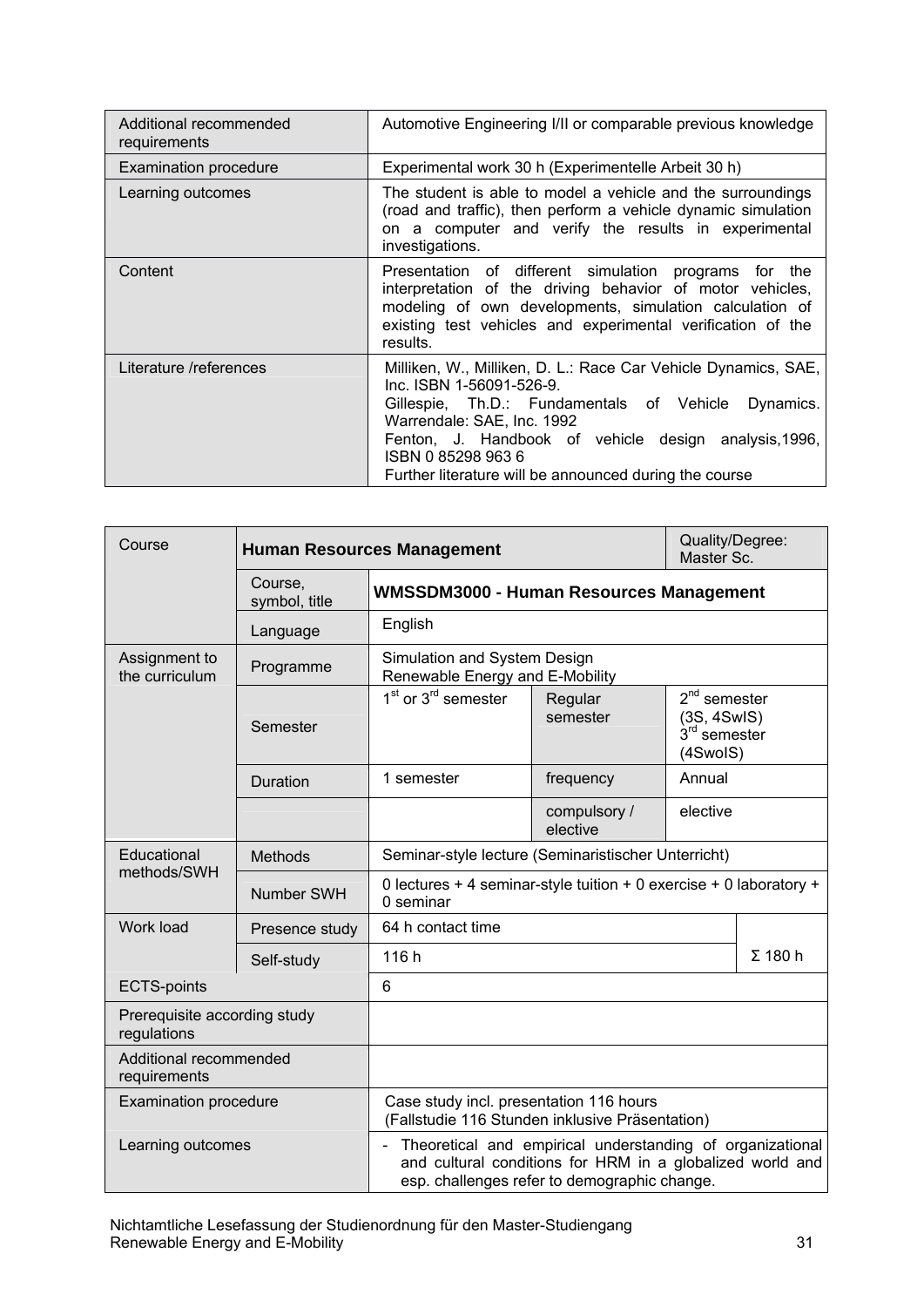|                        | - Be able to provide and coordinate HRM activities to solve<br>all tasks performed in an organization with respect to its<br>goals and based on scientific methods and tools.                                                                                                                                                                                                                                                                                                                                                                                                                                                                                                                                                                                                         |
|------------------------|---------------------------------------------------------------------------------------------------------------------------------------------------------------------------------------------------------------------------------------------------------------------------------------------------------------------------------------------------------------------------------------------------------------------------------------------------------------------------------------------------------------------------------------------------------------------------------------------------------------------------------------------------------------------------------------------------------------------------------------------------------------------------------------|
| Content                | - Landscape/ HRM concepts/ Distinction IHRM<br>Organizational, cultural and societal context<br><b>Diversity Management</b><br>- Intercultural training<br><b>Strategic HRM</b>                                                                                                                                                                                                                                                                                                                                                                                                                                                                                                                                                                                                       |
| Literature /references | Bohlander, G.W.; Snell, S.A. (2012): Principles of Human<br>Resource Management. 16th edition. South Western Learning.<br>Bourdieu, P. (1986): Ökonomisches Kapital, kulturelles Kapital,<br>soziales Kapital. In: Soziale Ungleichheiten (Soziale Welt,<br>Sonderheft 2), edited by Reinhard Kreckel.<br>Goettingen: Otto Schartz & Co 1983. pp. 183 -98. The article<br>appears here for the first time in English. Translated by Richard<br>Nice.<br>Hofstede, G. (2001), Culture's Consequence, Thousand Oaks,<br>CA: Sage Publications.<br>Hofstede, G. (2002), "Images of Europe: Past, Present and<br>Future", in: Warner M., Joynt P. (eds), Managing Across<br>Cultures. Padstow: Thompson.<br>Rothlauf, J. (2014): A global view on intercultural<br>management. Oldenbourg |

<span id="page-31-0"></span>

| Course                                      | <b>International Accounting</b> |                                                                                 | Quality/Degree:<br>Master Sc.                               |          |                |  |  |  |  |  |
|---------------------------------------------|---------------------------------|---------------------------------------------------------------------------------|-------------------------------------------------------------|----------|----------------|--|--|--|--|--|
|                                             | Course,<br>symbol, title        |                                                                                 | <b>SSDM3500 - International Accounting</b>                  |          |                |  |  |  |  |  |
|                                             | Language                        | English                                                                         |                                                             |          |                |  |  |  |  |  |
| Assignment to<br>the curriculum             | Programme                       | Simulation and System Design<br>Renewable Energy and E-Mobility                 |                                                             |          |                |  |  |  |  |  |
|                                             | Semester                        | $1st$ or $3rd$ semester                                                         | $2nd$ semester<br>(3S, 4SwIS)<br>$3rd$ semester<br>(4SwoIS) |          |                |  |  |  |  |  |
|                                             | Duration                        | 1 semester                                                                      | frequency<br>Annual                                         |          |                |  |  |  |  |  |
|                                             |                                 |                                                                                 | compulsory /<br>elective                                    | elective |                |  |  |  |  |  |
| Educational                                 | <b>Methods</b>                  | independent scientific work                                                     |                                                             |          |                |  |  |  |  |  |
| methods/SWH                                 | <b>Number SWH</b>               | 2 lectures + 0 seminar-style tuition + 2 exercise + 0 laboratory +<br>0 seminar |                                                             |          |                |  |  |  |  |  |
| Work load                                   | Presence study                  | 64 h contact time                                                               |                                                             |          |                |  |  |  |  |  |
|                                             | Self-study                      | 116 h                                                                           |                                                             |          | $\Sigma$ 180 h |  |  |  |  |  |
| <b>ECTS-points</b>                          |                                 | 6                                                                               |                                                             |          |                |  |  |  |  |  |
| Prerequisite according study<br>regulations |                                 |                                                                                 |                                                             |          |                |  |  |  |  |  |
| Additional<br>requirements                  | recommended                     | basic knowledge of accounting practices                                         |                                                             |          |                |  |  |  |  |  |
| <b>Examination procedure</b>                |                                 | written exam 120 minutes<br>(Klausur 120 Minuten)                               |                                                             |          |                |  |  |  |  |  |

Nichtamtliche Lesefassung der Studienordnung für den Master-Studiengang Renewable Energy and E-Mobility 32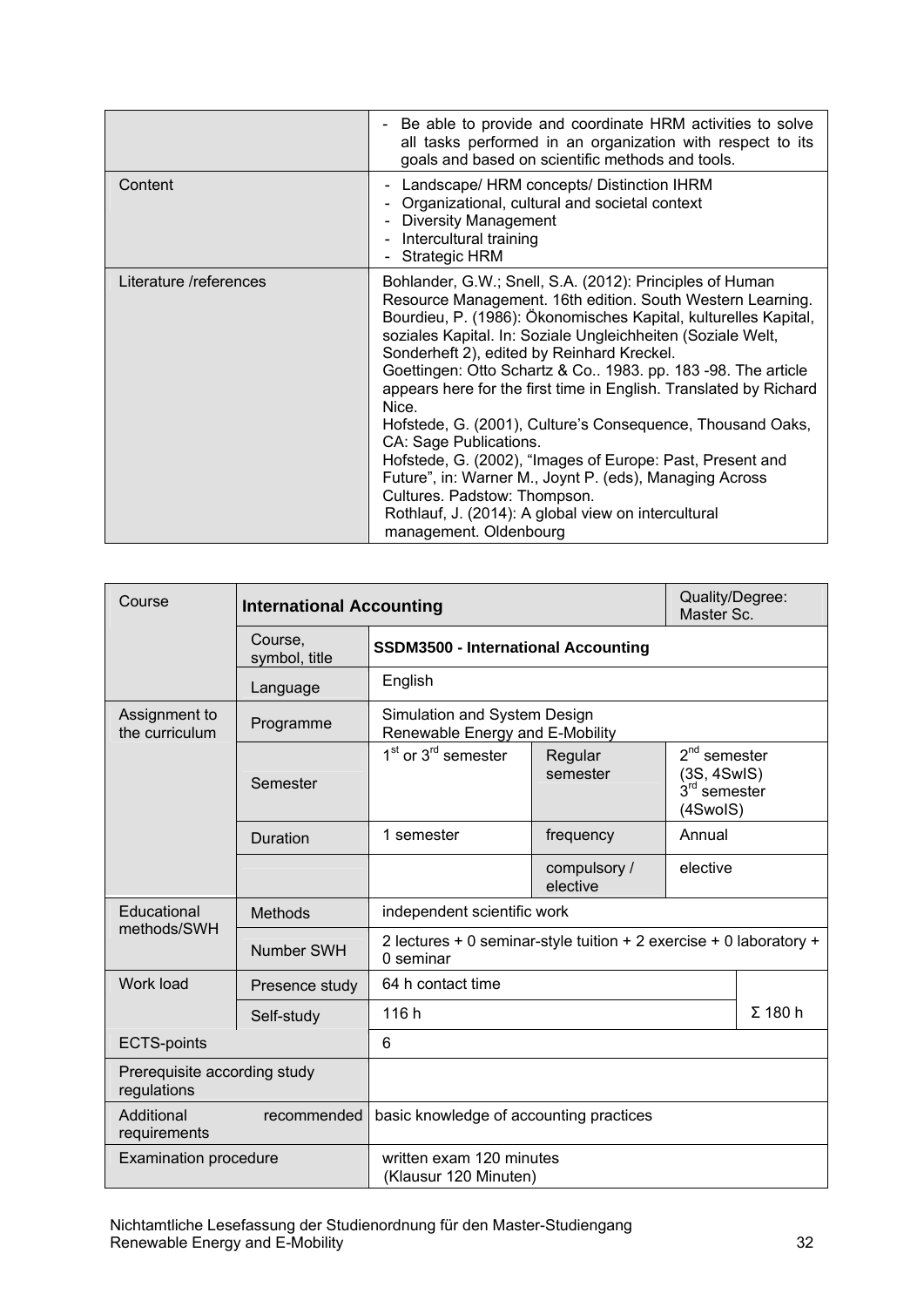| Learning outcomes      | The students get a comprehensive introduction to financial<br>reporting according the International Financial Reporting<br>Standards (IFRS). They learn how the standards are used in<br>preparation of financial statements. The students<br>the<br>understand the underlying concepts of Accounting using IFRS.<br>They are able to solve easy and moderately difficult accounting<br>problems.                                                                                             |
|------------------------|-----------------------------------------------------------------------------------------------------------------------------------------------------------------------------------------------------------------------------------------------------------------------------------------------------------------------------------------------------------------------------------------------------------------------------------------------------------------------------------------------|
| Content                | regulatory framework,<br>IASB conceptual framework,<br>financial reporting in practice, e.g. accounting of property,<br>plant and equipment, intangible assets, inventories, long-<br>term production orders, financial instruments, provisions,<br>deferred items<br>additional instruments of international financial reporting,<br>e.g. cash flow statement, segment reporting                                                                                                             |
| Literature /references | Harrison, Walter T., Horngreen Charles T., Thomas, C.<br>William, Themin Suwardy: Financial Accounting. International<br>Financial Reporting Standards, Pearson, 9. ed., 2013<br>Kolitz, David: Financial Accounting. A Concepts-Based<br>Introduction, Routledge, 2016<br>Melville, Alan: International Financial Reporting: A Practical<br>Guide, Pearson, 5. ed., 2015<br>Weygandt, Jerry J., Kimmel, Paul D., Kieso, Donald E.:<br>Financial Accounting. IFRS Edition, Wiley, 3 ed., 2015 |

Explanation:

- 3S = 3-semester variant (3-semestrige Variante)
- 4SwIS = 4-semester variant with internship semester (4-semestrige Variante mit Praxissemester)
- 4SwoIS= 4-semester variant without internship semester (4-semestrige Variante ohne Praxissemester)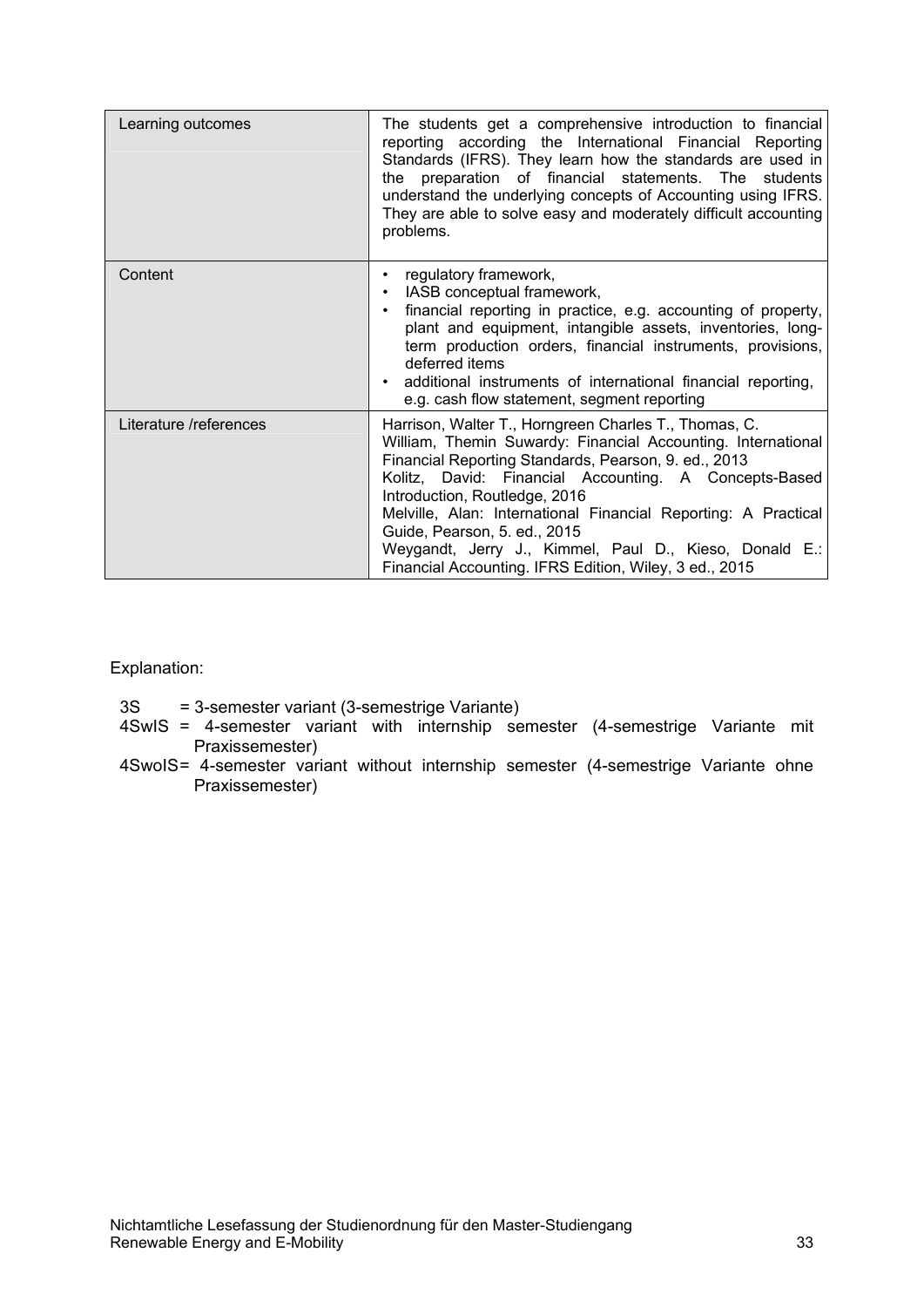### **Curricula**

#### <span id="page-33-1"></span><span id="page-33-0"></span>**Curriculum for the 3-Semester-Model**

This study plan is valid for matriculation in the summer semester. If the matriculation is in the winter semester, the first and second semesters must be exchanged.

| Course                                           | <b>Type</b> | 1.                      | 2.      | 3. | <b>SWH</b> | <b>ECTS</b> |
|--------------------------------------------------|-------------|-------------------------|---------|----|------------|-------------|
| Mathematical-scientific and technical bases      |             |                         |         |    | 8          | 12          |
| REEMM1300 - System Theory                        | CМ          |                         | $4 + 0$ |    | 4          | 6           |
| REEMM2140 - Modelling of Physical Systems        | <b>CM</b>   | $2+2$                   |         |    | 4          | 6           |
| Specialized technical bases of renewable energy  |             |                         |         |    | 12         | 18          |
| REEMM1400 - Renewable Energy Systems             | <b>CM</b>   | $4 + 0$                 |         |    | 4          | 6           |
| REEMM2130 - Power Electronics <sup>A</sup>       | <b>CM</b>   | $3 + 1$                 |         |    | 4          | 6           |
| REEMM2200 - Methods of Power Engineering         | <b>CM</b>   |                         | $3+1$   |    | 4          | 6           |
| Application-oriented profiling, elective modules |             |                         |         |    | 16         | 24          |
| REEMM2010 - Elective Module (AO) I               | FM          | $\overline{\mathbf{4}}$ |         |    | 4          | 6           |
| REEMM2020 - Elective Module (AO) II              | FM          |                         | 4       |    | 4          | 6           |
| REEMM2030 - Elective Module (AO) III             | FM          |                         | 4       |    | 4          | 6           |
| REEMM2040 - Elective Module (AO) IV <sup>B</sup> | FM          |                         | 4       |    | 4          | 6           |
| Interdisciplinary qualifications (1 from 2)      |             |                         |         |    | 4          | 6           |
| REEMM3600 - Quality in Automotive Industry       | $EM^*$      | $3 + 1$                 |         |    | 4          | 6           |
| REEMM3800 - Energy and Environmental Management  | $EM^*$      |                         | $3 + 1$ |    | 4          | 6           |
| <b>Master-Thesis with colloquium</b>             | <b>CM</b>   |                         |         | 6M | 6M         | 30          |
|                                                  |             |                         |         |    |            |             |
| <b>Total</b>                                     |             | 20                      | 20      | 6M | $40 + 6M$  | 90          |

#### **Curriculum for the 4-Semester-Model with Internship Semester**

<span id="page-33-2"></span>

| Course                                             | <b>Type</b> | $\mathbf 1$ . | 2.      | 3.        | 4  | <b>SWH</b> | <b>ECTS</b> |
|----------------------------------------------------|-------------|---------------|---------|-----------|----|------------|-------------|
| Mathematical-scientific and technical bases        |             |               |         |           |    | 8          | 12          |
| REEMM1300 - System Theory                          | <b>CM</b>   |               | $4 + 0$ |           |    | 4          | 6           |
| REEMM2140 - Modelling of Physical Systems          | <b>CM</b>   | $2+2$         |         |           |    | 4          | 6           |
| Specialized technical bases of renewable energy    |             |               |         |           |    | 12         | 18          |
| REEMM1400 - Renewable Energy Systems               | <b>CM</b>   | $4 + 0$       |         |           |    | 4          | 6           |
| REEMM2130 - Power Electronics <sup>A</sup>         | <b>CM</b>   | $3 + 1$       |         |           |    | 4          | 6           |
| REEMM2200 - Methods of Power Engineering           | <b>CM</b>   |               | $3+1$   |           |    | 4          | 6           |
| Application-oriented profiling, elective modules   |             |               |         |           |    | 16         | 24          |
| REEMM2010 - Elective Module (AO) I                 | <b>EM</b>   | 4             |         |           |    | 4          | 6           |
| REEMM2020 - Elective Module (AO) II                | EM          |               | 4       |           |    | 4          | 6           |
| REEMM2030 - Elective Module (AO) III               | EM          |               | 4       |           |    | 4          | 6           |
| REEMM2040 - Elective Module (AO) IV <sup>B</sup>   | EM          |               | 4       |           |    | 4          | 6           |
| Interdisciplinary qualifications (1 from 2)        |             |               |         |           |    | 4          | 6           |
| REEMM3600 - Quality in Automotive Industry         | $EM^*$      | $3+1$         |         |           |    | 4          | 6           |
| REEMM3800 - Energy and Environmental<br>Management | $EM^*$      |               | $3 + 1$ |           |    | 4          | 6           |
| Internship semester                                | CМ          |               |         | 21W       |    | <b>21W</b> | 30          |
| <b>Master-Thesis with colloquium</b>               | <b>CM</b>   |               |         |           | 6M | 6M         | 30          |
|                                                    |             |               |         |           |    |            |             |
| <b>Total</b>                                       |             | 20            | 20      | <b>5M</b> | 6M | $40 + 11M$ | 120         |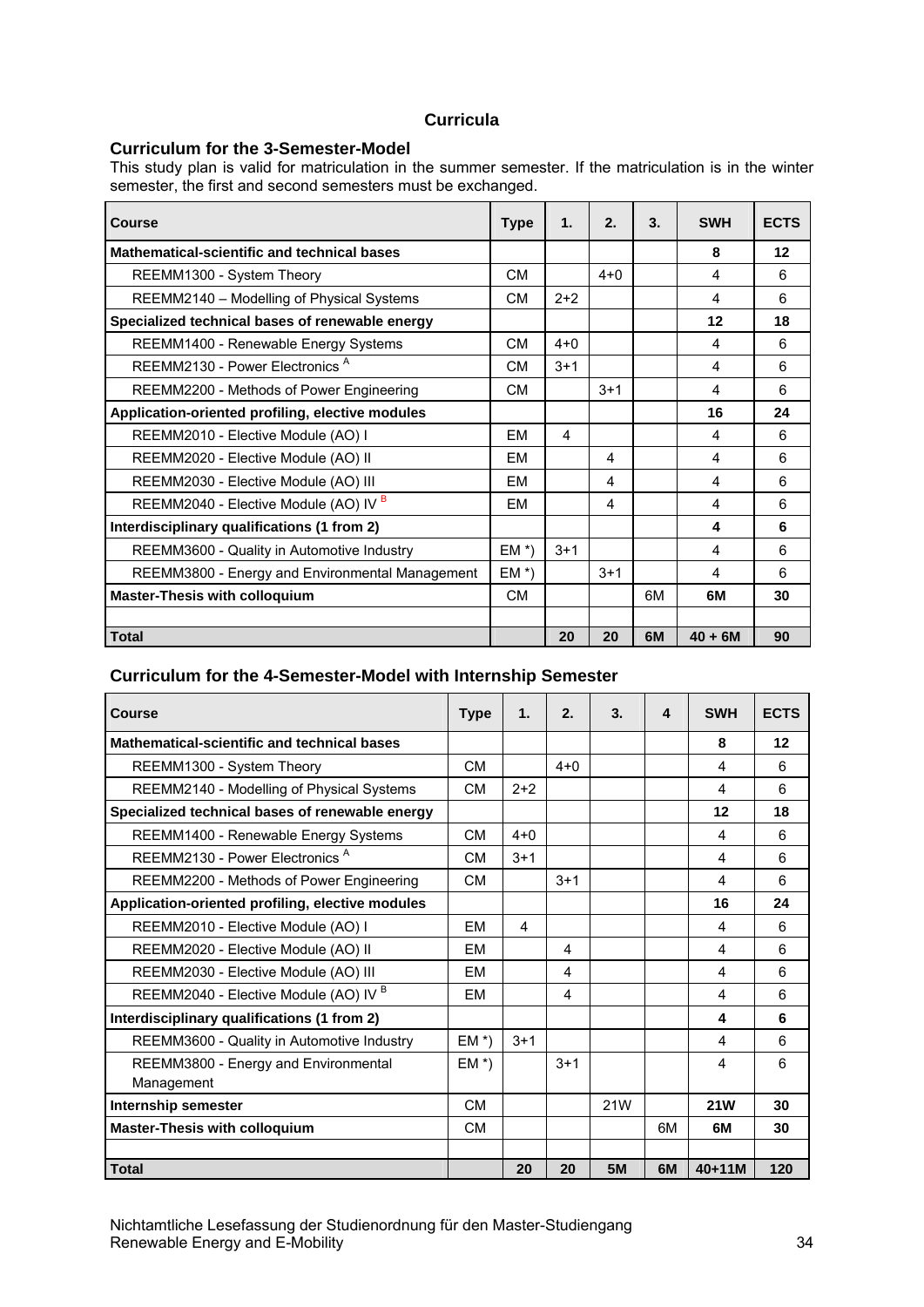<span id="page-34-0"></span>

| <b>Course</b>                                      | <b>Type</b> | 1.             | 2.      | 3.            | $\overline{\mathbf{4}}$ | <b>SWH</b>              | <b>ECTS</b> |
|----------------------------------------------------|-------------|----------------|---------|---------------|-------------------------|-------------------------|-------------|
| <b>Mathematical-scientific and technical bases</b> |             |                |         |               |                         | 8                       | 12          |
| REEMM1300 - System Theory                          | <b>CM</b>   |                | $4 + 0$ |               |                         | 4                       | 6           |
| REEMM2140 - Modelling of Physical Systems          | <b>CM</b>   | $2+2$          |         |               |                         | $\overline{\mathbf{4}}$ | 6           |
| Specialized technical bases of renewable energy    |             |                |         |               |                         | 12                      | 18          |
| REEMM1400 - Renewable Energy Systems               | <b>CM</b>   | $4 + 0$        |         |               |                         | 4                       | 6           |
| REEMM2130 - Power Electronics <sup>A</sup>         | <b>CM</b>   | $3 + 1$        |         |               |                         | 4                       | 6           |
| REEMM2200 - Methods of Power Engineering           | <b>CM</b>   |                | $3 + 1$ |               |                         | $\overline{\mathbf{4}}$ | 6           |
| Application-oriented profiling, elective modules   |             |                |         |               |                         | 28                      | 42          |
| REEMM2010 - Elective Module (AO) I                 | <b>EM</b>   | $\overline{4}$ |         |               |                         | 4                       | 6           |
| REEMM2020 - Elective Module (AO) II                | EM          |                | 4       |               |                         | 4                       | 6           |
| REEMM2030 - Elective Module (AO) III               | EM          |                | 4       |               |                         | 4                       | 6           |
| REEMM2040 - Elective Module (AO) IV <sup>B</sup>   | EM          |                | 4       |               |                         | 4                       | 6           |
| REEMM2060- Elective Module (F) I                   | <b>EM</b>   |                |         | 4             |                         | $\overline{\mathbf{4}}$ | 6           |
| REEMM2070 - Elective Module (F) II                 | EM          |                |         | 4             |                         | 4                       | 6           |
| REEMM2080 - Elective Module (F) III                | <b>EM</b>   |                |         | 4             |                         | $\overline{\mathbf{4}}$ | 6           |
| Interdisciplinary qualifications (1 from 2)        |             |                |         |               |                         | 4                       | 6           |
| REEMM3600 - Quality in Automotive Industry         | $EM^*$      | $3 + 1$        |         |               |                         | $\overline{\mathbf{4}}$ | 6           |
| REEMM3800 - Energy and Environmental<br>Management | $EM^*$      |                | $3 + 1$ |               |                         | $\overline{4}$          | 6           |
| <b>REEMM4100 Project work</b>                      | <b>CM</b>   |                |         | 360h          |                         | 360h                    | 12          |
| <b>Master-Thesis with colloquium</b>               | <b>CM</b>   |                |         |               | 6M                      | 6M                      | 30          |
|                                                    |             |                |         |               |                         |                         |             |
| <b>Total</b>                                       |             | 20             | 20      | 12<br>$+360h$ | 6M                      | $52+6M$<br>$+360h$      | 120         |

#### **Curriculum for the 4-Semester-Model without Internship Semester**

Open list of elective modules (AO) (according to § 6 of the regulations of study programme):

Hydrogen Technology<br>
Solar Systems<br>
Current Topics of renewable<br>
Current Topics of renewable

- Current Topics of renewable energy use I and II
- Wind Power Plants **No. 1. Example 20 You Concrete Avenue** Project Renewable Energy
- Advanced Power Electronics Sustainable non-fossil mobility
	- Vehicle Management Systems Vehicle Simulation & Test Drive<br>Control of electrical drives Fuel Cell Systems Control of electrical drives
		-

Open list of elective modules (F) (according to §6 of the regulations of study programme):<br>
- Selected Topics of Control Engineering - Electrical Energy Conversion and Trans<br>
- International Accounting - Human Resources Ma

- Electrical Energy Conversion and Transmission
- - International Accounting **Fig. 2.1 For Accounting 1999** Human Resources Management German as a foreign Language I - German as a foreign Language II
- This list also contains all modules of the list AO.
- It is also possible to choose one of the modules "Quality in Automotive Industry" or "Energy and Environmental Management" if it was not chosen in the category interdisciplinary qualifications.

#### Explanations**:**

| = Compulsory module, Pflichtmodul                                                                                                                                                                                                                             |
|---------------------------------------------------------------------------------------------------------------------------------------------------------------------------------------------------------------------------------------------------------------|
| Elective module, Wahlpflichtmodul<br>$=$                                                                                                                                                                                                                      |
| $=$ If students have already taken the subject Power Electronics according to §3 FPO, they                                                                                                                                                                    |
| must choose a module from the list of elective modules (F) or (AO) instead.                                                                                                                                                                                   |
| $=$ If, according to §3 FPO, students do not have a bachelor's degree in electrical<br>engineering or a related program, they must take the module REMMM 2120 "Electrical<br>Energy Conversion and Transmission" instead. In this case, the module may not be |
|                                                                                                                                                                                                                                                               |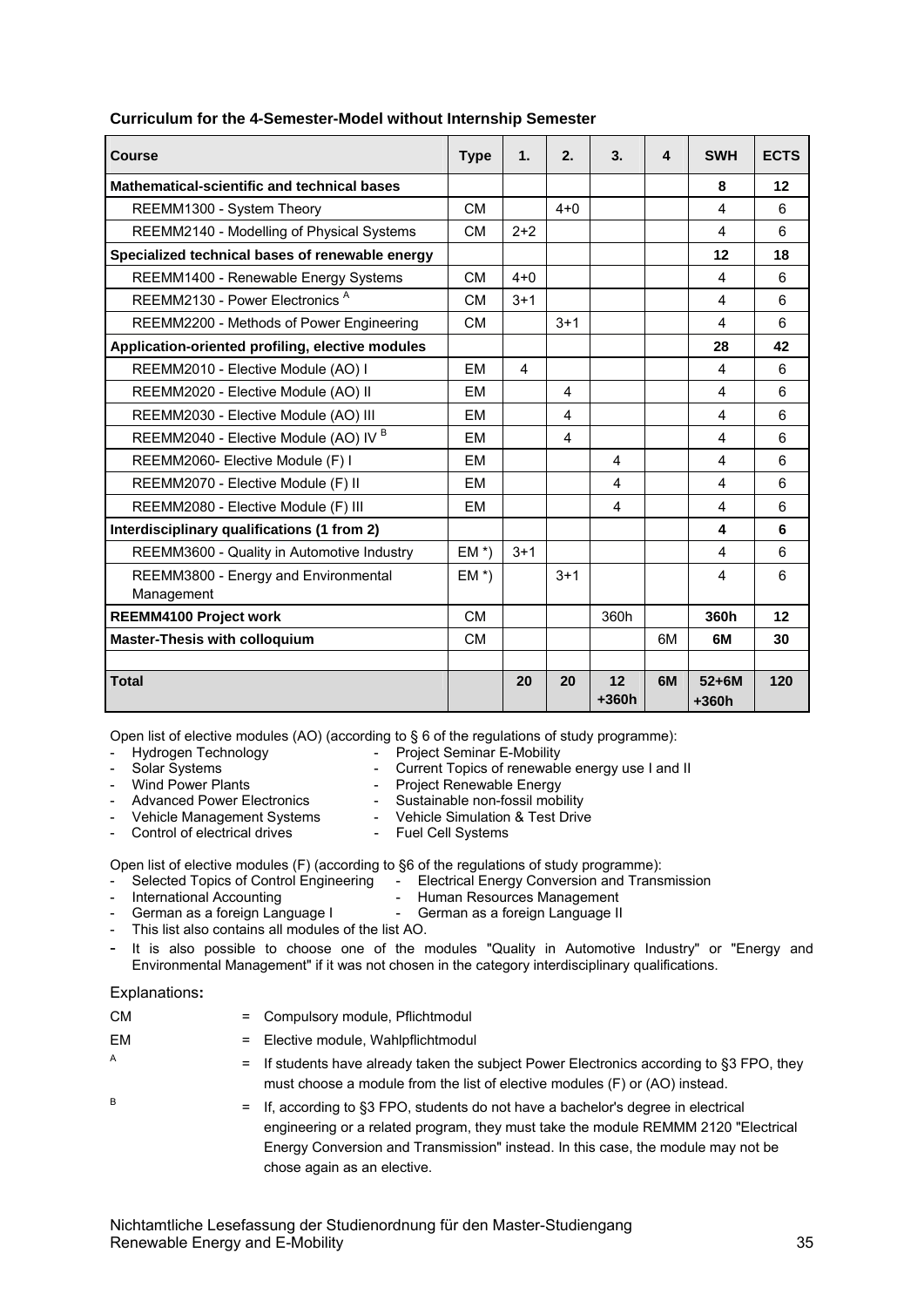| $\cdot$ | = One of these two modules must be selected; on request, additional modules from the<br>area of "Interdisciplinary qualification" from other Master's degree courses in the<br>Department of Electrical Engineering and Computer Science can also be selected. |
|---------|----------------------------------------------------------------------------------------------------------------------------------------------------------------------------------------------------------------------------------------------------------------|
| 6M      | $= 6$ months                                                                                                                                                                                                                                                   |
| 360h    | $= 360$ hours                                                                                                                                                                                                                                                  |
| $x + y$ | = Lecture-/ seminar-style tuition- / exercise hours + laboratory-/seminar hours                                                                                                                                                                                |

The subdivision of the semester week hours (SWH) during lecture-/ seminar-style tuition- / exercise hours + laboratory-/seminar hours is a proposal, which can be varied by the instructor in his / her own direction.

#### <span id="page-35-0"></span>**Module Elective/ Compulsory in REEMM Use in other Programs Elective/ Compulsory in the other program SWH ECTS**  REEMM1300 - System Theory CM - **4 6**  REEMM1400 - Renewable Energy Systems CM - **4 6**  REEMM1700 - Solar Systems  $\begin{vmatrix} 1 & 1 \\ 1 & 1 \end{vmatrix}$  **A**  $\begin{vmatrix} 4 & 6 \\ 6 & 1 \end{vmatrix}$ REEMM2110 - Selected Topics of control engineering EM - **4 6**  REEMM2120 - Electrical Energy Transmission EM - **4 6**  REEMM2130 - Power Electronics EM - **4 6**  REEMM2140 - Modelling of Physical Systems EM - **4 6**  REEMM2200 - Methods of Power Engineering CM **ETM-EE** ETM-AE CM EM **4 6**  REEMM2500 - German as a foreign Language EM **4 6**  REEMM2510 - German as a foreign Language II EM **4 6**  REEMM3000 - Wind Power Plants EM **ETM** ETM EM 4 6 REEMM3100 - Hydrogen **Technology** EM ETM EM **5 6**  REEMM3200 - Fuel Cell Systems LEM LETM LEM **EM** 4 6 REEMM3300 - Sustainable nonfossil mobility EM ETM EM **4 6**  REEMM3400 - Project Seminar E-Mobility EM ETM EM **4 6**  REEMM3410 - Current subjects of renewable energy use I EM ETM EM **4 6**  REEMM3420 - Current subjects of renewable energy use II EM ETM EM **4 6**  REEMM3500 - Advanced Power **Electronics** EM ETM EM **4 6**  REEMM3600 - Quality in Automotive Industry EM SSDM EM **4 6**  REEMM3700 - Control of Electrical Drives EM ETM EM **4 6**  REEMM3800 - Energy and Environmental Management EM ETM EM **4 6**

#### **Use of the modules in other programs**